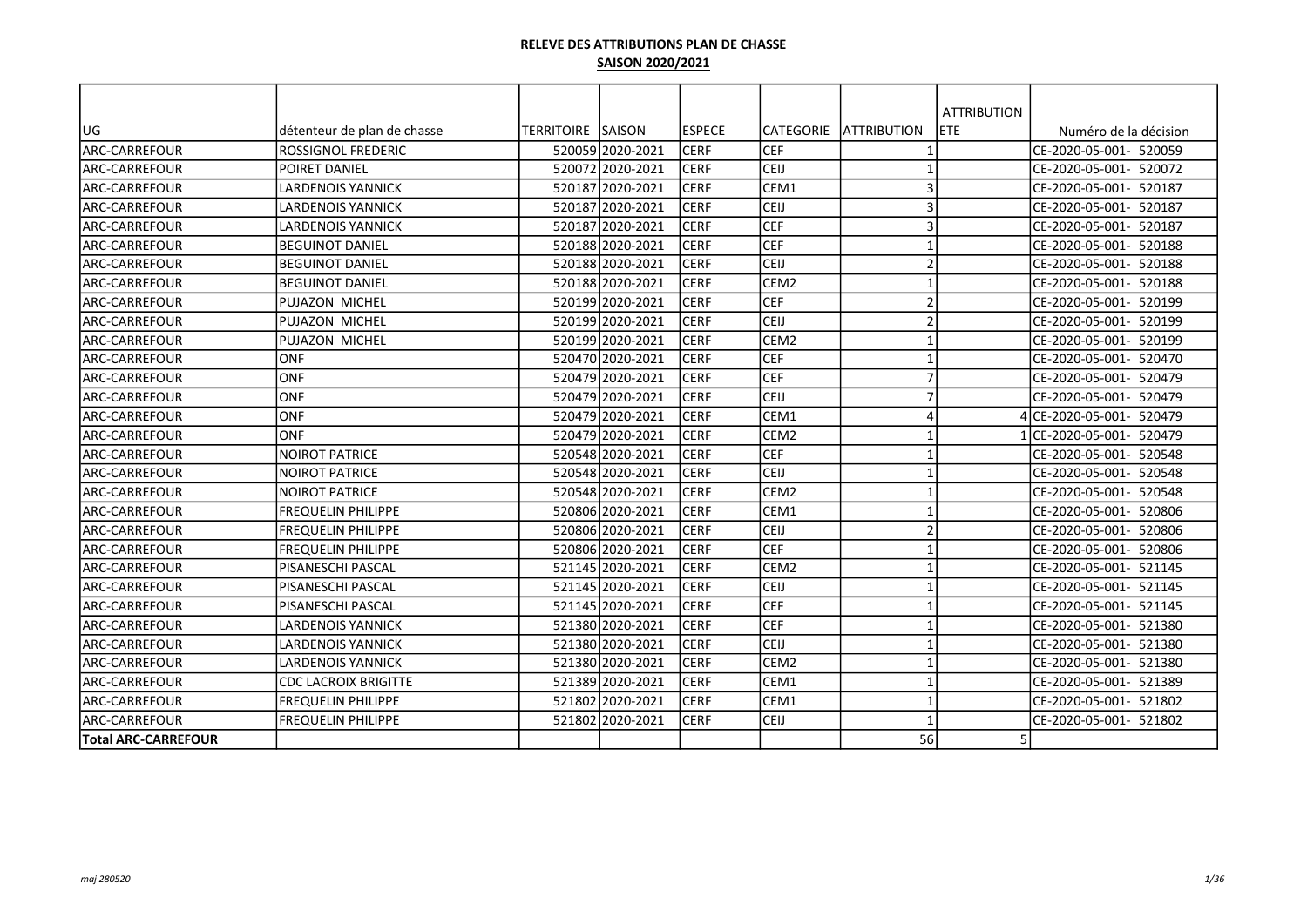|                            |                             |                     |                  |                |                   |                    | <b>ATTRIBUTION</b> |                         |
|----------------------------|-----------------------------|---------------------|------------------|----------------|-------------------|--------------------|--------------------|-------------------------|
| lug                        | détenteur de plan de chasse | ITERRITOIRE ISAISON |                  | <b>IESPECE</b> | <b>ICATEGORIE</b> | <b>ATTRIBUTION</b> | IETE.              | Numéro de la décision   |
| <b>JARC-DANCEVOIR</b>      | <b>ISOENEN DAVID</b>        |                     | 52093412020-2021 | ICERF          | ICEF.             |                    |                    | ICE-2020-05-001- 520934 |
| <b>JARC-DANCEVOIR</b>      | <b>ICUSSEY JEAN-MICHEL</b>  |                     | 52100512020-2021 | <b>CERF</b>    | <b>ICEIJ</b>      |                    |                    | ICE-2020-05-001- 521005 |
| <b>IARC-DANCEVOIR</b>      | <b>ICUSSEY JEAN-MICHEL</b>  |                     | 52100512020-2021 | <b>CERF</b>    | ICEM1             |                    |                    | ICE-2020-05-001- 521005 |
| <b>JARC-DANCEVOIR</b>      | <b>TOULY JEAN</b>           |                     | 521030 2020-2021 | <b>CERF</b>    | <b>ICEIJ</b>      |                    |                    | ICE-2020-05-001- 521030 |
| <b>JARC-DANCEVOIR</b>      | ITOULY JEAN                 |                     | 521030 2020-2021 | <b>CERF</b>    | ICEM1             |                    |                    | ICE-2020-05-001- 521030 |
| <b>JARC-DANCEVOIR</b>      | <b>IPISANESCHI PASCAL</b>   |                     | 521146 2020-2021 | ICERF          | <b>ICEF</b>       |                    |                    | ICE-2020-05-001- 521146 |
| <b>JARC-DANCEVOIR</b>      | IGARNIER ROMUALD            |                     | 52145812020-2021 | <b>CERF</b>    | <b>ICEF</b>       |                    |                    | ICE-2020-05-001- 521458 |
| <b>JARC-DANCEVOIR</b>      | lGARNIER ROMUALD            |                     | 52145812020-2021 | ICERF          | <b>CEIJ</b>       |                    |                    | CE-2020-05-001- 521458  |
| <b>JARC-DANCEVOIR</b>      | IVICENTE FRANCIS            |                     | 521711 2020-2021 | ICERF          | <b>CEIJ</b>       |                    |                    | ICE-2020-05-001- 521711 |
| <b>Total ARC-DANCEVOIR</b> |                             |                     |                  |                |                   |                    |                    |                         |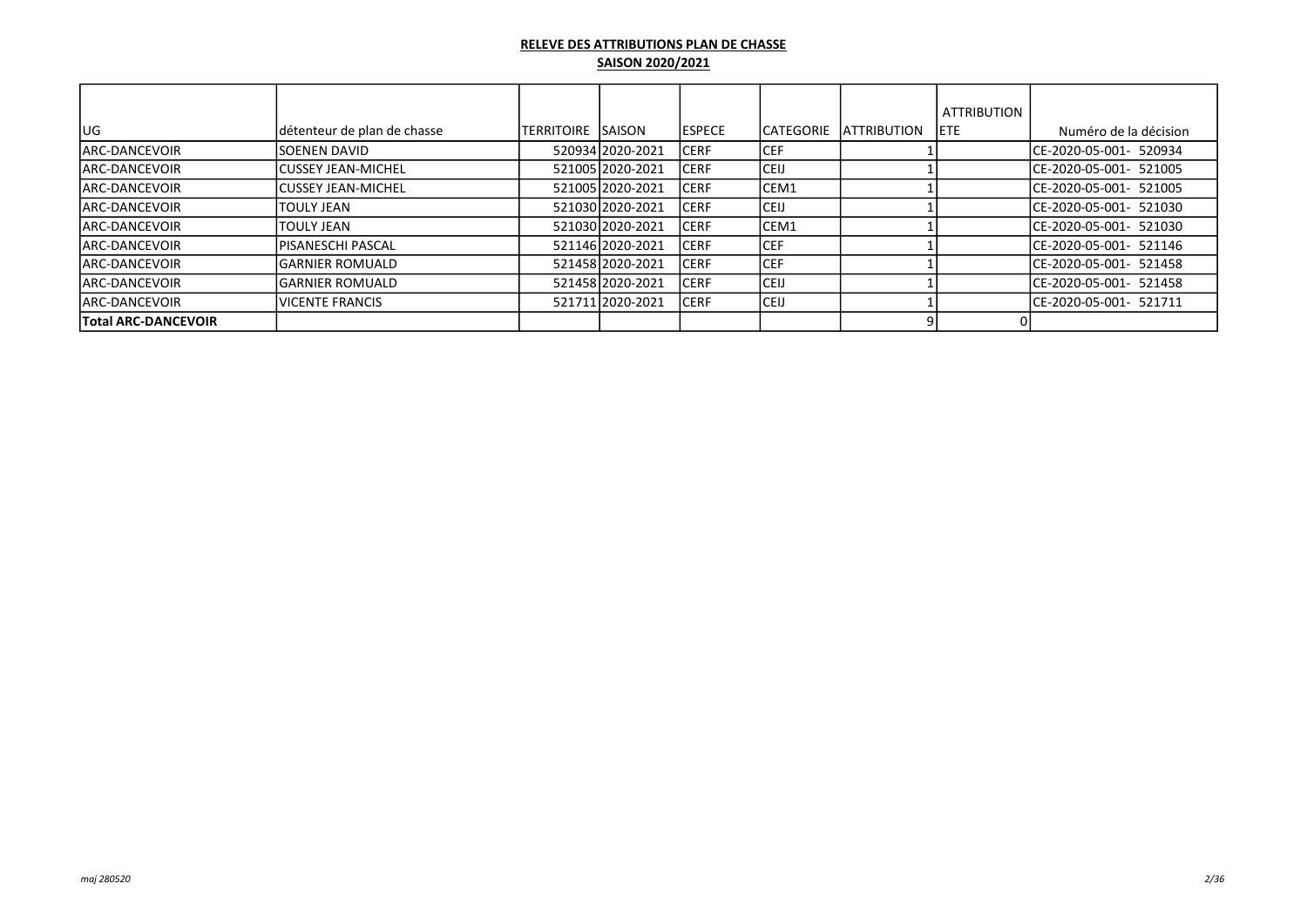|         |                             |                   |                  |                |                  |                          | <b>ATTRIBUTION</b> |                           |
|---------|-----------------------------|-------------------|------------------|----------------|------------------|--------------------------|--------------------|---------------------------|
| UG      | détenteur de plan de chasse | TERRITOIRE SAISON |                  | <b>IESPECE</b> | <b>CATEGORIE</b> | IATTRIBUTION             | <b>ETE</b>         | Numéro de la décision     |
| ARC-GIC | ONF                         |                   | 520035 2020-2021 | <b>ICERF</b>   | CEIJ             | $\mathbf 1$              |                    | CE-2020-05-001- 520035    |
| ARC-GIC | <b>ALEXANDRE GABRIEL</b>    |                   | 520203 2020-2021 | ICERF          | CEIJ             | $\overline{1}$           |                    | CE-2020-05-001- 520203    |
| ARC-GIC | <b>ALEXANDRE GABRIEL</b>    |                   | 520203 2020-2021 | <b>CERF</b>    | <b>CEF</b>       | $\overline{1}$           |                    | CE-2020-05-001- 520203    |
| ARC-GIC | <b>ALEXANDRE GABRIEL</b>    |                   | 520203 2020-2021 | <b>CERF</b>    | CEM <sub>2</sub> | $\mathbf 1$              |                    | CE-2020-05-001- 520203    |
| ARC-GIC | JEHLE FRANCOIS              |                   | 520380 2020-2021 | <b>CERF</b>    | <b>CEF</b>       | $\overline{\phantom{a}}$ |                    | CE-2020-05-001- 520380    |
| ARC-GIC | JEHLE FRANCOIS              |                   | 520380 2020-2021 | <b>CERF</b>    | CEIJ             | $\overline{2}$           |                    | CE-2020-05-001- 520380    |
| ARC-GIC | JEHLE FRANCOIS              |                   | 520380 2020-2021 | <b>CERF</b>    | CEM <sub>2</sub> | $\mathbf{1}$             |                    | ICE-2020-05-001- 520380   |
| ARC-GIC | RENAUDIN JEAN-PHILIPPE      |                   | 520436 2020-2021 | <b>CERF</b>    | CEIJ             | $\overline{1}$           |                    | CE-2020-05-001- 520436    |
| ARC-GIC | RENAUDIN JEAN-PHILIPPE      |                   | 52043612020-2021 | <b>CERF</b>    | <b>CEF</b>       | $\mathbf{1}$             |                    | CE-2020-05-001- 520436    |
| ARC-GIC | RENAUDIN JEAN-PHILIPPE      |                   | 520436 2020-2021 | <b>CERF</b>    | CEM1             | $\overline{1}$           |                    | 1 CE-2020-05-001- 520436  |
| ARC-GIC | <b>LIARD DANIEL</b>         |                   | 520474 2020-2021 | <b>CERF</b>    | CEIJ             | $\overline{1}$           |                    | CE-2020-05-001- 520474    |
| ARC-GIC | <b>LIARD DANIEL</b>         |                   | 52047412020-2021 | CERF           | <b>CEF</b>       | $\overline{1}$           |                    | CE-2020-05-001- 520474    |
| ARC-GIC | MICHELOT GUY                |                   | 520532 2020-2021 | <b>CERF</b>    | <b>CEF</b>       | 3                        |                    | CE-2020-05-001- 520532    |
| ARC-GIC | MICHELOT GUY                |                   | 520532 2020-2021 | <b>CERF</b>    | CEM1             | 3                        |                    | 3 CE-2020-05-001- 520532  |
| ARC-GIC | <b>MICHELOT GUY</b>         |                   | 520532 2020-2021 | <b>CERF</b>    | CEIJ             | $\boldsymbol{\Delta}$    |                    | ICE-2020-05-001- 520532   |
| ARC-GIC | <b>STASSENS DENIS</b>       |                   | 520562 2020-2021 | <b>CERF</b>    | <b>CEIJ</b>      | $\mathbf 1$              |                    | CE-2020-05-001- 520562    |
| ARC-GIC | <b>STASSENS DENIS</b>       |                   | 52056212020-2021 | <b>CERF</b>    | CEM1             | $\mathbf{1}$             |                    | CE-2020-05-001- 520562    |
| ARC-GIC | <b>STASSENS DENIS</b>       |                   | 52056212020-2021 | <b>CERF</b>    | <b>CEF</b>       | $\mathbf{1}$             |                    | CE-2020-05-001- 520562    |
| ARC-GIC | LAMBERT JEAN-MARIE          |                   | 520566 2020-2021 | <b>CERF</b>    | CEF              | $\overline{1}$           |                    | CE-2020-05-001- 520566    |
| ARC-GIC | LAMBERT JEAN-MARIE          |                   | 520566 2020-2021 | <b>CERF</b>    | CEM1             | $\overline{1}$           |                    | CE-2020-05-001- 520566    |
| ARC-GIC | <b>ONF</b>                  |                   | 520742 2020-2021 | <b>CERF</b>    | CEM1             | 52                       |                    | 52 CE-2020-05-001- 520742 |
| ARC-GIC | <b>ONF</b>                  |                   | 520742 2020-2021 | <b>CERF</b>    | CEIJ             | 83                       |                    | CE-2020-05-001- 520742    |
| ARC-GIC | <b>ONF</b>                  |                   | 520742 2020-2021 | <b>CERF</b>    | <b>CEF</b>       | 84                       |                    | CE-2020-05-001- 520742    |
| ARC-GIC | <b>ONF</b>                  |                   | 520742 2020-2021 | <b>CERF</b>    | CEM <sub>2</sub> | 16                       |                    | 16 CE-2020-05-001- 520742 |
| ARC-GIC | <b>ROYER NICOLAS</b>        |                   | 520909 2020-2021 | <b>CERF</b>    | CEIJ             | $\overline{1}$           |                    | CE-2020-05-001- 520909    |
| ARC-GIC | VOILLOT OLIVIER             |                   | 520973 2020-2021 | <b>CERF</b>    | <b>CEF</b>       | $\overline{1}$           |                    | ICE-2020-05-001- 520973   |
| ARC-GIC | JEHLE FRANCOIS              |                   | 521129 2020-2021 | <b>CERF</b>    | <b>CEF</b>       | $\mathbf 1$              |                    | CE-2020-05-001- 521129    |
| ARC-GIC | JEHLE FRANCOIS              |                   | 521129 2020-2021 | <b>CERF</b>    | CEIJ             | $\overline{2}$           |                    | CE-2020-05-001- 521129    |
| ARC-GIC | <b>JEHLE FRANCOIS</b>       |                   | 521129l2020-2021 | <b>CERF</b>    | CEM1             | $\overline{1}$           |                    | CE-2020-05-001- 521129    |
| ARC-GIC | <b>HUGUENIN XAVIER</b>      |                   | 521390 2020-2021 | <b>CERF</b>    | CEIJ             | $\overline{1}$           |                    | CE-2020-05-001- 521390    |
| ARC-GIC | <b>HUGUENIN XAVIER</b>      |                   | 521390 2020-2021 | <b>CERF</b>    | CEM1             | $\overline{1}$           |                    | CE-2020-05-001- 521390    |
| ARC-GIC | <b>HUGUENIN XAVIER</b>      |                   | 521390 2020-2021 | CERF           | <b>CEF</b>       | $\overline{1}$           |                    | CE-2020-05-001- 521390    |
| ARC-GIC | <b>SEDILLE JEROME</b>       |                   | 521695 2020-2021 | <b>ICERF</b>   | CEIJ             | $\mathbf 1$              |                    | CE-2020-05-001- 521695    |
| ARC-GIC | SEDILLE JEROME              |                   | 521695 2020-2021 | <b>CERF</b>    | CEM1             | $\overline{1}$           |                    | CE-2020-05-001- 521695    |
| ARC-GIC | SEDILLE JEROME              |                   | 521695 2020-2021 | <b>CERF</b>    | <b>CEF</b>       | $\overline{\mathbf{1}}$  |                    | CE-2020-05-001- 521695    |
| ARC-GIC | <b>LIARD STEPHANE</b>       |                   | 521699 2020-2021 | <b>CERF</b>    | <b>CEF</b>       | $\overline{1}$           |                    | CE-2020-05-001- 521699    |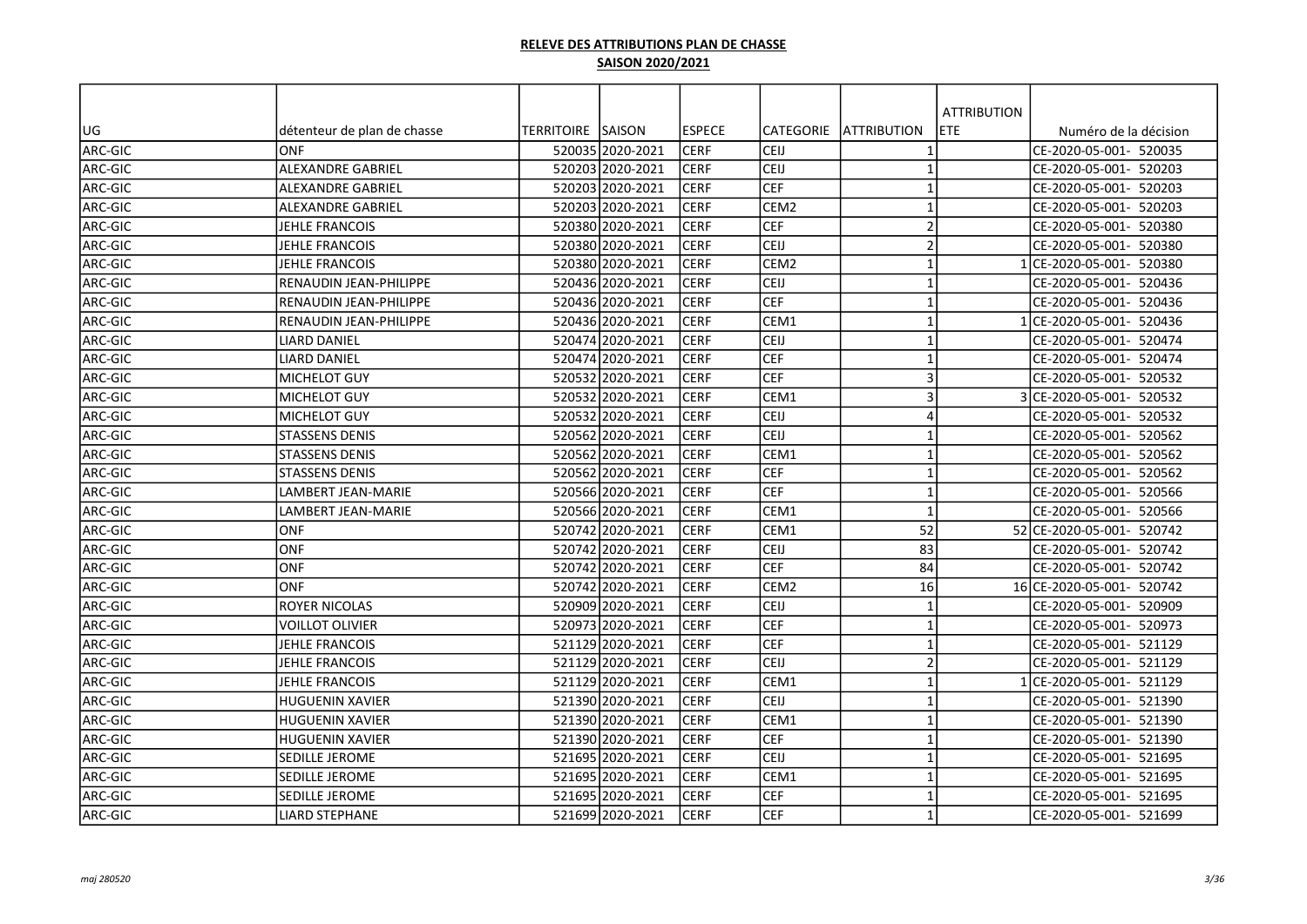|                      |                             |                            |                    |                |       |                         | <b>ATTRIBUTION</b> |                          |
|----------------------|-----------------------------|----------------------------|--------------------|----------------|-------|-------------------------|--------------------|--------------------------|
| lug                  | détenteur de plan de chasse | <b>ITERRITOIRE ISAISON</b> |                    | <b>IESPECE</b> |       | ICATEGORIE IATTRIBUTION | <b>IETE</b>        | Numéro de la décision    |
| ARC-GIC              | lliard stephane             |                            | 521699 2020 - 2021 | <b>ICERF</b>   | ICEIJ |                         |                    | CE-2020-05-001- 521699   |
| <b>ARC-GIC</b>       | LIARD STEPHANE              |                            | 521699 2020 - 2021 | <b>ICERF</b>   | ICEM1 |                         |                    | 1 CE-2020-05-001- 521699 |
| <b>Total ARC-GIC</b> |                             |                            |                    |                |       | 2791                    |                    |                          |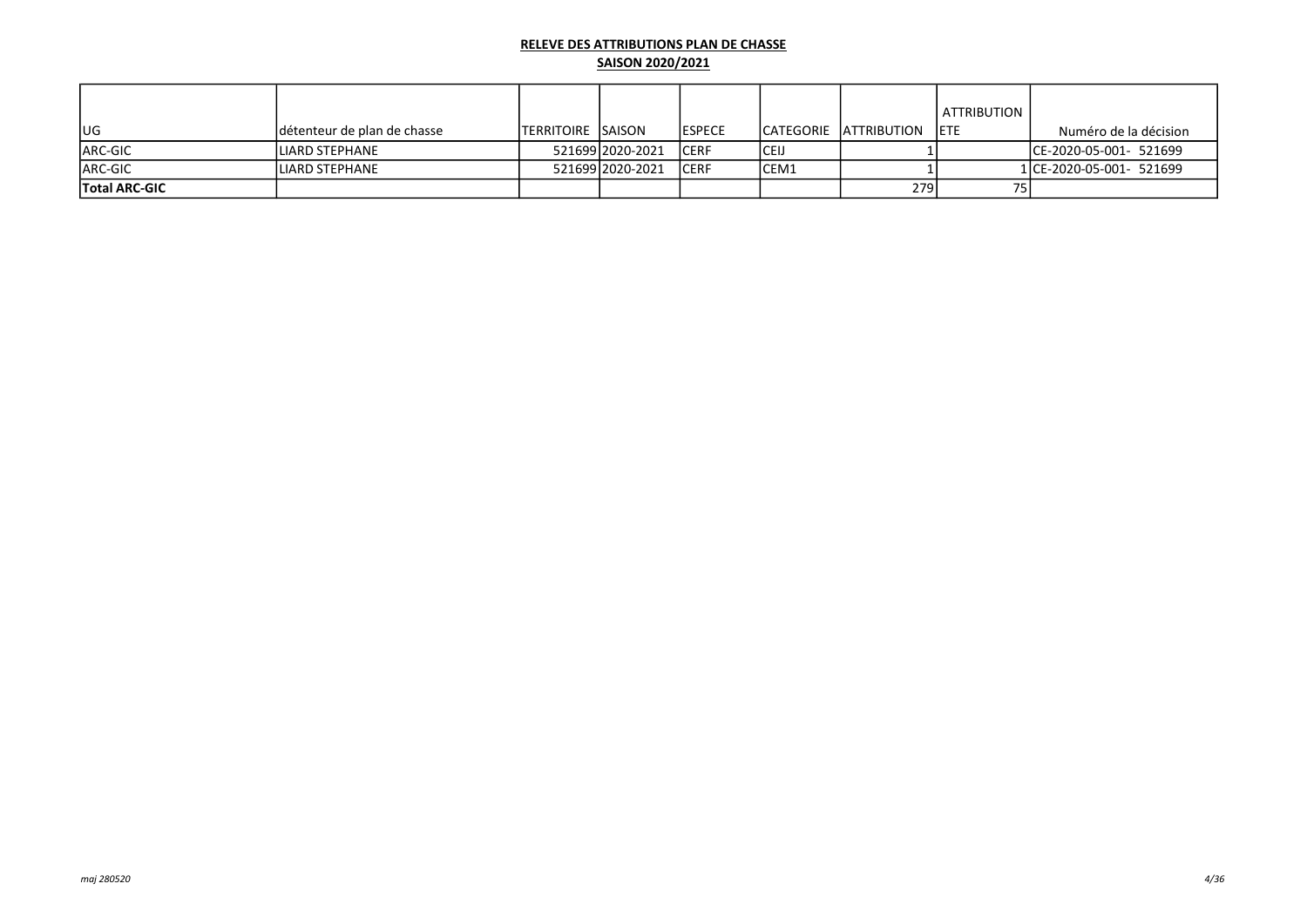|                      |                             |                    |                  |               |                  |                    | <b>ATTRIBUTION</b> |                          |
|----------------------|-----------------------------|--------------------|------------------|---------------|------------------|--------------------|--------------------|--------------------------|
| lug                  | détenteur de plan de chasse | TERRITOIRE  SAISON |                  | <b>ESPECE</b> | CATEGORIE        | <b>ATTRIBUTION</b> | <b>IETE</b>        | Numéro de la décision    |
| lARC-ORMANCEY        | IONF                        |                    | 520369 2020-2021 | <b>CERF</b>   | <b>CEIJ</b>      |                    |                    | ICE-2020-05-001- 520369  |
| lARC-ORMANCEY        | IONF                        |                    | 520369 2020-2021 | <b>CERF</b>   | <b>CEF</b>       |                    |                    | ICE-2020-05-001- 520369  |
| lARC-ORMANCEY        | IONF.                       |                    | 520369 2020-2021 | <b>CERF</b>   | CEM1             |                    |                    | 2 CE-2020-05-001- 520369 |
| lARC-ORMANCEY        | <b>SIMON STEPHANE</b>       |                    | 520429 2020-2021 | ICERF         | <b>CEIJ</b>      |                    |                    | ICE-2020-05-001- 520429  |
| lARC-ORMANCEY        | <b>SIMON STEPHANE</b>       |                    | 520429 2020-2021 | <b>CERF</b>   | CEM1             |                    |                    | ICE-2020-05-001- 520429  |
| <b>ARC-ORMANCEY</b>  | PUTZ ROBERT                 |                    | 520514 2020-2021 | <b>CERF</b>   | <b>CEF</b>       |                    |                    | CE-2020-05-001- 520514   |
| <b>JARC-ORMANCEY</b> | <b>IPUTZ ROBERT</b>         |                    | 520514 2020-2021 | <b>CERF</b>   | <b>CEIJ</b>      |                    |                    | ICE-2020-05-001- 520514  |
| <b>JARC-ORMANCEY</b> | <b>PUTZ ROBERT</b>          |                    | 520514 2020-2021 | <b>CERF</b>   | CEM1             |                    |                    | 5 CE-2020-05-001- 520514 |
| <b>JARC-ORMANCEY</b> | <b>IPUTZ ROBERT</b>         |                    | 520514 2020-2021 | <b>CERF</b>   | CEM <sub>2</sub> |                    |                    | 2 CE-2020-05-001- 520514 |
| lARC-ORMANCEY        | LE MAIRE                    |                    | 520919 2020-2021 | <b>CERF</b>   | CEM1             |                    |                    | ICE-2020-05-001- 520919  |
| lARC-ORMANCEY        | <b>FIEUTELOT BRUNO</b>      |                    | 520951 2020-2021 | <b>CERF</b>   | <b>CEIJ</b>      |                    |                    | ICE-2020-05-001- 520951  |
| lARC-ORMANCEY        | FIEUTELOT BRUNO             |                    | 520951 2020-2021 | <b>CERF</b>   | CEM1             |                    |                    | ICE-2020-05-001- 520951  |
| lARC-ORMANCEY        | <b>MENETRIER MARTIAL</b>    |                    | 521181 2020-2021 | <b>CERF</b>   | <b>CEF</b>       |                    |                    | CE-2020-05-001- 521181   |
| <b>JARC-ORMANCEY</b> | <b>MENNETRIER YVES</b>      |                    | 521273 2020-2021 | <b>CERF</b>   | <b>CEIJ</b>      |                    |                    | CE-2020-05-001- 521273   |
| Total ARC-ORMANCEY   |                             |                    |                  |               |                  | 36                 |                    |                          |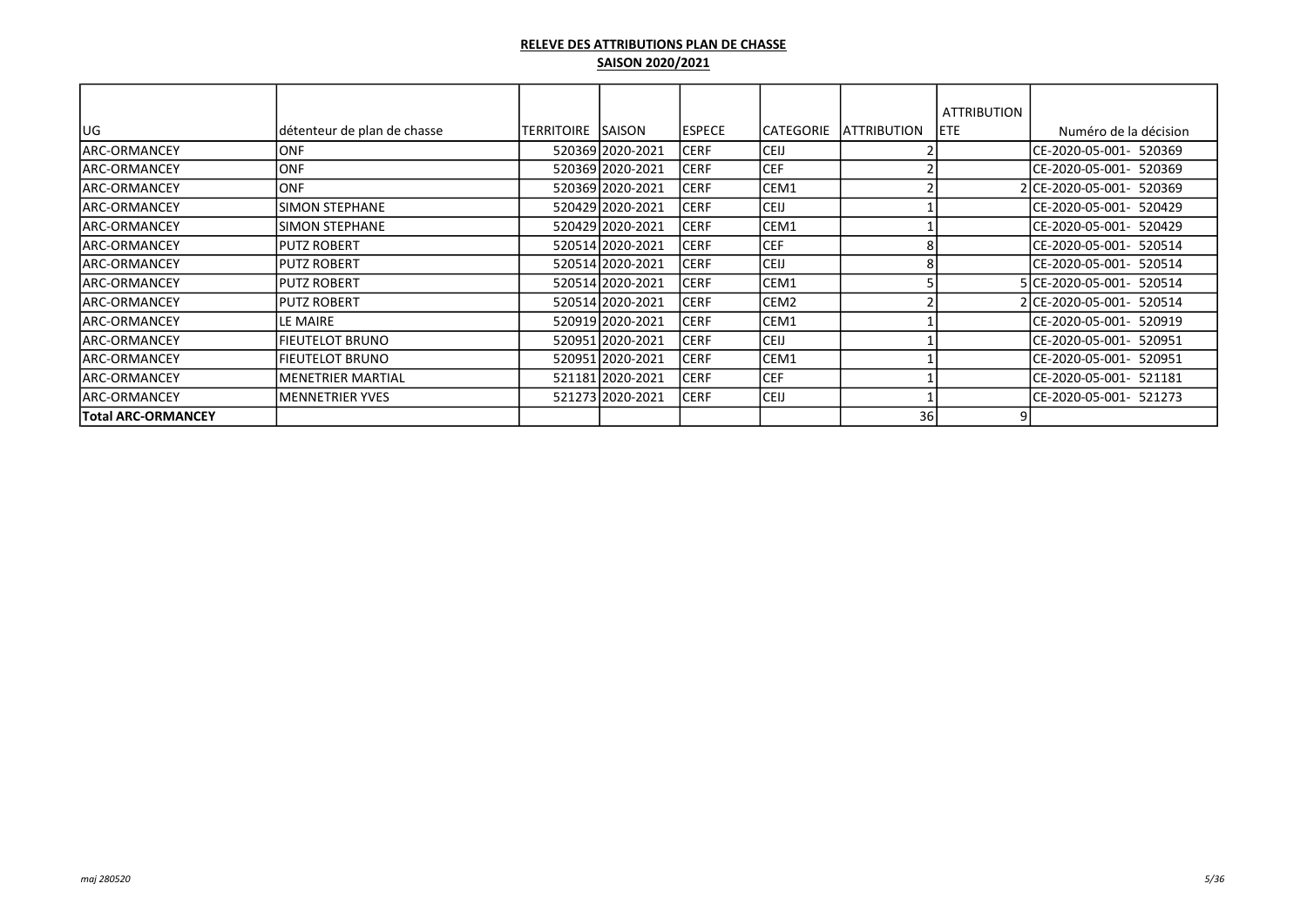|                 |                              |                   |                  |               |                  |                         | <b>ATTRIBUTION</b> |                          |
|-----------------|------------------------------|-------------------|------------------|---------------|------------------|-------------------------|--------------------|--------------------------|
| UG              | détenteur de plan de chasse  | TERRITOIRE SAISON |                  | <b>ESPECE</b> | lCATEGORIE       | <b>ATTRIBUTION</b>      | ETE                | Numéro de la décision    |
| AUBERIVE        | ROUSSEY LOIC                 |                   | 520070 2020-2021 | ICERF         | CEM <sub>2</sub> | $\mathbf 1$             |                    | CE-2020-05-001- 520070   |
| AUBERIVE        | <b>ROUSSEY LOIC</b>          |                   | 520070 2020-2021 | <b>CERF</b>   | <b>CEF</b>       | $\mathbf{1}$            |                    | CE-2020-05-001- 520070   |
| AUBERIVE        | <b>BAUDOIN JEAN-LOUIS</b>    |                   | 520200 2020-2021 | <b>CERF</b>   | CEIJ             | $\overline{1}$          |                    | CE-2020-05-001- 520200   |
| AUBERIVE        | <b>BAUDOIN JEAN-LOUIS</b>    |                   | 520200 2020-2021 | <b>CERF</b>   | <b>CEF</b>       | $\mathbf{1}$            |                    | CE-2020-05-001- 520200   |
| AUBERIVE        | SAUVAGEOT JEAN-PIERRE        |                   | 520218 2020-2021 | <b>CERF</b>   | <b>CEF</b>       | $\mathbf{1}$            |                    | CE-2020-05-001- 520218   |
| AUBERIVE        | FOURNIER VINCENT             |                   | 520631 2020-2021 | <b>CERF</b>   | <b>CEIJ</b>      | $\mathbf{1}$            |                    | CE-2020-05-001- 520631   |
| AUBERIVE        | <b>ONF</b>                   |                   | 520733 2020-2021 | <b>CERF</b>   | <b>CEF</b>       | -1                      |                    | CE-2020-05-001- 520733   |
| AUBERIVE        | ONF                          |                   | 520733 2020-2021 | <b>CERF</b>   | CEIJ             | $\mathbf{1}$            |                    | CE-2020-05-001- 520733   |
| AUBERIVE        | <b>ONF</b>                   |                   | 520735 2020-2021 | <b>CERF</b>   | CEM <sub>2</sub> | $\overline{2}$          |                    | 2 CE-2020-05-001- 520735 |
| AUBERIVE        | <b>ONF</b>                   |                   | 520735 2020-2021 | <b>CERF</b>   | CEM1             | 6                       |                    | 6 CE-2020-05-001- 520735 |
| AUBERIVE        | <b>ONF</b>                   |                   | 520735 2020-2021 | <b>CERF</b>   | <b>CEF</b>       | 14                      |                    | CE-2020-05-001- 520735   |
| AUBERIVE        | <b>ONF</b>                   |                   | 520735 2020-2021 | <b>CERF</b>   | <b>CEIJ</b>      | 11                      |                    | CE-2020-05-001- 520735   |
| AUBERIVE        | SCHROEDER JEAN-CLAUDE        |                   | 520786 2020-2021 | <b>CERF</b>   | CEM1             | $\overline{1}$          |                    | CE-2020-05-001- 520786   |
| <b>AUBERIVE</b> | <b>SCHROEDER JEAN-CLAUDE</b> |                   | 520786 2020-2021 | <b>CERF</b>   | lcef             | -1                      |                    | CE-2020-05-001- 520786   |
| AUBERIVE        | <b>GOUGET CHRISTIAN</b>      |                   | 520822 2020-2021 | <b>CERF</b>   | CEM <sub>2</sub> | $\overline{1}$          |                    | CE-2020-05-001- 520822   |
| AUBERIVE        | <b>GOUGET CHRISTIAN</b>      |                   | 520822 2020-2021 | <b>CERF</b>   | <b>CEIJ</b>      | $\mathbf{1}$            |                    | CE-2020-05-001- 520822   |
| AUBERIVE        | <b>GOUGET CHRISTIAN</b>      |                   | 520822 2020-2021 | <b>CERF</b>   | <b>CEF</b>       | $\mathbf{1}$            |                    | CE-2020-05-001- 520822   |
| AUBERIVE        | CATHELAT GILLES              |                   | 52084612020-2021 | <b>CERF</b>   | CEM1             | $\mathbf{1}$            |                    | CE-2020-05-001- 520846   |
| AUBERIVE        | CATHELAT GILLES              |                   | 520846 2020-2021 | <b>CERF</b>   | <b>CEF</b>       | $\mathbf{1}$            |                    | CE-2020-05-001- 520846   |
| AUBERIVE        | CHAUVIREY JEAN-MARIE         |                   | 520908 2020-2021 | <b>CERF</b>   | CEM1             | $\mathbf{1}$            |                    | CE-2020-05-001- 520908   |
| AUBERIVE        | CHAUVIREY JEAN-MARIE         |                   | 520908 2020-2021 | <b>CERF</b>   | lceij            | $\overline{\mathbf{1}}$ |                    | CE-2020-05-001- 520908   |
| AUBERIVE        | CHAUVIREY JEAN-MARIE         |                   | 520908 2020-2021 | <b>CERF</b>   | lcef             | $\overline{2}$          |                    | CE-2020-05-001- 520908   |
| AUBERIVE        | <b>ONF</b>                   |                   | 520928 2020-2021 | <b>CERF</b>   | lcef             | $\overline{\mathbf{1}}$ |                    | CE-2020-05-001- 520928   |
| AUBERIVE        | <b>ONF</b>                   |                   | 520928 2020-2021 | <b>CERF</b>   | CEM1             | $\mathbf{1}$            |                    | 1 CE-2020-05-001- 520928 |
| AUBERIVE        | <b>CARNIO PHILIPPE</b>       |                   | 520949 2020-2021 | <b>CERF</b>   | CEM1             | $\overline{\mathbf{1}}$ |                    | CE-2020-05-001- 520949   |
| AUBERIVE        | <b>CARNIO PHILIPPE</b>       |                   | 520949 2020-2021 | <b>CERF</b>   | <b>CEF</b>       | $\overline{1}$          |                    | CE-2020-05-001- 520949   |
| AUBERIVE        | <b>AUBRY PATRICK</b>         |                   | 520969 2020-2021 | <b>CERF</b>   | <b>CEF</b>       | $\mathbf{1}$            |                    | CE-2020-05-001- 520969   |
| AUBERIVE        | <b>AUBRY PATRICK</b>         |                   | 520969 2020-2021 | <b>CERF</b>   | lceij            | $\mathbf{1}$            |                    | CE-2020-05-001- 520969   |
| AUBERIVE        | <b>AUBRY PATRICK</b>         |                   | 520969 2020-2021 | <b>CERF</b>   | CEM2             | $\mathbf{1}$            |                    | CE-2020-05-001- 520969   |
| AUBERIVE        | CHAUDOUET NICOLAS            |                   | 521056 2020-2021 | <b>CERF</b>   | CEIJ             | $\mathbf{1}$            |                    | CE-2020-05-001- 521056   |
| AUBERIVE        | <b>GUYOT MICHEL</b>          |                   | 521099 2020-2021 | <b>CERF</b>   | CEM1             | $\mathbf{1}$            |                    | 0 CE-2020-05-001- 521099 |
| AUBERIVE        | <b>GUYOT MICHEL</b>          |                   | 521099 2020-2021 | <b>CERF</b>   | <b>CEIJ</b>      | $\mathbf{1}$            |                    | CE-2020-05-001- 521099   |
| AUBERIVE        | <b>GUYOT MICHEL</b>          |                   | 521099 2020-2021 | <b>CERF</b>   | CEF              | $\mathbf{1}$            |                    | CE-2020-05-001- 521099   |
| AUBERIVE        | SOENEN DAVID                 |                   | 521131 2020-2021 | <b>CERF</b>   | <b>CEIJ</b>      | 1                       |                    | CE-2020-05-001- 521131   |
| AUBERIVE        | SOENEN DAVID                 |                   | 521131 2020-2021 | <b>CERF</b>   | <b>CEF</b>       | $\overline{2}$          |                    | CE-2020-05-001- 521131   |
| AUBERIVE        | SOENEN DAVID                 |                   | 521131 2020-2021 | <b>CERF</b>   | CEM1             | $\mathbf{1}$            |                    | CE-2020-05-001- 521131   |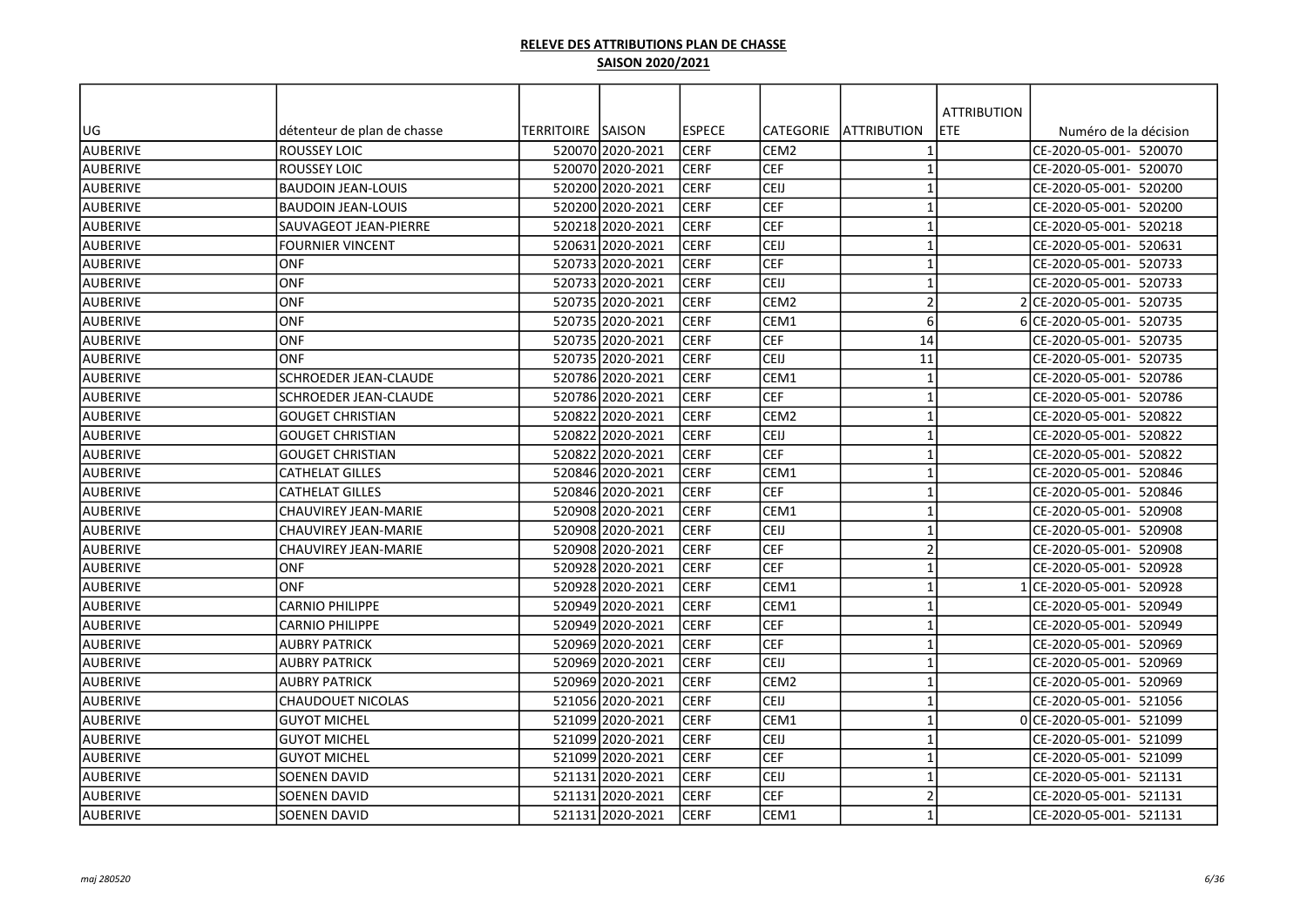|                       |                                  |                   |                  |                |             |                     | <b>ATTRIBUTION</b> |                          |
|-----------------------|----------------------------------|-------------------|------------------|----------------|-------------|---------------------|--------------------|--------------------------|
| lug                   | détenteur de plan de chasse      | TERRITOIRE SAISON |                  | <b>IESPECE</b> | ICATEGORIE  | <b>LATTRIBUTION</b> | <b>IETE</b>        | Numéro de la décision    |
| <b>AUBERIVE</b>       | lGAUVAIN JEAN-PAUL               |                   | 521158 2020-2021 | ICERF          | <b>ICEF</b> |                     |                    | ICE-2020-05-001- 521158  |
| lauberive             | ICHIFFOT BRUNO                   |                   | 52121112020-2021 | <b>CERF</b>    | ICEF.       |                     |                    | ICE-2020-05-001- 521211  |
| lauberive             | <b>IBOURCEY JEAN-PIERRE</b>      |                   | 521367 2020-2021 | <b>CERF</b>    | <b>CEF</b>  |                     |                    | ICE-2020-05-001- 521367  |
| lauberive             | <b>IBOURCEY JEAN-PIERRE</b>      |                   | 52136712020-2021 | <b>ICERF</b>   | ICEM1       |                     |                    | ICE-2020-05-001- 521367  |
| lauberive             | IDUMONT DE CHASSART LOUIS-CEDRIC |                   | 52146312020-2021 | <b>ICERF</b>   | ICEM1       |                     |                    | 0 CE-2020-05-001- 521463 |
| lauberive             | IDUMONT DE CHASSART LOUIS-CEDRIC |                   | 52146312020-2021 | <b>CERF</b>    | ICEF.       |                     |                    | ICE-2020-05-001- 521463  |
| lauberive             | <b>TUPIN JEAN-CLAUDE</b>         |                   | 521819 2020-2021 | <b>CERF</b>    | <b>CEF</b>  |                     |                    | ICE-2020-05-001- 521819  |
| lauberive             | IMAURICE DOMINIQUE               |                   | 52262212020-2021 | <b>CERF</b>    | ICEM1       |                     |                    | 1ICE-2020-05-001- 522622 |
| <b>Total AUBERIVE</b> |                                  |                   |                  |                |             | 76 I                | 10I                |                          |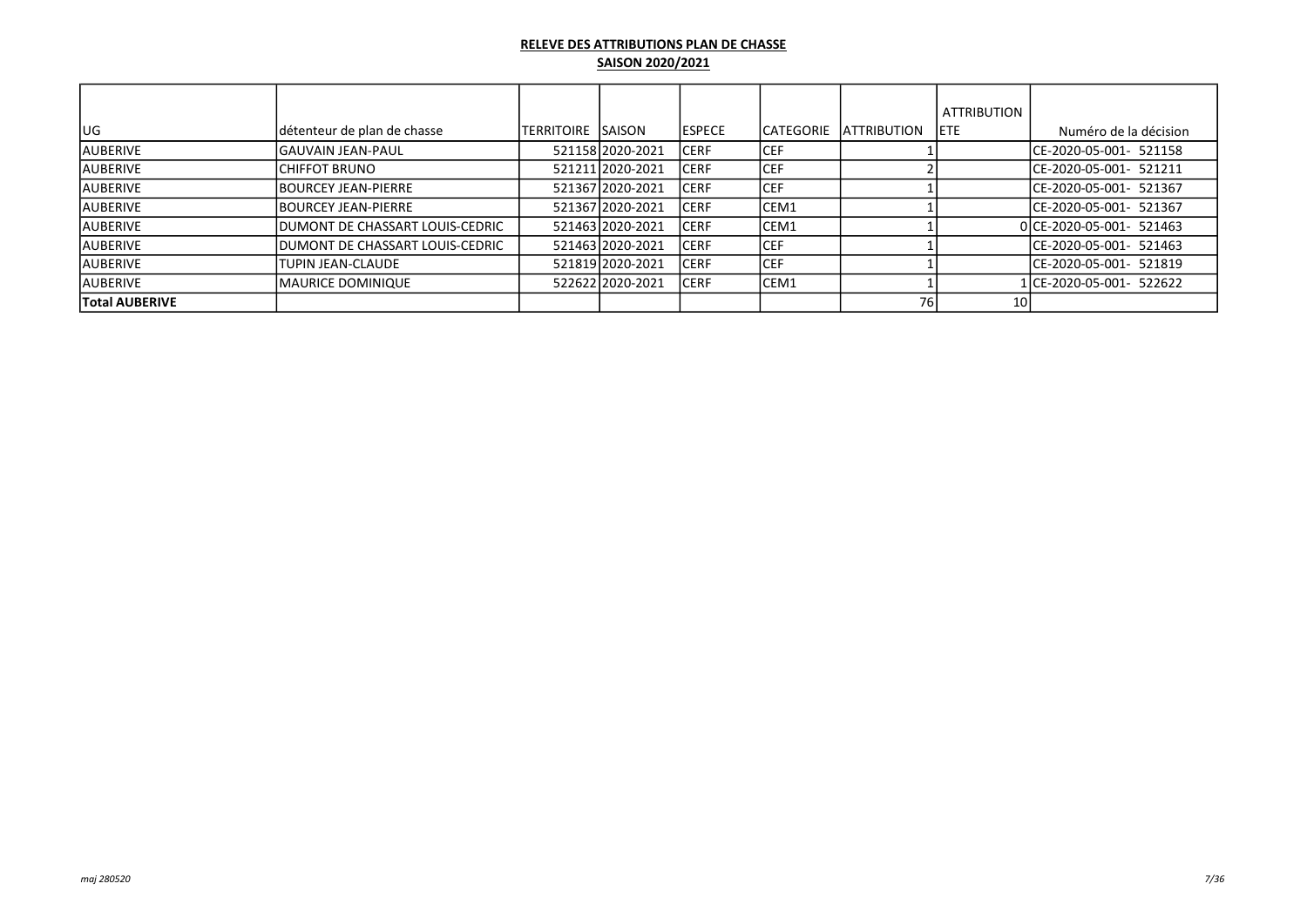|                  |                              |                   |                  |               |                  |                         | <b>ATTRIBUTION</b> |                          |
|------------------|------------------------------|-------------------|------------------|---------------|------------------|-------------------------|--------------------|--------------------------|
| UG               | détenteur de plan de chasse  | TERRITOIRE SAISON |                  | <b>ESPECE</b> | <b>CATEGORIE</b> | <b>ATTRIBUTION</b>      | ETE                | Numéro de la décision    |
| <b>BOURBONNE</b> | <b>VINCENT JEAN-LOUIS</b>    |                   | 520030 2020-2021 | <b>CERF</b>   | <b>CEF</b>       | $\mathbf{1}$            |                    | CE-2020-05-001- 520030   |
| <b>BOURBONNE</b> | <b>VINCENT JEAN-LOUIS</b>    |                   | 520030 2020-2021 | <b>CERF</b>   | <b>CEM</b>       | $\mathbf{1}$            |                    | CE-2020-05-001- 520030   |
| <b>BOURBONNE</b> | <b>WALTER YVES</b>           |                   | 520054 2020-2021 | <b>CERF</b>   | <b>CEM</b>       | $\overline{1}$          |                    | CE-2020-05-001- 520054   |
| BOURBONNE        | PETIN PATRICE                |                   | 520057 2020-2021 | <b>CERF</b>   | <b>CEF</b>       | $\mathbf{1}$            |                    | CE-2020-05-001- 520057   |
| <b>BOURBONNE</b> | PETIN PATRICE                |                   | 520057 2020-2021 | <b>CERF</b>   | <b>CEM</b>       | $\mathbf{1}$            |                    | CE-2020-05-001- 520057   |
| <b>BOURBONNE</b> | <b>BREDELET SERGE</b>        |                   | 520058 2020-2021 | <b>CERF</b>   | <b>CEM</b>       | $\mathbf{1}$            |                    | CE-2020-05-001- 520058   |
| <b>BOURBONNE</b> | <b>BREDELET SERGE</b>        |                   | 520058 2020-2021 | <b>CERF</b>   | <b>CEF</b>       | $\mathbf{1}$            |                    | CE-2020-05-001- 520058   |
| <b>BOURBONNE</b> | <b>CHAUVIN ERIC</b>          |                   | 520100 2020-2021 | <b>CERF</b>   | <b>CEF</b>       | $\overline{2}$          |                    | CE-2020-05-001- 520100   |
| <b>BOURBONNE</b> | <b>HUMBERT JEAN</b>          |                   | 520124 2020-2021 | <b>CERF</b>   | <b>CEF</b>       | $\mathbf{1}$            |                    | CE-2020-05-001- 520124   |
| <b>BOURBONNE</b> | MORIZOT DANIEL               |                   | 520178 2020-2021 | <b>CERF</b>   | <b>CEF</b>       | $\mathbf{1}$            |                    | CE-2020-05-001- 520178   |
| <b>BOURBONNE</b> | <b>BRAUEN JOEL</b>           |                   | 520190 2020-2021 | <b>CERF</b>   | <b>CEF</b>       | $\mathbf{1}$            |                    | CE-2020-05-001- 520190   |
| <b>BOURBONNE</b> | <b>MARQUELET PASCAL</b>      |                   | 520204 2020-2021 | <b>CERF</b>   | <b>CEF</b>       | $\overline{1}$          |                    | CE-2020-05-001- 520204   |
| <b>BOURBONNE</b> | <b>KIMPE PATRICK</b>         |                   | 520214 2020-2021 | <b>CERF</b>   | CEF              | $\overline{2}$          |                    | CE-2020-05-001- 520214   |
| <b>BOURBONNE</b> | <b>MUSSOT DOMINIQUE</b>      |                   | 520217 2020-2021 | CERF          | <b>CEM</b>       | $\mathbf{1}$            |                    | CE-2020-05-001- 520217   |
| <b>BOURBONNE</b> | <b>MUSSOT DOMINIQUE</b>      |                   | 520217 2020-2021 | CERF          | <b>CEF</b>       | $\overline{\mathbf{3}}$ |                    | CE-2020-05-001- 520217   |
| <b>BOURBONNE</b> | <b>THIEBAUT ANDRE</b>        |                   | 520583 2020-2021 | <b>CERF</b>   | <b>CEF</b>       | $\mathbf{1}$            |                    | CE-2020-05-001- 520583   |
| <b>BOURBONNE</b> | <b>LEPINOIS RENE</b>         |                   | 520652 2020-2021 | <b>CERF</b>   | <b>CEF</b>       | $\mathbf{1}$            |                    | CE-2020-05-001- 520652   |
| <b>BOURBONNE</b> | <b>MORIZOT DANIEL</b>        |                   | 520714 2020-2021 | <b>CERF</b>   | <b>CEF</b>       | $\mathbf{1}$            |                    | CE-2020-05-001- 520714   |
| <b>BOURBONNE</b> | MORIZOT DANIEL               |                   | 520717 2020-2021 | <b>CERF</b>   | <b>CEF</b>       | $\overline{2}$          |                    | CE-2020-05-001- 520717   |
| <b>BOURBONNE</b> | <b>MORIZOT DANIEL</b>        |                   | 520717 2020-2021 | <b>CERF</b>   | <b>CEM</b>       | $\mathbf{1}$            |                    | CE-2020-05-001- 520717   |
| <b>BOURBONNE</b> | LEPAGE ANTHONY               |                   | 520726 2020-2021 | <b>CERF</b>   | <b>CEM</b>       | $\mathbf{1}$            |                    | CE-2020-05-001- 520726   |
| <b>BOURBONNE</b> | ONF                          |                   | 520731 2020-2021 | <b>CERF</b>   | <b>CEM</b>       | $\mathbf{1}$            |                    | 1 CE-2020-05-001- 520731 |
| <b>BOURBONNE</b> | <b>ONF</b>                   |                   | 520731 2020-2021 | <b>CERF</b>   | <b>CEF</b>       | $\overline{2}$          |                    | CE-2020-05-001- 520731   |
| BOURBONNE        | ONF                          |                   | 520740 2020-2021 | <b>CERF</b>   | <b>CEF</b>       | $\overline{\mathbf{3}}$ |                    | CE-2020-05-001- 520740   |
| <b>BOURBONNE</b> | ONF                          |                   | 520740 2020-2021 | <b>CERF</b>   | <b>CEM</b>       | $\mathbf{1}$            |                    | 1 CE-2020-05-001- 520740 |
| <b>BOURBONNE</b> | ONF                          |                   | 520745 2020-2021 | <b>CERF</b>   | <b>CEF</b>       | $\mathbf{1}$            |                    | CE-2020-05-001- 520745   |
| <b>BOURBONNE</b> | <b>CLAUDEL JEAN-FRANCOIS</b> |                   | 520797 2020-2021 | <b>CERF</b>   | <b>CEM</b>       | $\overline{2}$          |                    | CE-2020-05-001- 520797   |
| <b>BOURBONNE</b> | CLAUDEL JEAN-FRANCOIS        |                   | 520797 2020-2021 | <b>CERF</b>   | <b>CEF</b>       | $\overline{4}$          |                    | CE-2020-05-001- 520797   |
| <b>BOURBONNE</b> | <b>ONF</b>                   |                   | 520817 2020-2021 | <b>CERF</b>   | <b>CEF</b>       | $\mathbf{1}$            |                    | CE-2020-05-001- 520817   |
| <b>BOURBONNE</b> | <b>LAVERNOT MICHEL</b>       |                   | 520866 2020-2021 | <b>CERF</b>   | <b>CEF</b>       | $\mathbf{1}$            |                    | CE-2020-05-001- 520866   |
| <b>BOURBONNE</b> | <b>AMIARD ALEXIS</b>         |                   | 52095512020-2021 | <b>CERF</b>   | <b>CEM</b>       | $\mathbf{1}$            |                    | CE-2020-05-001- 520955   |
| <b>BOURBONNE</b> | <b>DELAITRE HERVE</b>        |                   | 521063 2020-2021 | CERF          | <b>CEM</b>       | $\mathbf{1}$            |                    | CE-2020-05-001- 521063   |
| <b>BOURBONNE</b> | <b>DELAITRE HERVE</b>        |                   | 521063 2020-2021 | <b>CERF</b>   | <b>CEF</b>       | $\mathbf{1}$            |                    | CE-2020-05-001- 521063   |
| <b>BOURBONNE</b> | <b>ONF</b>                   |                   | 521075 2020-2021 | <b>CERF</b>   | <b>CEF</b>       | $\mathbf{1}$            |                    | CE-2020-05-001- 521075   |
| BOURBONNE        | <b>ONF</b>                   |                   | 521076 2020-2021 | <b>CERF</b>   | <b>CEM</b>       | $\mathbf{1}$            |                    | 1 CE-2020-05-001- 521076 |
| <b>BOURBONNE</b> | <b>VAUTHRIN CLAUDE</b>       |                   | 521091 2020-2021 | <b>CERF</b>   | <b>CEF</b>       | $\overline{2}$          |                    | CE-2020-05-001- 521091   |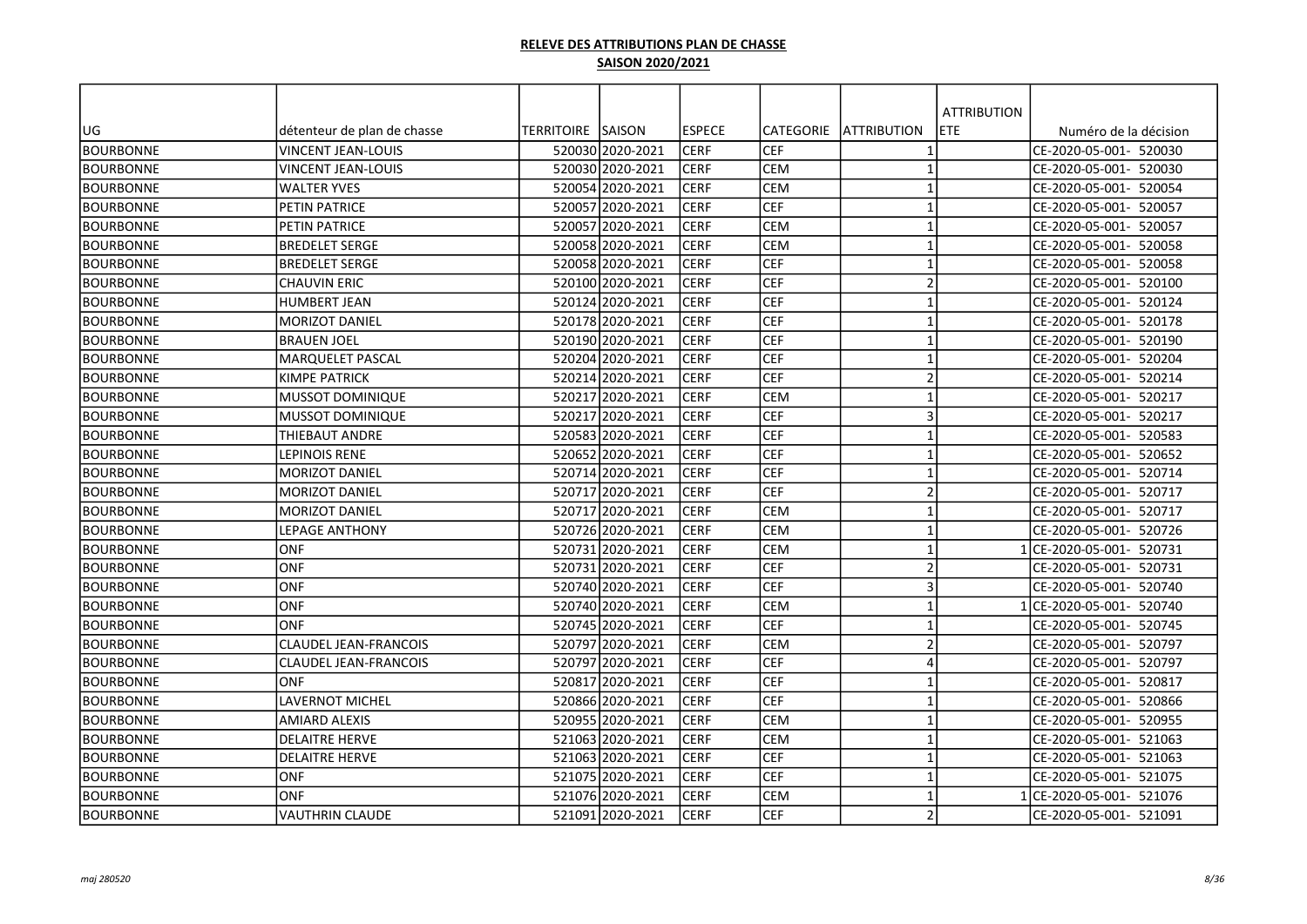|                        |                             |                   |                  |               |            |                    | <b>ATTRIBUTION</b> |                           |
|------------------------|-----------------------------|-------------------|------------------|---------------|------------|--------------------|--------------------|---------------------------|
| lug                    | détenteur de plan de chasse | TERRITOIRE SAISON |                  | <b>ESPECE</b> | CATEGORIE  | <b>ATTRIBUTION</b> | IETE.              | Numéro de la décision     |
| BOURBONNE              | HORIOT JACKY                |                   | 521103 2020-2021 | <b>CERF</b>   | <b>CEF</b> |                    |                    | CE-2020-05-001- 521103    |
| <b>BOURBONNE</b>       | <b>SERVANTON GEORGES</b>    |                   | 521105 2020-2021 | <b>CERF</b>   | <b>CEF</b> |                    |                    | CE-2020-05-001- 521105    |
| <b>BOURBONNE</b>       | <b>SERVANTON GEORGES</b>    |                   | 521105 2020-2021 | <b>CERF</b>   | CEM        |                    |                    | ICE-2020-05-001- 521105   |
| <b>BOURBONNE</b>       | ICOYER MAX                  |                   | 521164 2020-2021 | <b>CERF</b>   | <b>CEM</b> |                    |                    | CE-2020-05-001- 521164    |
| <b>BOURBONNE</b>       | <b>COYER MAX</b>            |                   | 521164 2020-2021 | <b>CERF</b>   | <b>CEF</b> |                    |                    | ICE-2020-05-001- 521164   |
| <b>BOURBONNE</b>       | IHENRY JEAN-CLAUDE          |                   | 521308 2020-2021 | <b>CERF</b>   | <b>CEF</b> |                    |                    | ICE-2020-05-001- 521308   |
| <b>BOURBONNE</b>       | HENRY JEAN-CLAUDE           |                   | 521308 2020-2021 | <b>CERF</b>   | <b>CEM</b> |                    |                    | ICE-2020-05-001- 521308   |
| <b>BOURBONNE</b>       | lGONY CHRISTIAN             |                   | 521354 2020-2021 | <b>CERF</b>   | <b>CEF</b> |                    |                    | CE-2020-05-001-<br>521354 |
| BOURBONNE              | lGONY CHRISTIAN             |                   | 521354 2020-2021 | <b>CERF</b>   | <b>CEM</b> |                    |                    | CE-2020-05-001- 521354    |
| <b>BOURBONNE</b>       | FOINON VALENTIN             |                   | 521428 2020-2021 | <b>CERF</b>   | <b>CEF</b> |                    |                    | CE-2020-05-001- 521428    |
| <b>BOURBONNE</b>       | <b>FOINON VALENTIN</b>      |                   | 521428 2020-2021 | <b>CERF</b>   | CEM        |                    |                    | ICE-2020-05-001- 521428   |
| <b>BOURBONNE</b>       | <b>GACHE MICKAEL</b>        |                   | 521632 2020-2021 | <b>CERF</b>   | <b>CEF</b> |                    |                    | CE-2020-05-001-<br>521632 |
| <b>BOURBONNE</b>       | <b>LECLERC FRANCK</b>       |                   | 521641 2020-2021 | <b>CERF</b>   | <b>CEM</b> |                    |                    | CE-2020-05-001-<br>521641 |
| <b>BOURBONNE</b>       | <b>ONF</b>                  |                   | 521644 2020-2021 | <b>CERF</b>   | <b>CEF</b> |                    |                    | CE-2020-05-001-<br>521644 |
| <b>BOURBONNE</b>       | IRUAUX ALAN                 |                   | 522694 2020-2021 | <b>CERF</b>   | <b>CEF</b> |                    |                    | CE-2020-05-001-<br>522694 |
| <b>BOURBONNE</b>       | RUAUX ALAN                  |                   | 522694 2020-2021 | <b>CERF</b>   | <b>CEM</b> |                    |                    | CE-2020-05-001-<br>522694 |
| <b>BOURBONNE</b>       | <b>LEPAGE ANTHONY</b>       |                   | 522841 2020-2021 | <b>CERF</b>   | <b>CEF</b> |                    |                    | CE-2020-05-001- 522841    |
| <b>Total BOURBONNE</b> |                             |                   |                  |               |            | 75                 |                    |                           |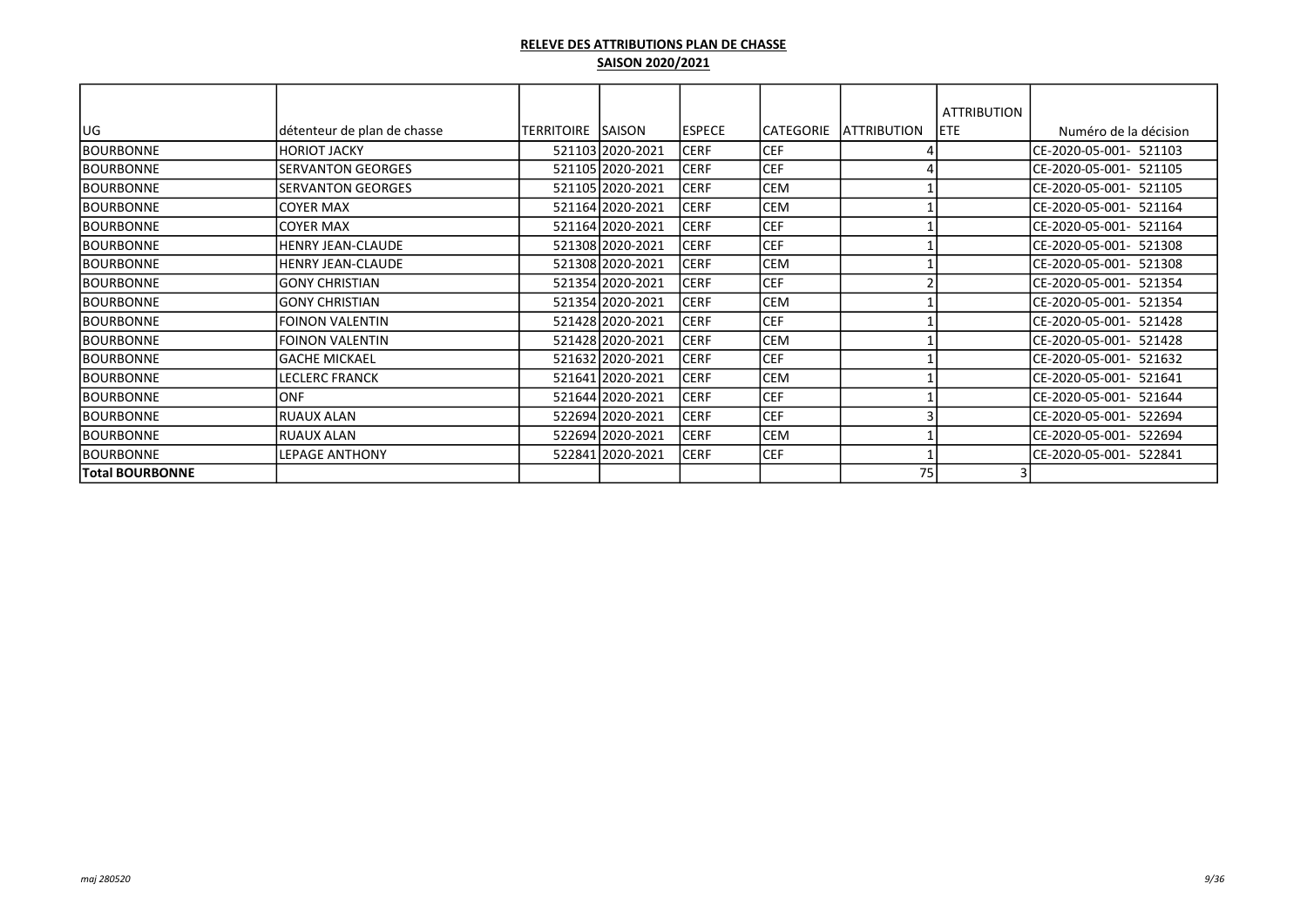|                        |                              |                            |                  |                |     |                              | I ATTRIBUTION |                         |
|------------------------|------------------------------|----------------------------|------------------|----------------|-----|------------------------------|---------------|-------------------------|
| lug                    | Idétenteur de plan de chasse | <b>ITERRITOIRE ISAISON</b> |                  | <b>IESPECE</b> |     | ICATEGORIE IATTRIBUTION IETE |               | Numéro de la décision   |
| <b>ICHANCENAY</b>      | IONF                         |                            | 52067512020-2021 | ICERF          | ICE |                              |               | ICE-2020-05-001- 520675 |
| <b>Total CHANCENAY</b> |                              |                            |                  |                |     |                              |               |                         |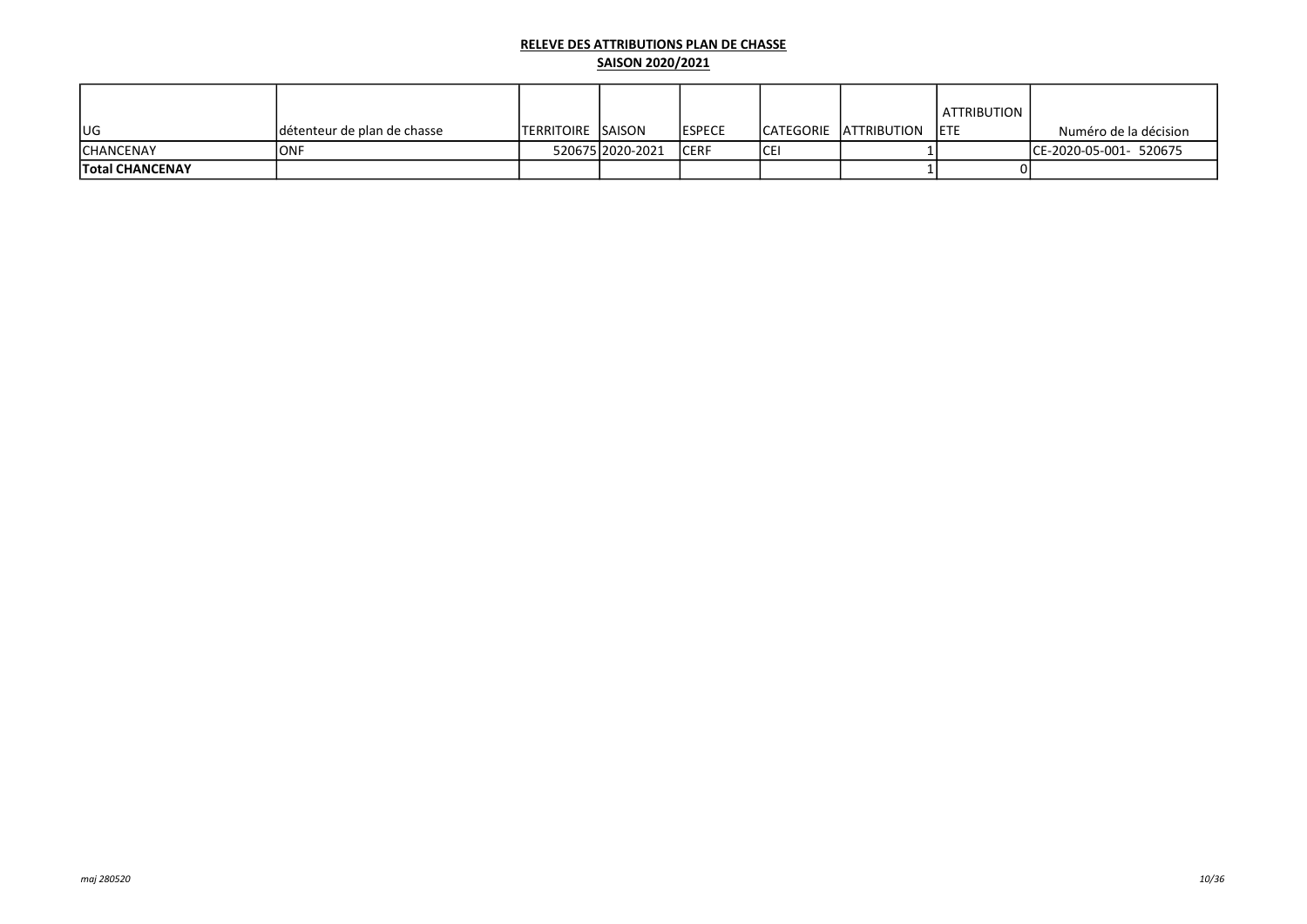|                       |                                |                            |                    |                |      |                                | <b>ATTRIBUTION</b> |                          |
|-----------------------|--------------------------------|----------------------------|--------------------|----------------|------|--------------------------------|--------------------|--------------------------|
| lug.                  | détenteur de plan de chasse    | <b>ITERRITOIRE ISAISON</b> |                    | <b>IESPECE</b> |      | <b>ICATEGORIE IATTRIBUTION</b> | <b>IETE</b>        | Numéro de la décision    |
| <b>ICHAUMONT</b>      | <b>IGUICHET FRANCOIS</b>       |                            | 52065012020-2021   | ICERF          | ICEF |                                |                    | ICE-2020-05-001- 520650  |
| <b>CHAUMONT</b>       | IONF                           |                            | 52073712020-2021   | ICERF          | ICEF |                                |                    | ICE-2020-05-001- 520737  |
| <b>ICHAUMONT</b>      | <b>IROLLAND DIDIER</b>         |                            | 521080 2020-2021   | ICERF          | ICEF |                                |                    | ICE-2020-05-001- 521080  |
| <b>ICHAUMONT</b>      | <b>IFRANCISCO ELISIO DAVID</b> |                            | 521871 2020 - 2021 | <b>ICERF</b>   | ICEM |                                |                    | 1 CE-2020-05-001- 521871 |
| <b>Total CHAUMONT</b> |                                |                            |                    |                |      |                                |                    |                          |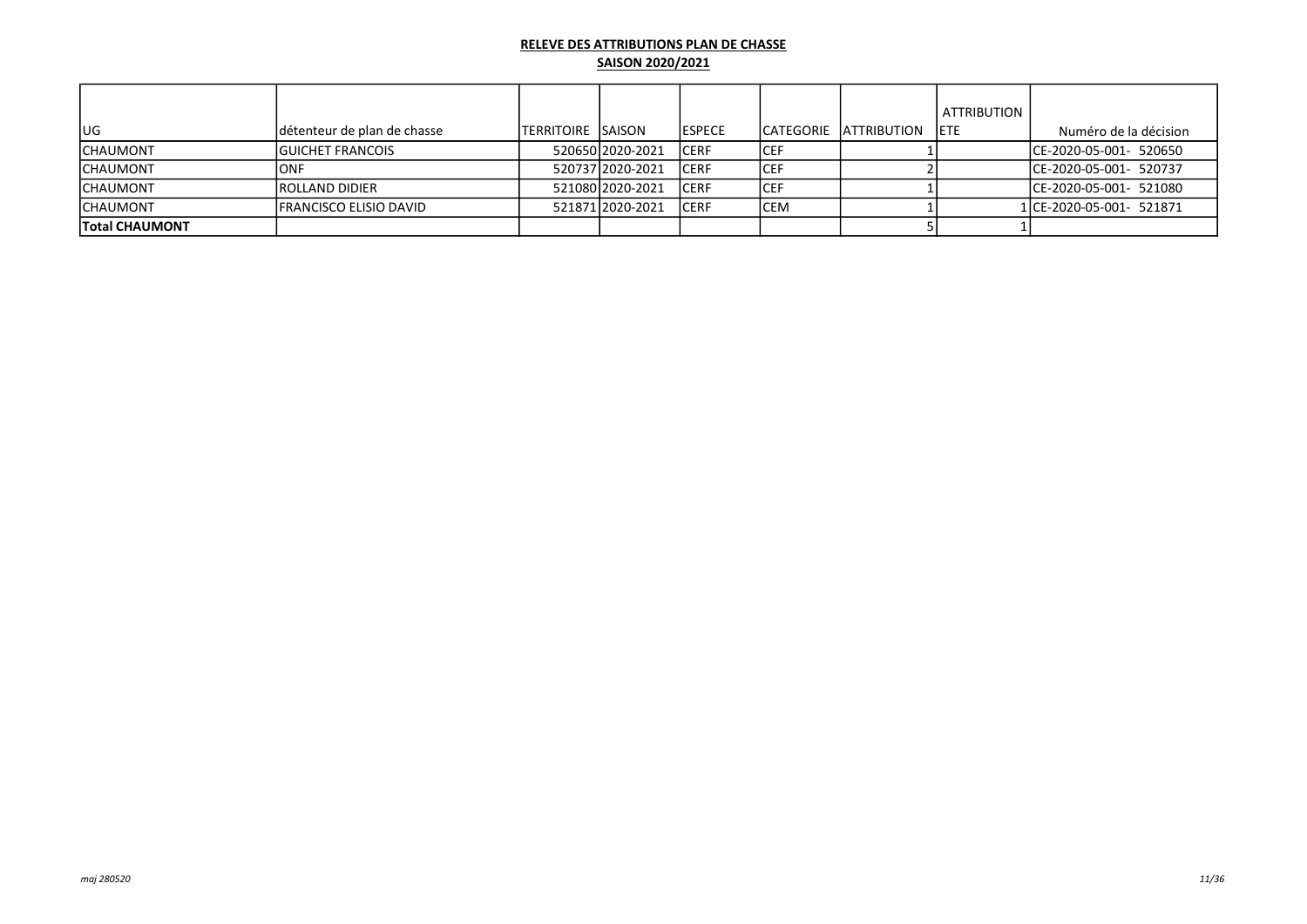|              |                             |                          |                  |               |                  |                         | <b>ATTRIBUTION</b> |                           |
|--------------|-----------------------------|--------------------------|------------------|---------------|------------------|-------------------------|--------------------|---------------------------|
| UG           | détenteur de plan de chasse | <b>TERRITOIRE SAISON</b> |                  | <b>ESPECE</b> | <b>CATEGORIE</b> | <b>JATTRIBUTION</b>     | ETE.               | Numéro de la décision     |
| CIREY/BLAISE | <b>BELATECHE DAVID</b>      |                          | 520096 2020-2021 | <b>CERF</b>   | CEM1             |                         |                    | 1 CE-2020-05-001- 520096  |
| CIREY/BLAISE | <b>BELATECHE DAVID</b>      |                          | 520096 2020-2021 | <b>CERF</b>   | lcef             | $\mathbf{1}$            |                    | CE-2020-05-001- 520096    |
| CIREY/BLAISE | <b>BELATECHE DAVID</b>      |                          | 520096 2020-2021 | <b>CERF</b>   | CEIJ             | $\overline{1}$          |                    | CE-2020-05-001- 520096    |
| CIREY/BLAISE | PAULIN PHILIPPE             |                          | 520101 2020-2021 | <b>CERF</b>   | CEM <sub>2</sub> | $\overline{1}$          |                    | CE-2020-05-001- 520101    |
| CIREY/BLAISE | PAULIN PHILIPPE             |                          | 520101 2020-2021 | <b>CERF</b>   | <b>CEF</b>       | $\overline{2}$          |                    | CE-2020-05-001- 520101    |
| CIREY/BLAISE | PAULIN PHILIPPE             |                          | 520101 2020-2021 | <b>CERF</b>   | CEIJ             | $\overline{\mathbf{3}}$ |                    | CE-2020-05-001- 520101    |
| CIREY/BLAISE | <b>ONF</b>                  |                          | 520236 2020-2021 | <b>CERF</b>   | CEM1             | 10                      |                    | 10 CE-2020-05-001- 520236 |
| CIREY/BLAISE | ONF                         |                          | 520236 2020-2021 | <b>CERF</b>   | CEIJ             | 23                      |                    | CE-2020-05-001- 520236    |
| CIREY/BLAISE | ONF                         |                          | 520236 2020-2021 | <b>CERF</b>   | <b>CEF</b>       | 22                      |                    | CE-2020-05-001- 520236    |
| CIREY/BLAISE | ONF                         |                          | 520236 2020-2021 | <b>CERF</b>   | CEM <sub>2</sub> | $\overline{\mathbf{3}}$ |                    | 3 CE-2020-05-001- 520236  |
| CIREY/BLAISE | PIGUET MARC                 |                          | 520265 2020-2021 | <b>CERF</b>   | <b>CEIJ</b>      | $\mathbf{1}$            |                    | CE-2020-05-001- 520265    |
| CIREY/BLAISE | PIGUET MARC                 |                          | 520265 2020-2021 | <b>CERF</b>   | CEM1             | $\mathbf{1}$            |                    | CE-2020-05-001- 520265    |
| CIREY/BLAISE | <b>MEHLINGER BENOIT</b>     |                          | 520281 2020-2021 | <b>CERF</b>   | <b>CEF</b>       | $\mathbf{1}$            |                    | CE-2020-05-001- 520281    |
| CIREY/BLAISE | <b>DOMBET MAURICE</b>       |                          | 520282 2020-2021 | <b>CERF</b>   | CEM1             | $\mathbf{1}$            |                    | 1 CE-2020-05-001- 520282  |
| CIREY/BLAISE | <b>DOMBET MAURICE</b>       |                          | 520282 2020-2021 | <b>CERF</b>   | CEIJ             | $\overline{1}$          |                    | CE-2020-05-001- 520282    |
| CIREY/BLAISE | <b>DOMBET MAURICE</b>       |                          | 520282 2020-2021 | <b>CERF</b>   | <b>CEF</b>       | $\mathbf{1}$            |                    | CE-2020-05-001- 520282    |
| CIREY/BLAISE | <b>HUMBLOT HUBERT</b>       |                          | 520330 2020-2021 | <b>CERF</b>   | <b>CEF</b>       | $\overline{2}$          |                    | CE-2020-05-001- 520330    |
| CIREY/BLAISE | HUMBLOT HUBERT              |                          | 520330 2020-2021 | <b>CERF</b>   | CEIJ             | $\overline{2}$          |                    | CE-2020-05-001- 520330    |
| CIREY/BLAISE | HUMBLOT HUBERT              |                          | 520330 2020-2021 | <b>CERF</b>   | CEM1             | $\mathbf{1}$            |                    | 0 CE-2020-05-001- 520330  |
| CIREY/BLAISE | MAITRE JEAN-PIERRE          |                          | 520332 2020-2021 | <b>CERF</b>   | CEIJ             | 53                      |                    | CE-2020-05-001- 520332    |
| CIREY/BLAISE | MAITRE JEAN-PIERRE          |                          | 520332 2020-2021 | <b>CERF</b>   | <b>CEF</b>       | 52                      |                    | CE-2020-05-001- 520332    |
| CIREY/BLAISE | <b>MAITRE JEAN-PIERRE</b>   |                          | 520332 2020-2021 | <b>CERF</b>   | CEM1             | 25                      |                    | 25 CE-2020-05-001- 520332 |
| CIREY/BLAISE | <b>MAITRE JEAN-PIERRE</b>   |                          | 520332 2020-2021 | <b>CERF</b>   | CEM <sub>2</sub> | $\overline{7}$          |                    | 7 CE-2020-05-001- 520332  |
| CIREY/BLAISE | <b>MAURICE JOSE</b>         |                          | 520336 2020-2021 | <b>CERF</b>   | <b>CEF</b>       | 6                       |                    | CE-2020-05-001- 520336    |
| CIREY/BLAISE | <b>MAURICE JOSE</b>         |                          | 520336 2020-2021 | <b>CERF</b>   | CEIJ             | 6                       |                    | CE-2020-05-001- 520336    |
| CIREY/BLAISE | <b>MAURICE JOSE</b>         |                          | 520336 2020-2021 | <b>CERF</b>   | CEM1             | $\overline{3}$          |                    | CE-2020-05-001- 520336    |
| CIREY/BLAISE | <b>MOUGIN JEAN-PIERRE</b>   |                          | 520357 2020-2021 | <b>CERF</b>   | CEM <sub>2</sub> | $\overline{1}$          |                    | CE-2020-05-001- 520357    |
| CIREY/BLAISE | <b>MOUGIN JEAN-PIERRE</b>   |                          | 520357 2020-2021 | <b>CERF</b>   | CEIJ             | $\overline{1}$          |                    | CE-2020-05-001- 520357    |
| CIREY/BLAISE | <b>BOURGEOIS REMI</b>       |                          | 520361 2020-2021 | <b>CERF</b>   | <b>CEF</b>       | $\mathbf{1}$            |                    | CE-2020-05-001- 520361    |
| CIREY/BLAISE | LEBOEUF DAVID               |                          | 520378 2020-2021 | <b>CERF</b>   | CEIJ             | $\overline{2}$          |                    | CE-2020-05-001- 520378    |
| CIREY/BLAISE | LEBOEUF DAVID               |                          | 520378 2020-2021 | <b>CERF</b>   | <b>CEF</b>       | $\overline{4}$          |                    | CE-2020-05-001- 520378    |
| CIREY/BLAISE | <b>COLLIN HENRI</b>         |                          | 520387 2020-2021 | <b>CERF</b>   | CEIJ             | $\mathbf{1}$            |                    | CE-2020-05-001- 520387    |
| CIREY/BLAISE | <b>COLLIN HENRI</b>         |                          | 520387 2020-2021 | <b>CERF</b>   | <b>CEF</b>       | $\overline{2}$          |                    | CE-2020-05-001- 520387    |
| CIREY/BLAISE | <b>COLLIN HENRI</b>         |                          | 520387 2020-2021 | <b>CERF</b>   | CEM1             | $\mathbf{1}$            |                    | CE-2020-05-001- 520387    |
| CIREY/BLAISE | <b>BELATECHE DAVID</b>      |                          | 520394 2020-2021 | <b>CERF</b>   | <b>CEF</b>       | $\mathbf{1}$            |                    | CE-2020-05-001- 520394    |
| CIREY/BLAISE | <b>MOUILLAT FRANCIS</b>     |                          | 520400 2020-2021 | <b>CERF</b>   | CEM1             | $\mathbf{1}$            |                    | 0 CE-2020-05-001- 520400  |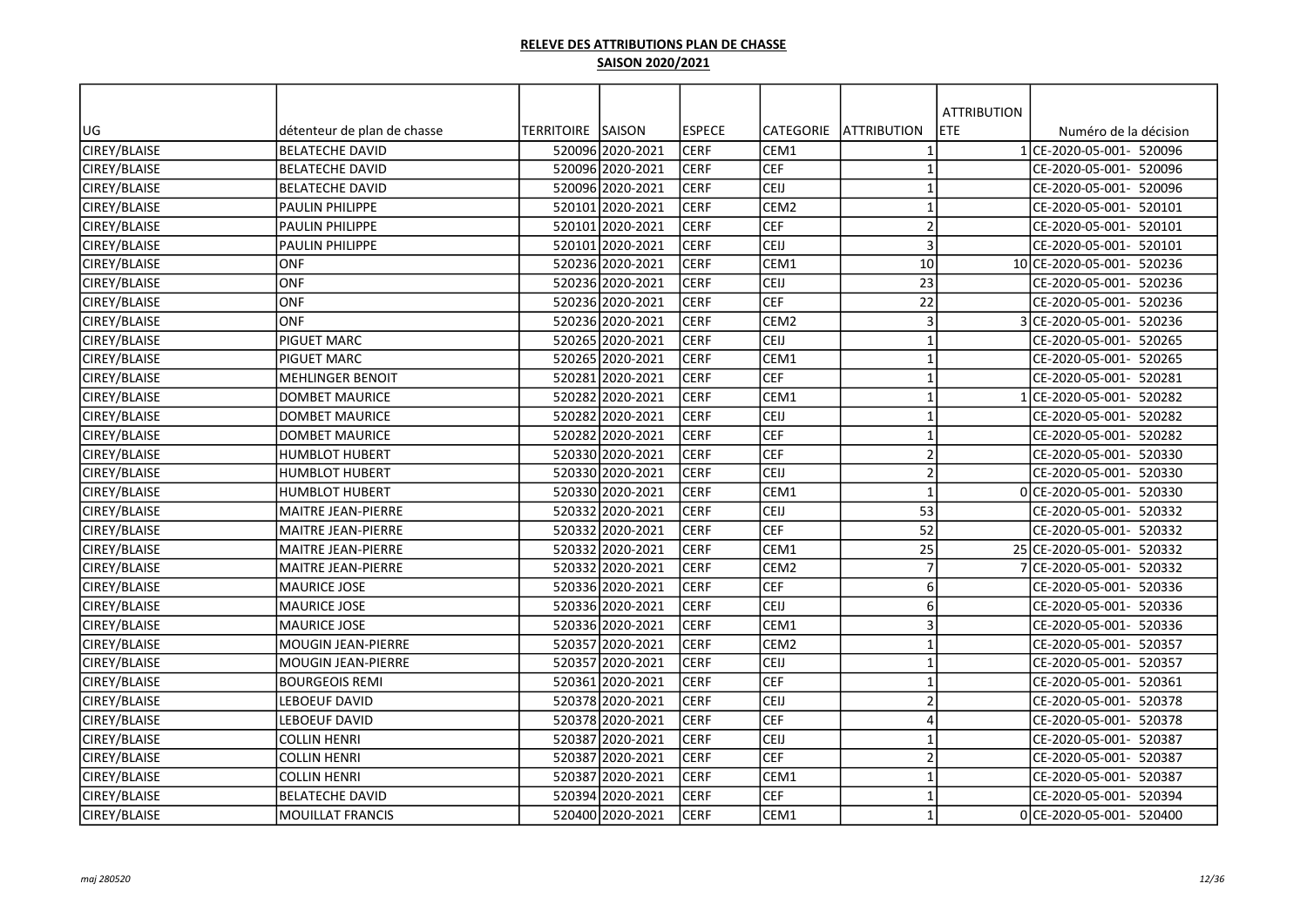|                           |                             |                   |                  |               |                  |                    | <b>ATTRIBUTION</b> |                            |
|---------------------------|-----------------------------|-------------------|------------------|---------------|------------------|--------------------|--------------------|----------------------------|
| lug                       | détenteur de plan de chasse | TERRITOIRE SAISON |                  | <b>ESPECE</b> | <b>CATEGORIE</b> | <b>ATTRIBUTION</b> | lete.              | Numéro de la décision      |
| CIREY/BLAISE              | LESEURRE MICHEL             |                   | 520402 2020-2021 | <b>CERF</b>   | <b>CEIJ</b>      |                    |                    | ICE-2020-05-001- 520402    |
| CIREY/BLAISE              | <b>DUROY MICKAEL</b>        |                   | 520406 2020-2021 | <b>CERF</b>   | CEIJ             |                    |                    | CE-2020-05-001- 520406     |
| CIREY/BLAISE              | THIEBLEMONT CHRISTOPHE      |                   | 520411 2020-2021 | <b>CERF</b>   | CEM1             |                    |                    | CE-2020-05-001- 520411     |
| CIREY/BLAISE              | <b>PIGUET MARC</b>          |                   | 520424 2020-2021 | <b>CERF</b>   | <b>CEF</b>       |                    |                    | CE-2020-05-001- 520424     |
| CIREY/BLAISE              | PIGUET MARC                 |                   | 520424 2020-2021 | <b>CERF</b>   | CEM1             |                    |                    | CE-2020-05-001- 520424     |
| CIREY/BLAISE              | <b>PIGUET MARC</b>          |                   | 520424 2020-2021 | <b>CERF</b>   | <b>CEIJ</b>      |                    |                    | ICE-2020-05-001-<br>520424 |
| CIREY/BLAISE              | THIEBLEMONT BENOIT          |                   | 520601 2020-2021 | <b>CERF</b>   | <b>CEF</b>       |                    |                    | ICE-2020-05-001-<br>520601 |
| CIREY/BLAISE              | <b>PRUDENT STEPHANE</b>     |                   | 520957 2020-2021 | <b>CERF</b>   | <b>CEF</b>       |                    |                    | CE-2020-05-001-<br>520957  |
| CIREY/BLAISE              | <b>PRUDENT STEPHANE</b>     |                   | 520957 2020-2021 | <b>CERF</b>   | CEM1             |                    |                    | CE-2020-05-001- 520957     |
| CIREY/BLAISE              | <b>PRUDENT STEPHANE</b>     |                   | 520957 2020-2021 | <b>CERF</b>   | CEIJ             |                    |                    | CE-2020-05-001- 520957     |
| CIREY/BLAISE              | <b>COLLIN FREDERIC</b>      |                   | 521323 2020-2021 | <b>CERF</b>   | CEIJ             |                    |                    | CE-2020-05-001- 521323     |
| CIREY/BLAISE              | <b>LEBOEUF DAVID</b>        |                   | 521388 2020-2021 | <b>CERF</b>   | <b>CEIJ</b>      |                    |                    | CE-2020-05-001- 521388     |
| CIREY/BLAISE              | IGUERBERT RENAUD            |                   | 521545 2020-2021 | <b>CERF</b>   | CEM1             |                    |                    | ICE-2020-05-001- 521545    |
| CIREY/BLAISE              | <b>COLLIN HENRI</b>         |                   | 521759 2020-2021 | <b>CERF</b>   | <b>CEF</b>       |                    |                    | CE-2020-05-001- 521759     |
| CIREY/BLAISE              | BELATECHE DAVID             |                   | 521779 2020-2021 | <b>CERF</b>   | CEIJ             | 19                 |                    | CE-2020-05-001- 521779     |
| CIREY/BLAISE              | IBELATECHE DAVID            |                   | 521779 2020-2021 | <b>CERF</b>   | CEM <sub>2</sub> | Α                  |                    | CE-2020-05-001- 521779     |
| CIREY/BLAISE              | <b>BELATECHE DAVID</b>      |                   | 521779 2020-2021 | <b>CERF</b>   | <b>CEF</b>       | 20                 |                    | CE-2020-05-001- 521779     |
| CIREY/BLAISE              | BELATECHE DAVID             |                   | 521779 2020-2021 | <b>CERF</b>   | CEM1             | 9                  |                    | ICE-2020-05-001- 521779    |
| CIREY/BLAISE              | FENESTRAZ RAOUL             |                   | 521863 2020-2021 | <b>CERF</b>   | <b>CEF</b>       |                    |                    | ICE-2020-05-001- 521863    |
| CIREY/BLAISE              | <b>PIGUET MARC</b>          |                   | 521920 2020-2021 | <b>CERF</b>   | <b>CEIJ</b>      |                    |                    | CE-2020-05-001- 521920     |
| <b>Total CIREY/BLAISE</b> |                             |                   |                  |               |                  | 321                | 48                 |                            |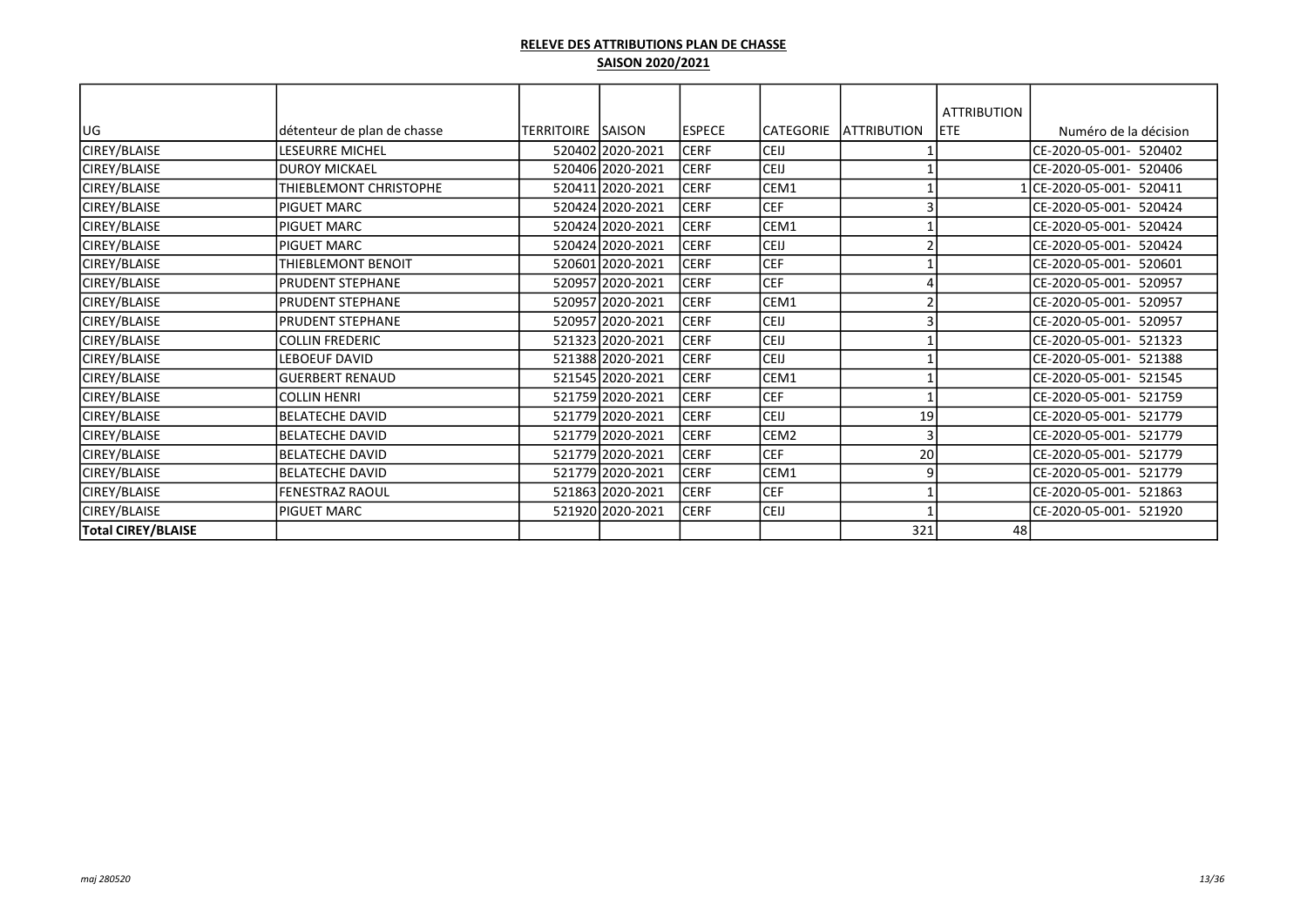| <b>ATTRIBUTION</b><br><b>ESPECE</b><br>UG<br>détenteur de plan de chasse<br>TERRITOIRE SAISON<br><b>CATEGORIE</b><br><b>ATTRIBUTION</b><br>ETE<br>Numéro de la décision<br><b>CERF</b><br><b>CORGEBIN</b><br>520036 2020-2021<br>CEIJ<br>CE-2020-05-001- 520036<br><b>CORDEBARD PAUL</b><br>$\mathbf{1}$<br><b>CERF</b><br>CEF<br><b>CORGEBIN</b><br>520036 2020-2021<br>$\mathbf{1}$<br>CE-2020-05-001- 520036<br><b>CORDEBARD PAUL</b> |  |
|------------------------------------------------------------------------------------------------------------------------------------------------------------------------------------------------------------------------------------------------------------------------------------------------------------------------------------------------------------------------------------------------------------------------------------------|--|
|                                                                                                                                                                                                                                                                                                                                                                                                                                          |  |
|                                                                                                                                                                                                                                                                                                                                                                                                                                          |  |
|                                                                                                                                                                                                                                                                                                                                                                                                                                          |  |
|                                                                                                                                                                                                                                                                                                                                                                                                                                          |  |
| CEF<br><b>CERF</b><br>$\mathbf{1}$<br>CE-2020-05-001- 520063<br><b>CORGEBIN</b><br><b>ONF</b><br>520063 2020-2021                                                                                                                                                                                                                                                                                                                        |  |
| CEM1<br><b>CORGEBIN</b><br>VIARDOT PIERRE<br>520104 2020-2021<br><b>CERF</b><br>$\mathbf{1}$<br>CE-2020-05-001- 520104                                                                                                                                                                                                                                                                                                                   |  |
| <b>CEF</b><br><b>CERF</b><br>$\mathbf{1}$<br><b>CORGEBIN</b><br>IRUCKLIN JEAN-CLAUDE<br>520168 2020-2021<br>CE-2020-05-001- 520168                                                                                                                                                                                                                                                                                                       |  |
| CEIJ<br>$\mathbf{1}$<br><b>CERF</b><br>CE-2020-05-001- 520168<br><b>CORGEBIN</b><br>IRUCKLIN JEAN-CLAUDE<br>520168 2020-2021                                                                                                                                                                                                                                                                                                             |  |
| <b>CERF</b><br>CEIJ<br>$\mathbf{1}$<br>CE-2020-05-001- 520339<br><b>CORGEBIN</b><br>KWASIAK FRANCK<br>520339 2020-2021                                                                                                                                                                                                                                                                                                                   |  |
| <b>CEF</b><br><b>CERF</b><br>520339 2020-2021<br>$\mathbf{1}$<br>CE-2020-05-001- 520339<br><b>CORGEBIN</b><br>İKWASIAK FRANCK                                                                                                                                                                                                                                                                                                            |  |
| <b>CERF</b><br>CEIJ<br>$\mathbf{1}$<br>CE-2020-05-001- 520434<br><b>CORGEBIN</b><br>DUQUENOIS DOMINIQUE<br>520434 2020-2021                                                                                                                                                                                                                                                                                                              |  |
| <b>CERF</b><br>CEM1<br><b>CORGEBIN</b><br>lflouvat thierry<br>520454 2020-2021<br>$\mathbf{1}$<br>CE-2020-05-001- 520454                                                                                                                                                                                                                                                                                                                 |  |
| CEF<br><b>CERF</b><br><b>CORGEBIN</b><br>520465 2020-2021<br>$\mathbf{1}$<br>CE-2020-05-001- 520465<br>İMAUPIN JEAN-BAPTISTE                                                                                                                                                                                                                                                                                                             |  |
| <b>CERF</b><br>CEIJ<br><b>CORGEBIN</b><br>lonf<br>520475 2020-2021<br>$\mathbf{1}$<br>CE-2020-05-001- 520475                                                                                                                                                                                                                                                                                                                             |  |
| <b>CEF</b><br><b>CERF</b><br><b>CORGEBIN</b><br><b>ONF</b><br>520475 2020-2021<br>$\mathbf{1}$<br>CE-2020-05-001- 520475                                                                                                                                                                                                                                                                                                                 |  |
| LEFRANCOIS MICHEL<br><b>CERF</b><br>CEM <sub>2</sub><br><b>CORGEBIN</b><br>520487 2020-2021<br>$\mathbf{1}$<br>CE-2020-05-001- 520487                                                                                                                                                                                                                                                                                                    |  |
| CEIJ<br>$\overline{2}$<br><b>CORGEBIN</b><br>520487 2020-2021<br><b>CERF</b><br>LEFRANCOIS MICHEL<br>CE-2020-05-001- 520487                                                                                                                                                                                                                                                                                                              |  |
| <b>CEF</b><br><b>CERF</b><br>$\overline{2}$<br><b>CORGEBIN</b><br><b>LEFRANCOIS MICHEL</b><br>520487 2020-2021<br>CE-2020-05-001- 520487                                                                                                                                                                                                                                                                                                 |  |
| CEM <sub>2</sub><br><b>CERF</b><br>$\mathbf{1}$<br><b>CORGEBIN</b><br><b>PUTZ ROBERT</b><br>520508 2020-2021<br>ICE-2020-05-001- 520508                                                                                                                                                                                                                                                                                                  |  |
| $\overline{2}$<br><b>CERF</b><br>CEIJ<br><b>CORGEBIN</b><br>PUTZ ROBERT<br>520508 2020-2021<br>CE-2020-05-001- 520508                                                                                                                                                                                                                                                                                                                    |  |
| <b>CEF</b><br><b>CERF</b><br>520508 2020-2021<br>$\mathbf{1}$<br>CE-2020-05-001- 520508<br><b>CORGEBIN</b><br><b>PUTZ ROBERT</b>                                                                                                                                                                                                                                                                                                         |  |
| <b>CERF</b><br>CEM1<br>$\mathbf{1}$<br>520608 2020-2021<br>1 CE-2020-05-001- 520608<br><b>CORGEBIN</b><br>ASSADA ALAIN                                                                                                                                                                                                                                                                                                                   |  |
| <b>CERF</b><br>CEIJ<br><b>CORGEBIN</b><br>520608 2020-2021<br>$\mathbf{1}$<br>CE-2020-05-001- 520608<br><b>ASSADA ALAIN</b>                                                                                                                                                                                                                                                                                                              |  |
| <b>CEF</b><br><b>CERF</b><br>$\overline{2}$<br><b>CORGEBIN</b><br><b>ASSADA ALAIN</b><br>520608 2020-2021<br>CE-2020-05-001- 520608                                                                                                                                                                                                                                                                                                      |  |
| <b>CERF</b><br>CEM1<br>$\overline{1}$<br><b>CORGEBIN</b><br>52065312020-2021<br>CE-2020-05-001- 520653<br>IBOUTHIER LAURENT                                                                                                                                                                                                                                                                                                              |  |
| CERF<br>CEF<br>CE-2020-05-001- 520656<br><b>CORGEBIN</b><br><b>BOITEUX THIERRY</b><br>520656 2020-2021<br>$\mathbf{1}$                                                                                                                                                                                                                                                                                                                   |  |
| <b>CERF</b><br>CEIJ<br><b>CORGEBIN</b><br><b>ONF</b><br>520700 2020-2021<br>$\mathbf{1}$<br>CE-2020-05-001- 520700                                                                                                                                                                                                                                                                                                                       |  |
| <b>CEF</b><br>$\overline{2}$<br><b>CORGEBIN</b><br>520892 2020-2021<br><b>CERF</b><br><b>LEROY ERIC</b><br>CE-2020-05-001- 520892                                                                                                                                                                                                                                                                                                        |  |
| CEIJ<br><b>CORGEBIN</b><br>520892 2020-2021<br><b>CERF</b><br>$\mathbf{1}$<br>CE-2020-05-001- 520892<br>LEROY ERIC                                                                                                                                                                                                                                                                                                                       |  |
| <b>CERF</b><br>CEM1<br>$\mathbf{1}$<br>CE-2020-05-001- 520892<br><b>CORGEBIN</b><br>LEROY ERIC<br>520892 2020-2021                                                                                                                                                                                                                                                                                                                       |  |
| <b>CERF</b><br>CEM1<br>$\mathbf{1}$<br><b>CORGEBIN</b><br><b>GUENAT JEAN-LUC</b><br>520971<br>2020-2021 <br>CE-2020-05-001- 520971                                                                                                                                                                                                                                                                                                       |  |
| <b>CERF</b><br>CEM1<br>520974 2020-2021<br>$\mathbf{1}$<br><b>CORGEBIN</b><br>VOILLOT OLIVIER<br>CE-2020-05-001- 520974                                                                                                                                                                                                                                                                                                                  |  |
| $\overline{2}$<br><b>CERF</b><br>CEIJ<br>CE-2020-05-001- 520974<br><b>CORGEBIN</b><br>VOILLOT OLIVIER<br>520974 2020-2021                                                                                                                                                                                                                                                                                                                |  |
| <b>CEF</b><br><b>CERF</b><br>$\mathbf{1}$<br><b>CORGEBIN</b><br>520974 2020-2021<br>CE-2020-05-001- 520974<br>VOILLOT OLIVIER                                                                                                                                                                                                                                                                                                            |  |
| <b>CERF</b><br>CEIJ<br><b>CORGEBIN</b><br><b>CHRETIEN NICOLE</b><br>521049 2020-2021<br>$\mathbf{1}$<br>CE-2020-05-001- 521049                                                                                                                                                                                                                                                                                                           |  |
| <b>CEF</b><br><b>CERF</b><br>$\mathbf{1}$<br>CE-2020-05-001- 521074<br><b>CORGEBIN</b><br>VILLAUMIE CHRISTIAN<br>521074 2020-2021                                                                                                                                                                                                                                                                                                        |  |
| <b>CERF</b><br><b>CEF</b><br>$\mathbf{1}$<br>CE-2020-05-001- 521180<br><b>CORGEBIN</b><br>POTEL JEROME<br>521180 2020-2021                                                                                                                                                                                                                                                                                                               |  |
| CEIJ<br>$\mathbf{1}$<br><b>CORGEBIN</b><br>521180 2020-2021<br><b>CERF</b><br>CE-2020-05-001- 521180<br>POTEL JEROME                                                                                                                                                                                                                                                                                                                     |  |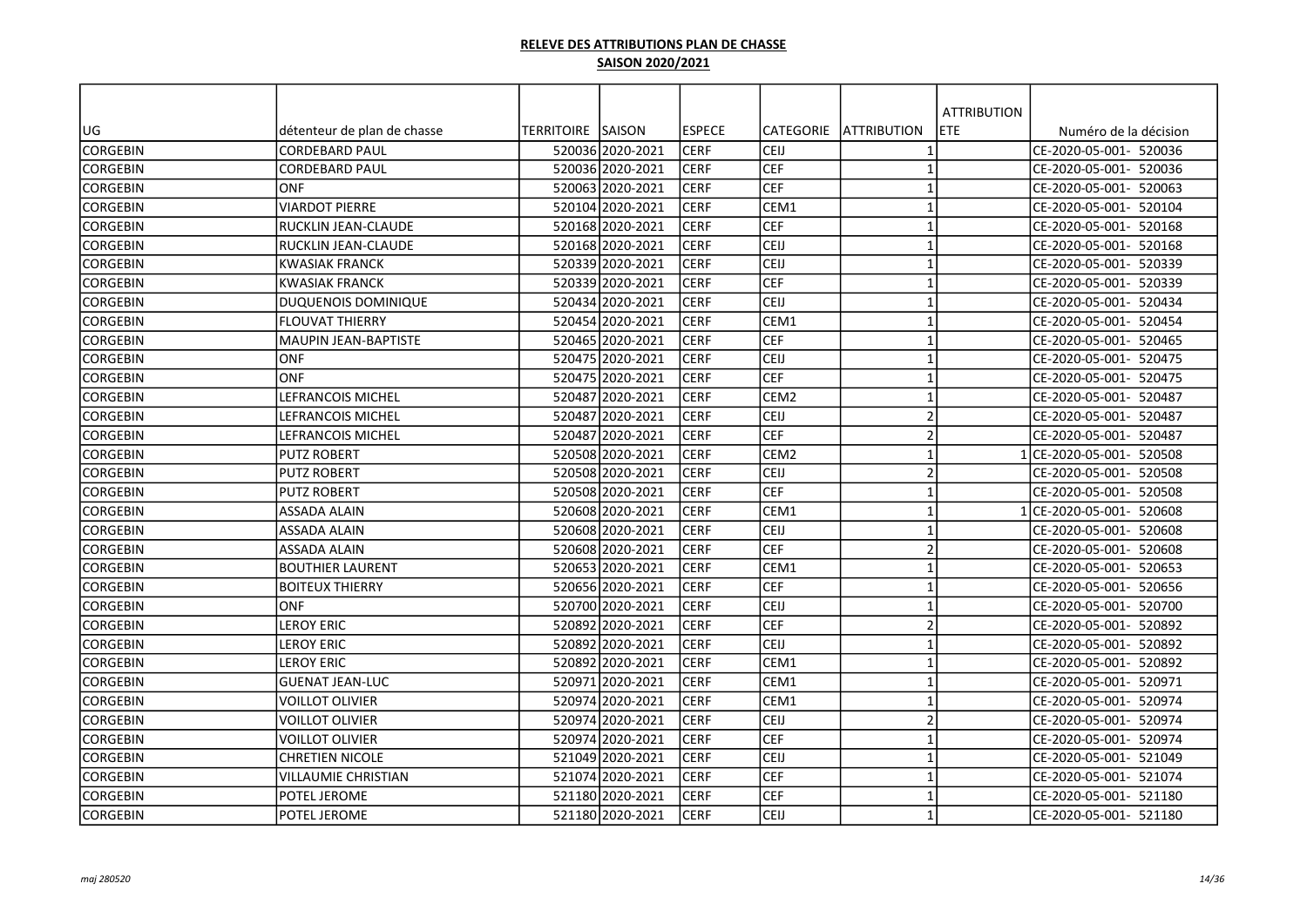| lug                   | détenteur de plan de chasse | TERRITOIRE SSAISON |                  | <b>ESPECE</b> | <b>CATEGORIE</b> | <b>ATTRIBUTION</b> | <b>ATTRIBUTION</b><br><b>IETE</b> | Numéro de la décision    |
|-----------------------|-----------------------------|--------------------|------------------|---------------|------------------|--------------------|-----------------------------------|--------------------------|
| <b>CORGEBIN</b>       | <b>JOBERT JEAN PAUL</b>     |                    | 521209 2020-2021 | <b>CERF</b>   | <b>CEF</b>       |                    |                                   | CE-2020-05-001- 521209   |
| <b>CORGEBIN</b>       | <b>JOBERT JEAN PAUL</b>     |                    | 521209 2020-2021 | <b>CERF</b>   | <b>CEIJ</b>      |                    |                                   | CE-2020-05-001- 521209   |
| <b>CORGEBIN</b>       | JOBERT JEAN PAUL            |                    | 521209 2020-2021 | <b>CERF</b>   | CEM1             |                    |                                   | CE-2020-05-001- 521209   |
| <b>CORGEBIN</b>       | <b>KWASIAK FRANCK</b>       |                    | 521307 2020-2021 | <b>CERF</b>   | <b>CEIJ</b>      |                    |                                   | ICE-2020-05-001- 521307  |
| <b>CORGEBIN</b>       | <b>GOUSSET BORIS</b>        |                    | 521372 2020-2021 | <b>CERF</b>   | <b>CEIJ</b>      |                    |                                   | CE-2020-05-001- 521372   |
| CORGEBIN              | <b>GOUSSET BORIS</b>        |                    | 521372 2020-2021 | <b>CERF</b>   | CEM1             |                    |                                   | ICE-2020-05-001- 521372  |
| CORGEBIN              | <b>BADALAMENTI DANIEL</b>   |                    | 521681 2020-2021 | <b>CERF</b>   | CEM1             |                    |                                   | 1lCE-2020-05-001- 521681 |
| <b>CORGEBIN</b>       | <b>BADALAMENTI DANIEL</b>   |                    | 521681 2020-2021 | ICERF         | <b>CEIJ</b>      |                    |                                   | ICE-2020-05-001- 521681  |
| <b>CORGEBIN</b>       | <b>BADALAMENTI DANIEL</b>   |                    | 521681 2020-2021 | ICERF         | <b>CEF</b>       |                    |                                   | ICE-2020-05-001- 521681  |
| <b>CORGEBIN</b>       | <b>CAILLET PHILIPPE</b>     |                    | 521793 2020-2021 | <b>CERF</b>   | <b>CEIJ</b>      |                    |                                   | CE-2020-05-001- 521793   |
| <b>CORGEBIN</b>       | <b>DAROSEY MICHEL</b>       |                    | 522217 2020-2021 | <b>CERF</b>   | <b>CEF</b>       |                    |                                   | CE-2020-05-001- 522217   |
| <b>CORGEBIN</b>       | <b>DAROSEY MICHEL</b>       |                    | 522217 2020-2021 | <b>CERF</b>   | <b>CEIJ</b>      |                    |                                   | ICE-2020-05-001- 522217  |
| <b>CORGEBIN</b>       | <b>AUBRIOT ETIENNE</b>      |                    | 522378 2020-2021 | <b>CERF</b>   | CEM1             |                    |                                   | CE-2020-05-001- 522378   |
| <b>CORGEBIN</b>       | <b>AUBRIOT ETIENNE</b>      |                    | 522378 2020-2021 | <b>CERF</b>   | <b>CEIJ</b>      |                    |                                   | CE-2020-05-001- 522378   |
| <b>CORGEBIN</b>       | <b>AUBRIOT ETIENNE</b>      |                    | 522378 2020-2021 | <b>CERF</b>   | <b>CEF</b>       |                    |                                   | CE-2020-05-001- 522378   |
| <b>Total CORGEBIN</b> |                             |                    |                  |               |                  | 61                 |                                   |                          |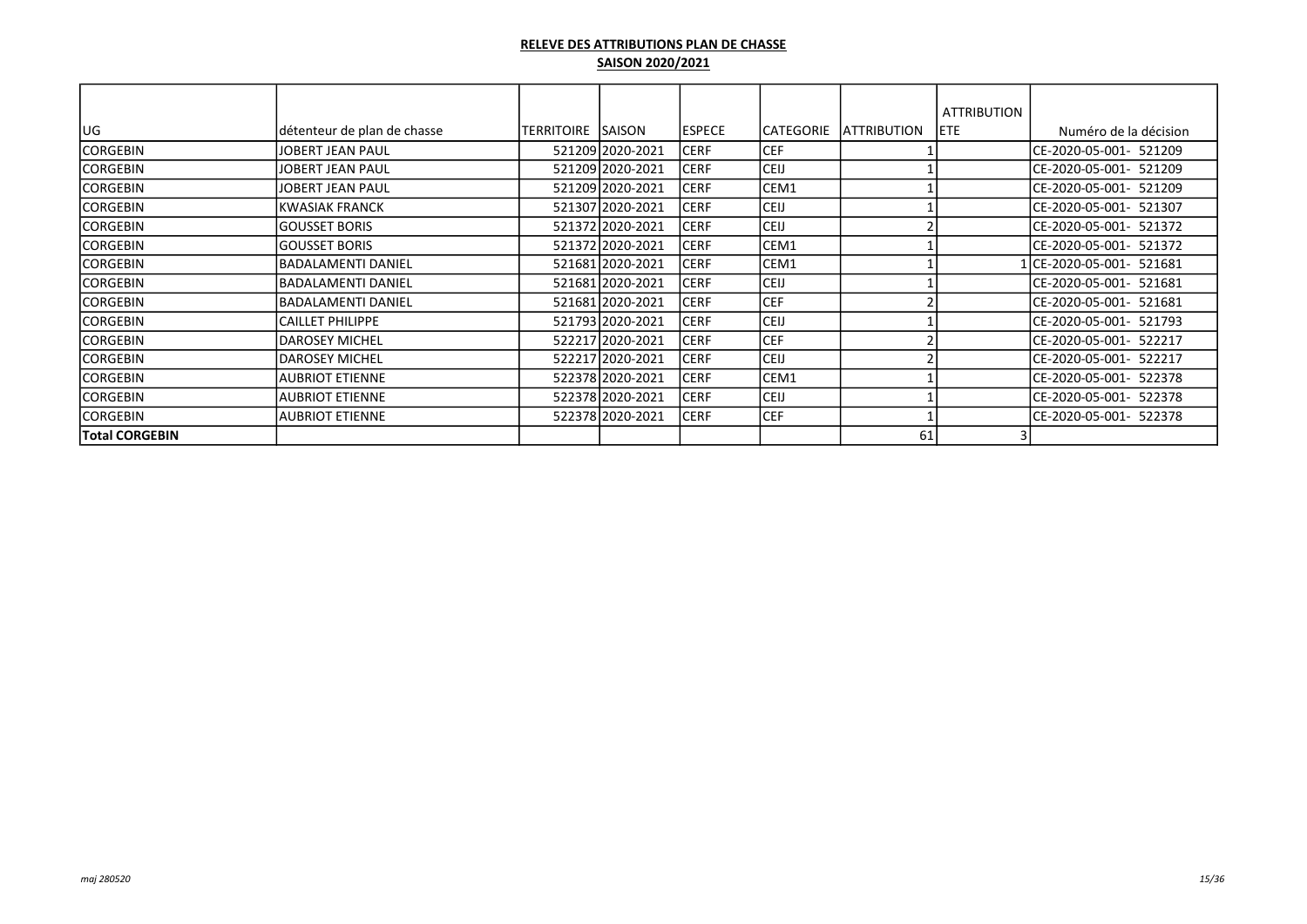|                   |                             |                   |                  |               |                  |                     | <b>ATTRIBUTION</b> |                          |
|-------------------|-----------------------------|-------------------|------------------|---------------|------------------|---------------------|--------------------|--------------------------|
| UG                | détenteur de plan de chasse | TERRITOIRE SAISON |                  | <b>ESPECE</b> | <b>CATEGORIE</b> | <b>IATTRIBUTION</b> | <b>IETE</b>        | Numéro de la décision    |
| <b>ECOT</b>       | <b>FRANCOIS CLAUDE</b>      |                   | 521648 2020-2021 | <b>CERF</b>   | <b>CEM</b>       |                     |                    | 1 CE-2020-05-001- 521648 |
| <b>ECOT</b>       | <b>FRANCOIS CLAUDE</b>      |                   | 521648 2020-2021 | <b>CERF</b>   | <b>CEF</b>       |                     |                    | CE-2020-05-001- 521648   |
| <b>ECOT</b>       | <b>FRANCOIS CLAUDE</b>      |                   | 521650 2020-2021 | <b>CERF</b>   | <b>CEF</b>       |                     |                    | CE-2020-05-001- 521650   |
| ECOT              | <b>FRANCOIS CLAUDE</b>      |                   | 521650 2020-2021 | <b>CERF</b>   | <b>CEM</b>       |                     |                    | 1 CE-2020-05-001- 521650 |
| <b>ECOT</b>       | THIBONNET YANNIS            |                   | 521665 2020-2021 | <b>CERF</b>   | CEF              |                     |                    | CE-2020-05-001- 521665   |
| <b>ECOT</b>       | THIBONNET YANNIS            |                   | 521665 2020-2021 | <b>CERF</b>   | <b>CEM</b>       |                     |                    | CE-2020-05-001- 521665   |
| <b>ECOT</b>       | <b>LAUMONT THIERRY</b>      |                   | 521666 2020-2021 | <b>CERF</b>   | <b>CEF</b>       |                     |                    | ICE-2020-05-001- 521666  |
| <b>ECOT</b>       | <b>LAUMONT THIERRY</b>      |                   | 521666 2020-2021 | <b>CERF</b>   | <b>CEM</b>       |                     |                    | CE-2020-05-001- 521666   |
| <b>ECOT</b>       | <b>BOILEAU FRANCIS</b>      |                   | 521677 2020-2021 | <b>CERF</b>   | CEF              |                     |                    | ICE-2020-05-001- 521677  |
| <b>ECOT</b>       | <b>BOILEAU FRANCIS</b>      |                   | 521677 2020-2021 | <b>CERF</b>   | <b>CEM</b>       |                     |                    | CE-2020-05-001- 521677   |
| <b>ECOT</b>       | IBESSARD JEAN-LUC           |                   | 521679 2020-2021 | <b>CERF</b>   | CEF              |                     |                    | ICE-2020-05-001- 521679  |
| <b>ECOT</b>       | IBESSARD JEAN-LUC           |                   | 521679 2020-2021 | <b>CERF</b>   | <b>CEM</b>       |                     |                    | 2CE-2020-05-001- 521679  |
| <b>ECOT</b>       | JEHLE FRANCOIS              |                   | 521688 2020-2021 | <b>CERF</b>   | CEF              |                     |                    | CE-2020-05-001- 521688   |
| <b>ECOT</b>       | JEHLE FRANCOIS              |                   | 521688 2020-2021 | <b>CERF</b>   | <b>CEM</b>       |                     |                    | 3 CE-2020-05-001- 521688 |
| <b>Total ECOT</b> |                             |                   |                  |               |                  | 27                  |                    |                          |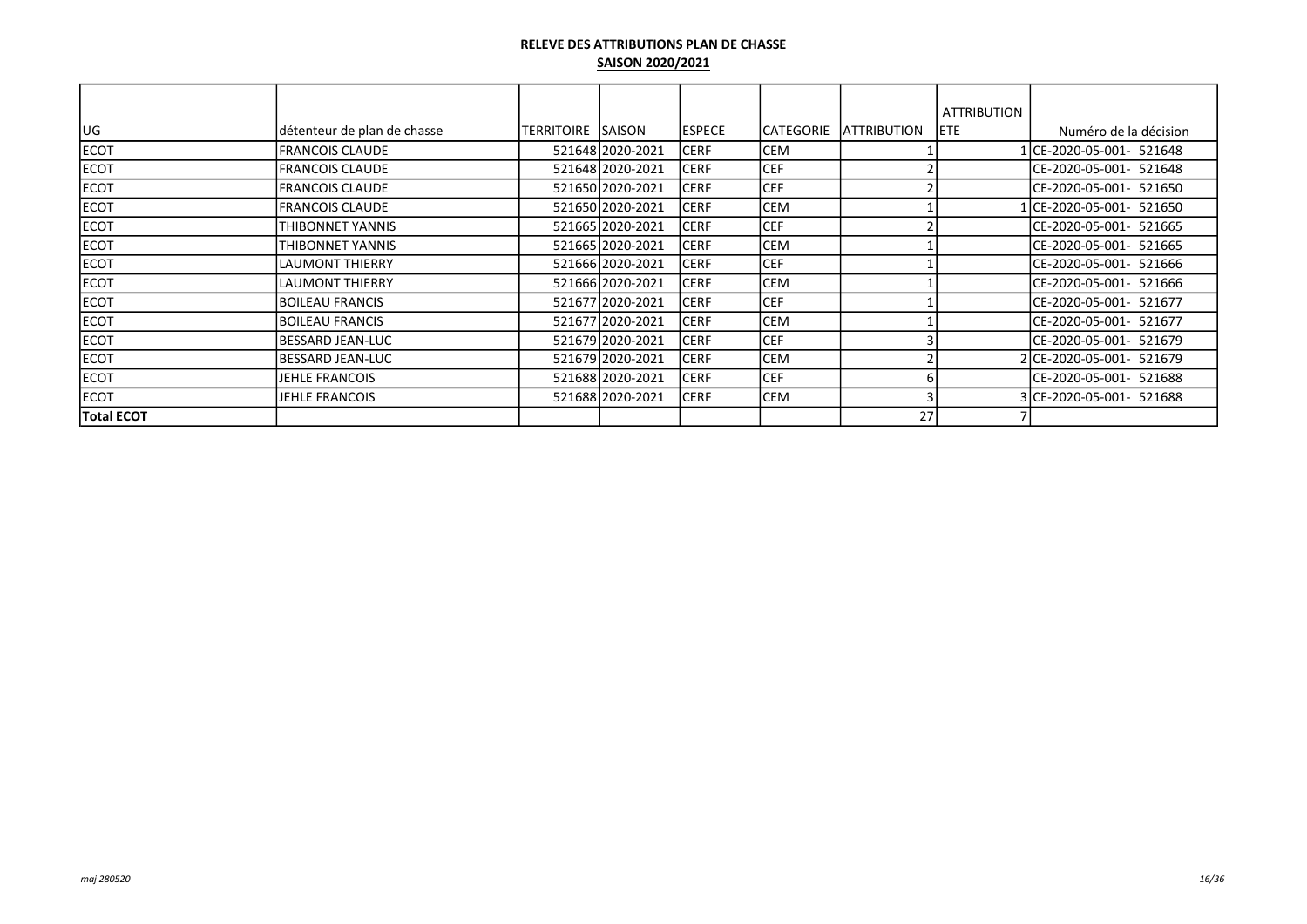|                     |                             |                   |                  |               |                  |                     | <b>ATTRIBUTION</b> |                          |
|---------------------|-----------------------------|-------------------|------------------|---------------|------------------|---------------------|--------------------|--------------------------|
| UG                  | détenteur de plan de chasse | TERRITOIRE SAISON |                  | <b>ESPECE</b> | <b>CATEGORIE</b> | <b>IATTRIBUTION</b> | <b>IETE</b>        | Numéro de la décision    |
| <b>ENCLOS</b>       | INICOLAS BERNARD            |                   | 520725 2020-2021 | <b>CERF</b>   | CEMP             |                     |                    | 1 CE-2020-05-001- 520725 |
| <b>ENCLOS</b>       | NICOLAS BERNARD             |                   | 520725 2020-2021 | <b>CERF</b>   | <b>CEFP</b>      |                     |                    | CE-2020-05-001- 520725   |
| <b>ENCLOS</b>       | IMEYER PIERRE               |                   | 521220 2020-2021 | <b>CERF</b>   | <b>CEIJP</b>     |                     |                    | ICE-2020-05-001- 521220  |
| <b>ENCLOS</b>       | IMEYER PIERRE               |                   | 521220 2020-2021 | <b>CERF</b>   | <b>CEFP</b>      |                     |                    | ICE-2020-05-001- 521220  |
| <b>ENCLOS</b>       | <b>IMEYER PIERRE</b>        |                   | 521220 2020-2021 | <b>CERF</b>   | CEMP             |                     |                    | ICE-2020-05-001- 521220  |
| <b>ENCLOS</b>       | IMEYER PIERRE               |                   | 521221 2020-2021 | <b>CERF</b>   | <b>CEMP</b>      | 10                  |                    | ICE-2020-05-001- 521221  |
| <b>ENCLOS</b>       | IMEYER PIERRE               |                   | 521221 2020-2021 | <b>CERF</b>   | <b>CEIJP</b>     | 10                  |                    | ICE-2020-05-001- 521221  |
| <b>ENCLOS</b>       | IMEYER PIERRE               |                   | 521221 2020-2021 | <b>CERF</b>   | <b>CEFP</b>      | 10                  |                    | CE-2020-05-001- 521221   |
| <b>ENCLOS</b>       | lCOURAGEOT DANIEL           |                   | 521236 2020-2021 | <b>CERF</b>   | <b>CEMP</b>      |                     |                    | 4 CE-2020-05-001- 521236 |
| <b>ENCLOS</b>       | ROQUE CORREIA JOAQUIM       |                   | 521455 2020-2021 | <b>CERF</b>   | <b>CEFP</b>      |                     |                    | 7 CE-2020-05-001- 521455 |
| <b>ENCLOS</b>       | ROQUE CORREIA JOAQUIM       |                   | 521455 2020-2021 | <b>CERF</b>   | <b>CEMP</b>      |                     |                    | 1CE-2020-05-001- 521455  |
| <b>ENCLOS</b>       | DOMBET MAURICE              |                   | 521502 2020-2021 | <b>CERF</b>   | <b>CEIJP</b>     |                     |                    | CE-2020-05-001- 521502   |
| <b>ENCLOS</b>       | DOMBET MAURICE              |                   | 521502 2020-2021 | <b>CERF</b>   | <b>CEMP</b>      |                     |                    | 6 CE-2020-05-001- 521502 |
| <b>ENCLOS</b>       | DOMBET MAURICE              |                   | 521502 2020-2021 | <b>CERF</b>   | <b>CEFP</b>      |                     |                    | CE-2020-05-001- 521502   |
| <b>ENCLOS</b>       | <b>BRIZION JOEL</b>         |                   | 521590 2020-2021 | <b>CERF</b>   | <b>CEFP</b>      |                     |                    | CE-2020-05-001- 521590   |
| <b>ENCLOS</b>       | <b>BRIZION JOEL</b>         |                   | 521590 2020-2021 | <b>CERF</b>   | CEMP             |                     |                    | 2CE-2020-05-001- 521590  |
| <b>Total ENCLOS</b> |                             |                   |                  |               |                  | 78                  | 21                 |                          |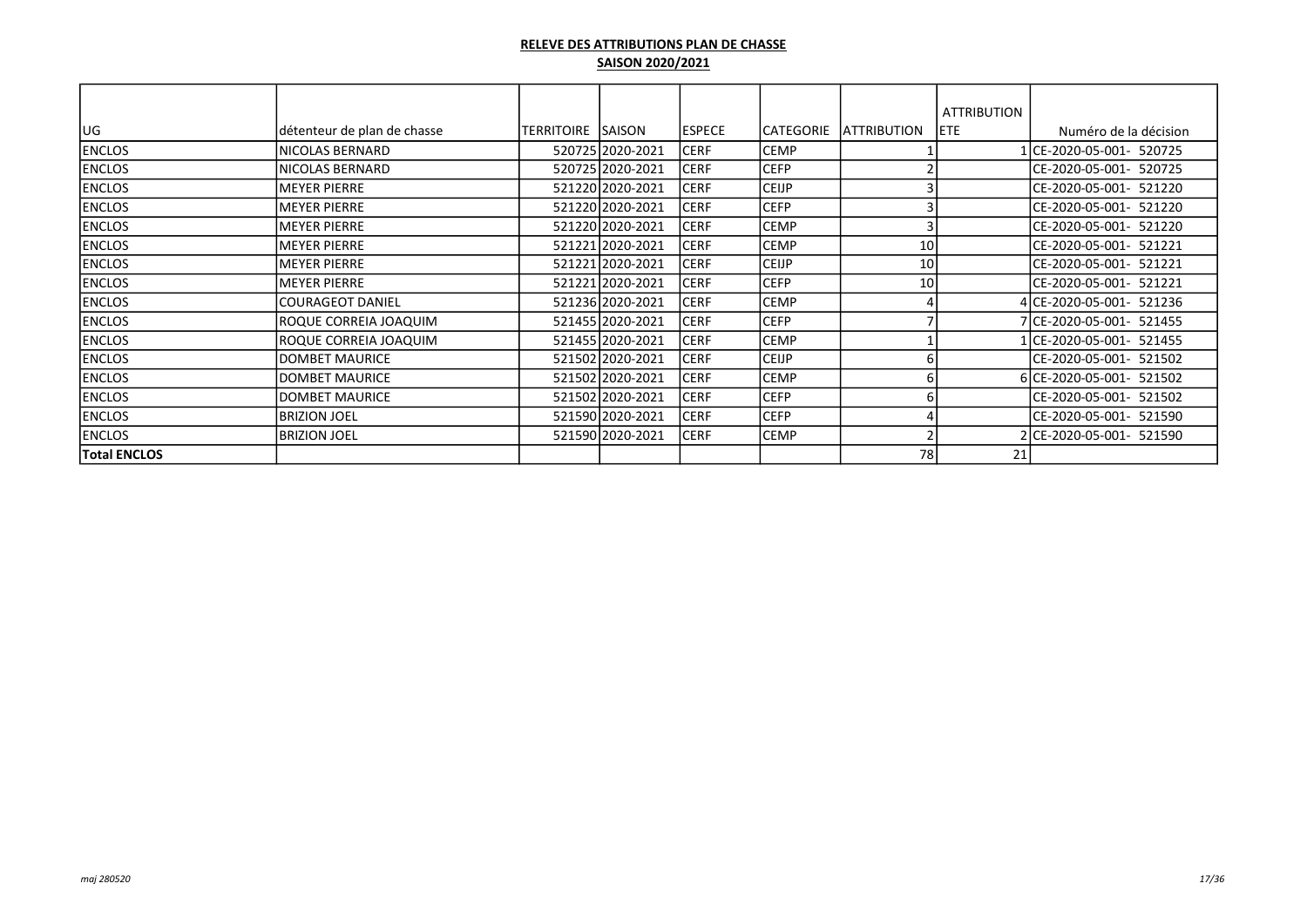|                          |                             |                          |                  |               |            |                         | <b>ATTRIBUTION</b> |                          |
|--------------------------|-----------------------------|--------------------------|------------------|---------------|------------|-------------------------|--------------------|--------------------------|
| UG                       | détenteur de plan de chasse | <b>TERRITOIRE SAISON</b> |                  | <b>ESPECE</b> | CATEGORIE  | <b>ATTRIBUTION</b>      | <b>ETE</b>         | Numéro de la décision    |
| IFAYL BILLOT             | ROYER JEAN-RAYMOND          |                          | 520050 2020-2021 | <b>CERF</b>   | <b>CEF</b> |                         |                    | CE-2020-05-001- 520050   |
| <b>FAYL BILLOT</b>       | <b>MASSOTTE THIERRY</b>     |                          | 520065 2020-2021 | <b>CERF</b>   | <b>CEF</b> |                         |                    | ICE-2020-05-001- 520065  |
| <b>FAYL BILLOT</b>       | <b>CHANSON ALAIN</b>        |                          | 520097 2020-2021 | <b>CERF</b>   | <b>CEF</b> | -1                      |                    | CE-2020-05-001- 520097   |
| FAYL BILLOT              | <b>CHANSON ALAIN</b>        |                          | 520097 2020-2021 | <b>CERF</b>   | <b>CEM</b> | $\overline{\mathbf{1}}$ |                    | ICE-2020-05-001- 520097  |
| <b>FAYL BILLOT</b>       | <b>CAMPELO SERAFIN</b>      |                          | 520126 2020-2021 | <b>CERF</b>   | <b>CEM</b> | -1                      |                    | 0 CE-2020-05-001- 520126 |
| <b>FAYL BILLOT</b>       | <b>CAMPELO SERAFIN</b>      |                          | 520126 2020-2021 | <b>CERF</b>   | <b>CEF</b> | $\overline{\mathbf{1}}$ |                    | CE-2020-05-001- 520126   |
| <b>FAYL BILLOT</b>       | <b>MEURET CLAUDE</b>        |                          | 520140 2020-2021 | <b>CERF</b>   | <b>CEF</b> | $\mathcal{I}$           |                    | ICE-2020-05-001- 520140  |
| <b>FAYL BILLOT</b>       | <b>MEURET CLAUDE</b>        |                          | 520140 2020-2021 | <b>CERF</b>   | <b>CEM</b> |                         |                    | CE-2020-05-001- 520140   |
| <b>FAYL BILLOT</b>       | <b>ONF</b>                  |                          | 520309 2020-2021 | <b>CERF</b>   | <b>CEF</b> | $\overline{\mathbf{1}}$ |                    | ICE-2020-05-001- 520309  |
| <b>FAYL BILLOT</b>       | DE TRICORNOT GHISLAIN       |                          | 520417 2020-2021 | <b>CERF</b>   | CEM        | $\overline{\mathbf{1}}$ |                    | 0 CE-2020-05-001- 520417 |
| <b>FAYL BILLOT</b>       | DE TRICORNOT GHISLAIN       |                          | 520417 2020-2021 | <b>CERF</b>   | <b>CEF</b> | 3                       |                    | ICE-2020-05-001- 520417  |
| <b>FAYL BILLOT</b>       | ICHAUVIREY LOUIS            |                          | 520521 2020-2021 | <b>CERF</b>   | <b>CEF</b> | $\mathbf 1$             |                    | ICE-2020-05-001- 520521  |
| <b>FAYL BILLOT</b>       | MULSON JEAN-PIERRE          |                          | 520595 2020-2021 | <b>CERF</b>   | CEM        | $\overline{\mathbf{1}}$ |                    | CE-2020-05-001- 520595   |
| <b>FAYL BILLOT</b>       | MULSON JEAN-PIERRE          |                          | 520595 2020-2021 | <b>CERF</b>   | <b>CEF</b> |                         |                    | ICE-2020-05-001- 520595  |
| <b>FAYL BILLOT</b>       | <b>DEMANGE BENJAMIN</b>     |                          | 520880 2020-2021 | <b>CERF</b>   | <b>CEM</b> | $\mathbf{1}$            |                    | ICE-2020-05-001- 520880  |
| <b>FAYL BILLOT</b>       | DEMANGE BENJAMIN            |                          | 520880 2020-2021 | <b>CERF</b>   | <b>CEF</b> | $\mathbf 1$             |                    | ICE-2020-05-001- 520880  |
| <b>FAYL BILLOT</b>       | <b>CHASTIN JACQUES</b>      |                          | 520894 2020-2021 | <b>CERF</b>   | <b>CEF</b> | -1                      |                    | ICE-2020-05-001- 520894  |
| <b>FAYL BILLOT</b>       | <b>VENCK JEAN-MICHEL</b>    |                          | 520920 2020-2021 | <b>CERF</b>   | CEM        | $\overline{2}$          |                    | 1 CE-2020-05-001- 520920 |
| <b>FAYL BILLOT</b>       | <b>VENCK JEAN-MICHEL</b>    |                          | 520920 2020-2021 | <b>CERF</b>   | <b>CEF</b> | 3                       |                    | ICE-2020-05-001- 520920  |
| <b>FAYL BILLOT</b>       | <b>HUGUET GILLES</b>        |                          | 521118 2020-2021 | <b>CERF</b>   | <b>CEF</b> | $\overline{a}$          |                    | CE-2020-05-001- 521118   |
| <b>FAYL BILLOT</b>       | <b>GUILLIEE CLAUDE</b>      |                          | 521166 2020-2021 | <b>CERF</b>   | <b>CEM</b> | $\mathbf 1$             |                    | ICE-2020-05-001- 521166  |
| <b>FAYL BILLOT</b>       | <b>GILLOT JEAN-CLAUDE</b>   |                          | 521168 2020-2021 | <b>CERF</b>   | <b>CEF</b> | $\mathbf 1$             |                    | ICE-2020-05-001- 521168  |
| <b>FAYL BILLOT</b>       | <b>MAUPIN PATRICK</b>       |                          | 521338 2020-2021 | <b>CERF</b>   | <b>CEF</b> | $\overline{1}$          |                    | CE-2020-05-001- 521338   |
| <b>FAYL BILLOT</b>       | <b>ONF</b>                  |                          | 521486 2020-2021 | <b>CERF</b>   | <b>CEM</b> | $\mathbf 1$             |                    | 1 CE-2020-05-001- 521486 |
| <b>FAYL BILLOT</b>       | <b>ONF</b>                  |                          | 521486 2020-2021 | <b>CERF</b>   | <b>CEF</b> | 3                       |                    | CE-2020-05-001- 521486   |
| <b>FAYL BILLOT</b>       | <b>ONF</b>                  |                          | 521586 2020-2021 | <b>CERF</b>   | <b>CEM</b> | $\overline{1}$          |                    | 1 CE-2020-05-001- 521586 |
| <b>FAYL BILLOT</b>       | <b>ONF</b>                  |                          | 521586 2020-2021 | <b>CERF</b>   | <b>CEF</b> | $\overline{2}$          |                    | CE-2020-05-001- 521586   |
| <b>FAYL BILLOT</b>       | <b>HUN MARTIAL</b>          |                          | 523100 2020-2021 | <b>CERF</b>   | <b>CEF</b> | 3                       |                    | CE-2020-05-001- 523100   |
| <b>Total FAYL BILLOT</b> |                             |                          |                  |               |            | 40                      |                    |                          |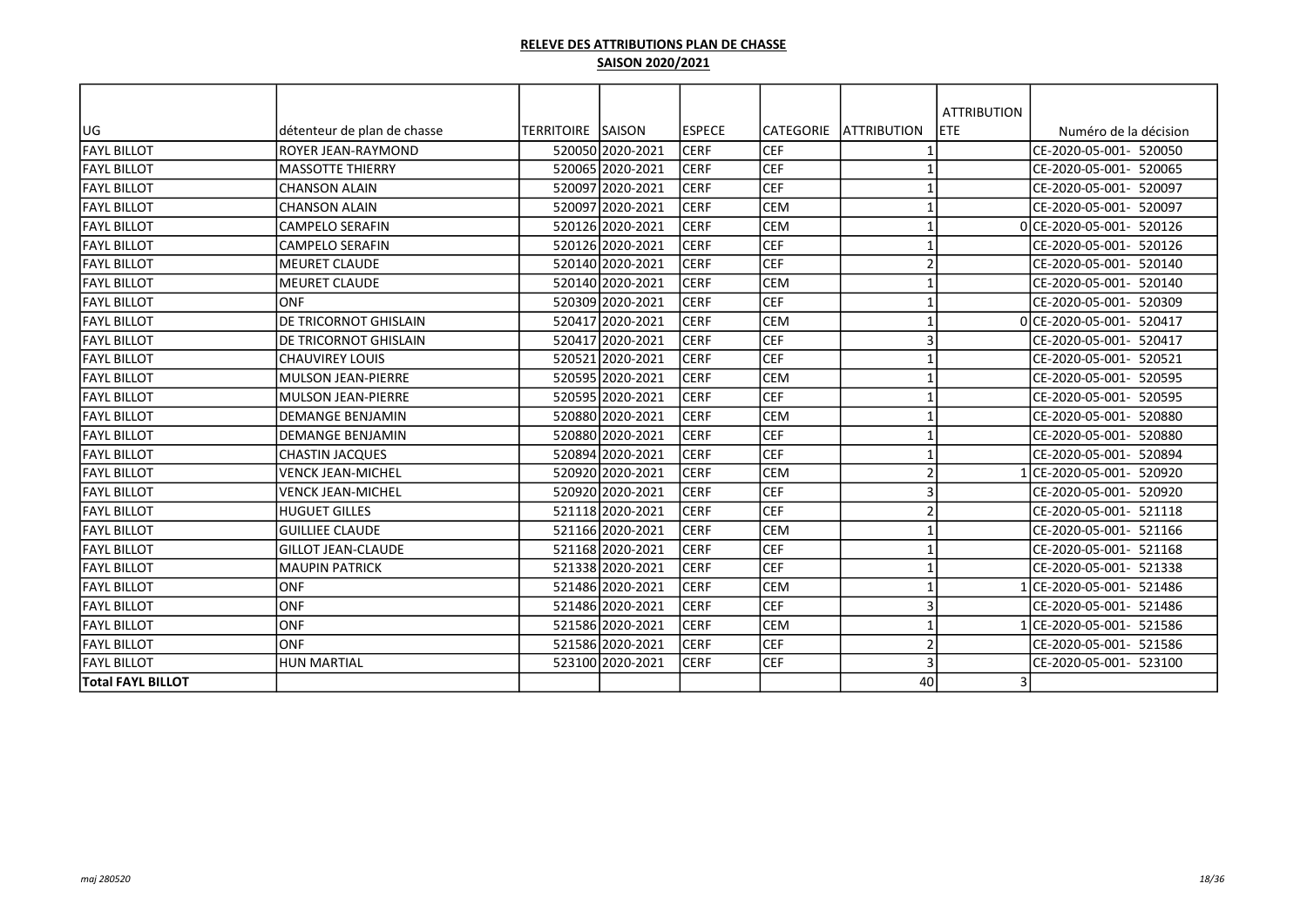|                        |                             |                            |                  |                |      |                              | ATTRIBUTION |                         |
|------------------------|-----------------------------|----------------------------|------------------|----------------|------|------------------------------|-------------|-------------------------|
| lug                    | détenteur de plan de chasse | <b>ITERRITOIRE ISAISON</b> |                  | <b>IESPECE</b> |      | ICATEGORIE IATTRIBUTION IETE |             | Numéro de la décision   |
| <b>JOINVILLE</b>       | <b>IBRESSON RENE</b>        |                            | 52034812020-2021 | <b>ICERF</b>   | ICEF |                              |             | ICE-2020-05-001- 520348 |
| <b>Total JOINVILLE</b> |                             |                            |                  |                |      |                              |             |                         |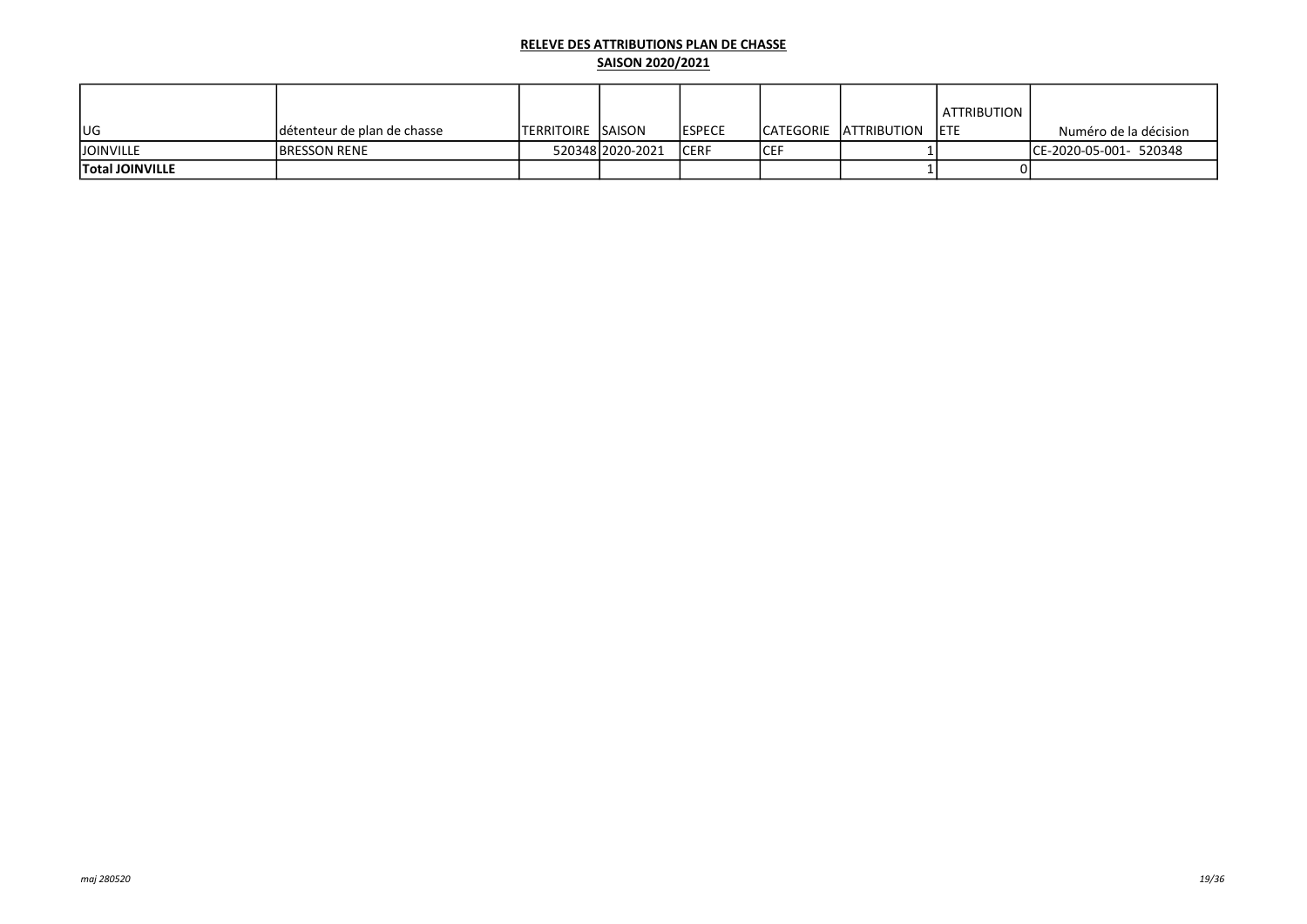|                |                              |                   |                  |               |                  |                         | <b>ATTRIBUTION</b> |                          |
|----------------|------------------------------|-------------------|------------------|---------------|------------------|-------------------------|--------------------|--------------------------|
| lug            | détenteur de plan de chasse  | TERRITOIRE SAISON |                  | <b>ESPECE</b> | <b>CATEGORIE</b> | <b>ATTRIBUTION</b>      | ETE.               | Numéro de la décision    |
| LANGRES        | <b>MIELLE MAURICE</b>        |                   | 520164 2020-2021 | <b>CERF</b>   | <b>CEM</b>       |                         |                    | 1 CE-2020-05-001- 520164 |
| LANGRES        | <b>MIELLE MAURICE</b>        |                   | 520164 2020-2021 | <b>CERF</b>   | <b>CEF</b>       | $\overline{1}$          |                    | CE-2020-05-001- 520164   |
| <b>LANGRES</b> | PELLETIER JEROME             |                   | 520322 2020-2021 | <b>CERF</b>   | <b>CEF</b>       | $\overline{2}$          |                    | CE-2020-05-001- 520322   |
| <b>LANGRES</b> | <b>DUROST GILLES</b>         |                   | 520390 2020-2021 | <b>CERF</b>   | <b>CEM</b>       | $\mathbf{1}$            |                    | 0 CE-2020-05-001- 520390 |
| <b>LANGRES</b> | <b>DUROST GILLES</b>         |                   | 520390 2020-2021 | <b>CERF</b>   | <b>CEF</b>       | 3                       |                    | CE-2020-05-001- 520390   |
| LANGRES        | PIOCHE FABRICE               |                   | 520446 2020-2021 | <b>CERF</b>   | <b>CEM</b>       | $\mathbf{1}$            |                    | CE-2020-05-001- 520446   |
| LANGRES        | PIOCHE FABRICE               |                   | 520446 2020-2021 | <b>CERF</b>   | <b>CEF</b>       | $\mathbf{1}$            |                    | CE-2020-05-001- 520446   |
| LANGRES        | <b>WACHE GEORGES</b>         |                   | 520468 2020-2021 | <b>CERF</b>   | CEF              | $\overline{3}$          |                    | CE-2020-05-001- 520468   |
| LANGRES        | <b>BOUR ENGUERRAND</b>       |                   | 52052712020-2021 | <b>CERF</b>   | CEF              | $\overline{1}$          |                    | CE-2020-05-001- 520527   |
| LANGRES        | <b>GUENAT JEAN-LUC</b>       |                   | 520544 2020-2021 | <b>CERF</b>   | CEF              | $\mathbf{1}$            |                    | CE-2020-05-001- 520544   |
| LANGRES        | <b>ESTIVALET THIERRY</b>     |                   | 520593 2020-2021 | <b>CERF</b>   | CEF              | $\mathbf{1}$            |                    | CE-2020-05-001- 520593   |
| LANGRES        | <b>GONZALES SAMUEL</b>       |                   | 520630 2020-2021 | <b>CERF</b>   | <b>CEF</b>       | $\overline{4}$          |                    | CE-2020-05-001- 520630   |
| LANGRES        | ROMUALDO JEROME              |                   | 520680 2020-2021 | <b>CERF</b>   | <b>CEF</b>       | $\mathbf{1}$            |                    | CE-2020-05-001- 520680   |
| <b>LANGRES</b> | <b>OLIVEIRA OLIVIER</b>      |                   | 520707 2020-2021 | <b>CERF</b>   | <b>CEF</b>       | $\overline{2}$          |                    | CE-2020-05-001- 520707   |
| <b>LANGRES</b> | <b>OLIVEIRA OLIVIER</b>      |                   | 520707 2020-2021 | <b>CERF</b>   | <b>CEM</b>       | $\mathbf{1}$            |                    | CE-2020-05-001- 520707   |
| <b>LANGRES</b> | MIELLE DIDIER                |                   | 520754 2020-2021 | <b>CERF</b>   | <b>CEM</b>       | $\mathbf 1$             |                    | CE-2020-05-001- 520754   |
| <b>LANGRES</b> | MIELLE DIDIER                |                   | 52075412020-2021 | <b>CERF</b>   | CEF              | $\overline{3}$          |                    | CE-2020-05-001- 520754   |
| LANGRES        | <b>MORIS LIONEL</b>          |                   | 520780 2020-2021 | <b>CERF</b>   | CEF              | $\overline{4}$          |                    | CE-2020-05-001- 520780   |
| LANGRES        | <b>MORIS LIONEL</b>          |                   | 520780 2020-2021 | <b>CERF</b>   | <b>CEM</b>       | $\overline{2}$          |                    | CE-2020-05-001- 520780   |
| LANGRES        | <b>MARTIN PHILIPPE</b>       |                   | 520793 2020-2021 | <b>CERF</b>   | CEF              | $\overline{1}$          |                    | CE-2020-05-001- 520793   |
| LANGRES        | <b>MARTIN PHILIPPE</b>       |                   | 520793 2020-2021 | <b>CERF</b>   | <b>CEM</b>       | $\mathbf{1}$            |                    | CE-2020-05-001- 520793   |
| LANGRES        | <b>DESNOUVEAUX SEBASTIEN</b> |                   | 520794 2020-2021 | <b>CERF</b>   | <b>CEM</b>       | $\mathbf{1}$            |                    | CE-2020-05-001- 520794   |
| llangres       | <b>DESNOUVEAUX SEBASTIEN</b> |                   | 52079412020-2021 | <b>CERF</b>   | lcef             | $\overline{1}$          |                    | CE-2020-05-001- 520794   |
| LANGRES        | <b>DELAITRE LOUIS</b>        |                   | 520808 2020-2021 | <b>CERF</b>   | <b>CEF</b>       | $\overline{\mathbf{3}}$ |                    | CE-2020-05-001- 520808   |
| LANGRES        | IDELAITRE LOUIS              |                   | 520808 2020-2021 | <b>CERF</b>   | <b>CEM</b>       | $\mathbf{1}$            |                    | 0 CE-2020-05-001- 520808 |
| <b>LANGRES</b> | <b>BETTINI BRUNO</b>         |                   | 520838 2020-2021 | <b>CERF</b>   | <b>CEF</b>       | 3                       |                    | CE-2020-05-001- 520838   |
| <b>LANGRES</b> | <b>BETTINI BRUNO</b>         |                   | 520838 2020-2021 | <b>CERF</b>   | <b>CEM</b>       | $\mathbf{1}$            |                    | CE-2020-05-001- 520838   |
| <b>LANGRES</b> | <b>ROULIN FRANCIS</b>        |                   | 520947 2020-2021 | <b>CERF</b>   | <b>CEF</b>       | $\mathbf{1}$            |                    | CE-2020-05-001- 520947   |
| LANGRES        | CASCARRA JEAN-PIERRE         |                   | 521112 2020-2021 | <b>CERF</b>   | CEF              | 12                      |                    | CE-2020-05-001- 521112   |
| LANGRES        | CASCARRA JEAN-PIERRE         |                   | 521112 2020-2021 | <b>CERF</b>   | <b>CEM</b>       | $\overline{4}$          |                    | CE-2020-05-001- 521112   |
| LANGRES        | <b>SIRDEY MICHEL</b>         |                   | 521114 2020-2021 | <b>CERF</b>   | CEF              |                         |                    | CE-2020-05-001- 521114   |
| LANGRES        | <b>SIRDEY MICHEL</b>         |                   | 521114 2020-2021 | <b>CERF</b>   | <b>CEM</b>       | $\overline{2}$          |                    | CE-2020-05-001- 521114   |
| LANGRES        | <b>MIELLE MICKAEL</b>        |                   | 521139 2020-2021 | <b>CERF</b>   | CEF              | $\overline{3}$          |                    | CE-2020-05-001- 521139   |
| LANGRES        | <b>MENEGHETTI MICHAEL</b>    |                   | 521182 2020-2021 | <b>CERF</b>   | <b>CEM</b>       | $\mathbf{1}$            |                    | CE-2020-05-001- 521182   |
| LANGRES        | <b>DUFOUR MARC</b>           |                   | 521207 2020-2021 | <b>CERF</b>   | <b>CEF</b>       | $\overline{a}$          |                    | CE-2020-05-001- 521207   |
| LANGRES        | IDUFOUR MARC                 |                   | 521207 2020-2021 | <b>CERF</b>   | <b>CEM</b>       | $\overline{2}$          |                    | CE-2020-05-001- 521207   |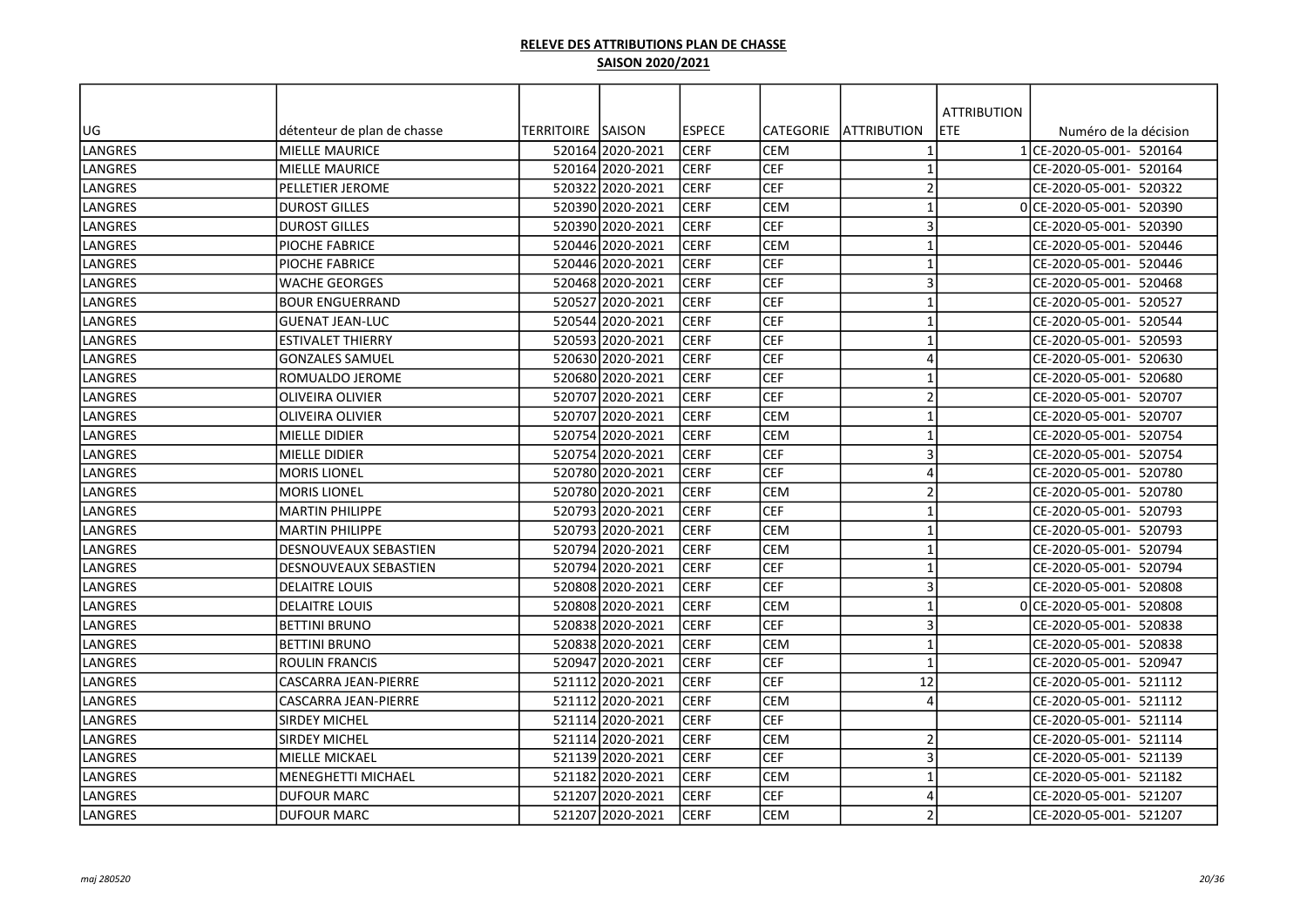|                      |                             |                          |                  |                |            |                         | <b>ATTRIBUTION</b> |                          |
|----------------------|-----------------------------|--------------------------|------------------|----------------|------------|-------------------------|--------------------|--------------------------|
| lug                  | détenteur de plan de chasse | <b>TERRITOIRE SAISON</b> |                  | <b>IESPECE</b> | lCATEGORIE | <b>LATTRIBUTION</b>     | ETE                | Numéro de la décision    |
| LANGRES              | <b>GONZALES JOSE</b>        |                          | 521232 2020-2021 | ICERF          | <b>CEF</b> | 12                      |                    | CE-2020-05-001- 521232   |
| llangres             | lGONZALES JOSE              |                          | 521232 2020-2021 | ICERF          | <b>CEM</b> | 4                       |                    | CE-2020-05-001- 521232   |
| llangres             | <b>BAUDOT LAURENT</b>       |                          | 521251 2020-2021 | ICERF          | <b>CEM</b> |                         |                    | CE-2020-05-001- 521251   |
| llangres             | <b>BAUDOT LAURENT</b>       |                          | 521251 2020-2021 | <b>CERF</b>    | <b>CEF</b> |                         |                    | CE-2020-05-001- 521251   |
| LANGRES              | <b>KLEIN ANTOINE</b>        |                          | 521262 2020-2021 | <b>CERF</b>    | <b>CEF</b> |                         |                    | CE-2020-05-001- 521262   |
| LANGRES              | <b>KLEIN ANTOINE</b>        |                          | 521262 2020-2021 | <b>CERF</b>    | <b>CEM</b> |                         |                    | CE-2020-05-001- 521262   |
| <b>LANGRES</b>       | lgarbati benoit             |                          | 521297 2020-2021 | <b>CERF</b>    | <b>CEM</b> |                         |                    | CE-2020-05-001- 521297   |
| llangres             | <b>SEGUIN PASCAL</b>        |                          | 521359 2020-2021 | lcerf          | <b>CEF</b> | 3                       |                    | CE-2020-05-001- 521359   |
| llangres             | <b>SEGUIN PASCAL</b>        |                          | 521359 2020-2021 | ICERF          | <b>CEM</b> |                         |                    | CE-2020-05-001- 521359   |
| LANGRES              | MARQUELET DOMINIQUE         |                          | 521441 2020-2021 | <b>CERF</b>    | <b>CEF</b> |                         |                    | CE-2020-05-001- 521441   |
| LANGRES              | <b>CLERC PATRICE</b>        |                          | 521450 2020-2021 | <b>CERF</b>    | <b>CEF</b> | 9                       |                    | CE-2020-05-001- 521450   |
| LANGRES              | <b>CLERC PATRICE</b>        |                          | 521450 2020-2021 | <b>CERF</b>    | <b>CEM</b> | $\overline{3}$          |                    | CE-2020-05-001- 521450   |
| LANGRES              | lguene fabien               |                          | 521465 2020-2021 | ICERF          | <b>CEF</b> |                         |                    | CE-2020-05-001- 521465   |
| LANGRES              | DELANNE BERNARD             |                          | 521499 2020-2021 | <b>CERF</b>    | <b>CEF</b> |                         |                    | CE-2020-05-001- 521499   |
| llangres             | DELANNE BERNARD             |                          | 521499 2020-2021 | <b>CERF</b>    | <b>CEM</b> |                         |                    | CE-2020-05-001- 521499   |
| llangres             | <b>FREQUELIN CHRISTOPHE</b> |                          | 521612 2020-2021 | <b>CERF</b>    | <b>CEF</b> |                         |                    | CE-2020-05-001- 521612   |
| LANGRES              | <b>SIMON AMANDINE</b>       |                          | 521614 2020-2021 | <b>CERF</b>    | CEM        |                         |                    | CE-2020-05-001- 521614   |
| llangres             | <b>SIMON AMANDINE</b>       |                          | 521614 2020-2021 | ICERF          | <b>CEF</b> | $\overline{\mathbf{3}}$ |                    | CE-2020-05-001- 521614   |
| LANGRES              | <b>IGUIBOURT ALEXIS</b>     |                          | 521616 2020-2021 | <b>CERF</b>    | <b>CEF</b> | $\overline{3}$          |                    | CE-2020-05-001- 521616   |
| LANGRES              | lguibourt alexis            |                          | 521616 2020-2021 | <b>CERF</b>    | CEM        |                         |                    | 0 CE-2020-05-001- 521616 |
| llangres             | <b>ANDRE FRANCK</b>         |                          | 521791 2020-2021 | ICERF          | <b>CEF</b> |                         |                    | CE-2020-05-001- 521791   |
| llangres             | lGONZALES SAMUEL            |                          | 522684 2020-2021 | <b>CERF</b>    | <b>CEF</b> |                         |                    | CE-2020-05-001- 522684   |
| llangres             | <b>GONZALES SAMUEL</b>      |                          | 522684 2020-2021 | ICERF          | <b>CEM</b> |                         |                    | CE-2020-05-001- 522684   |
| llangres             | lonf                        |                          | 522793 2020-2021 | <b>CERF</b>    | <b>CEF</b> |                         |                    | CE-2020-05-001- 522793   |
| <b>Total LANGRES</b> |                             |                          |                  |                |            | 129                     |                    |                          |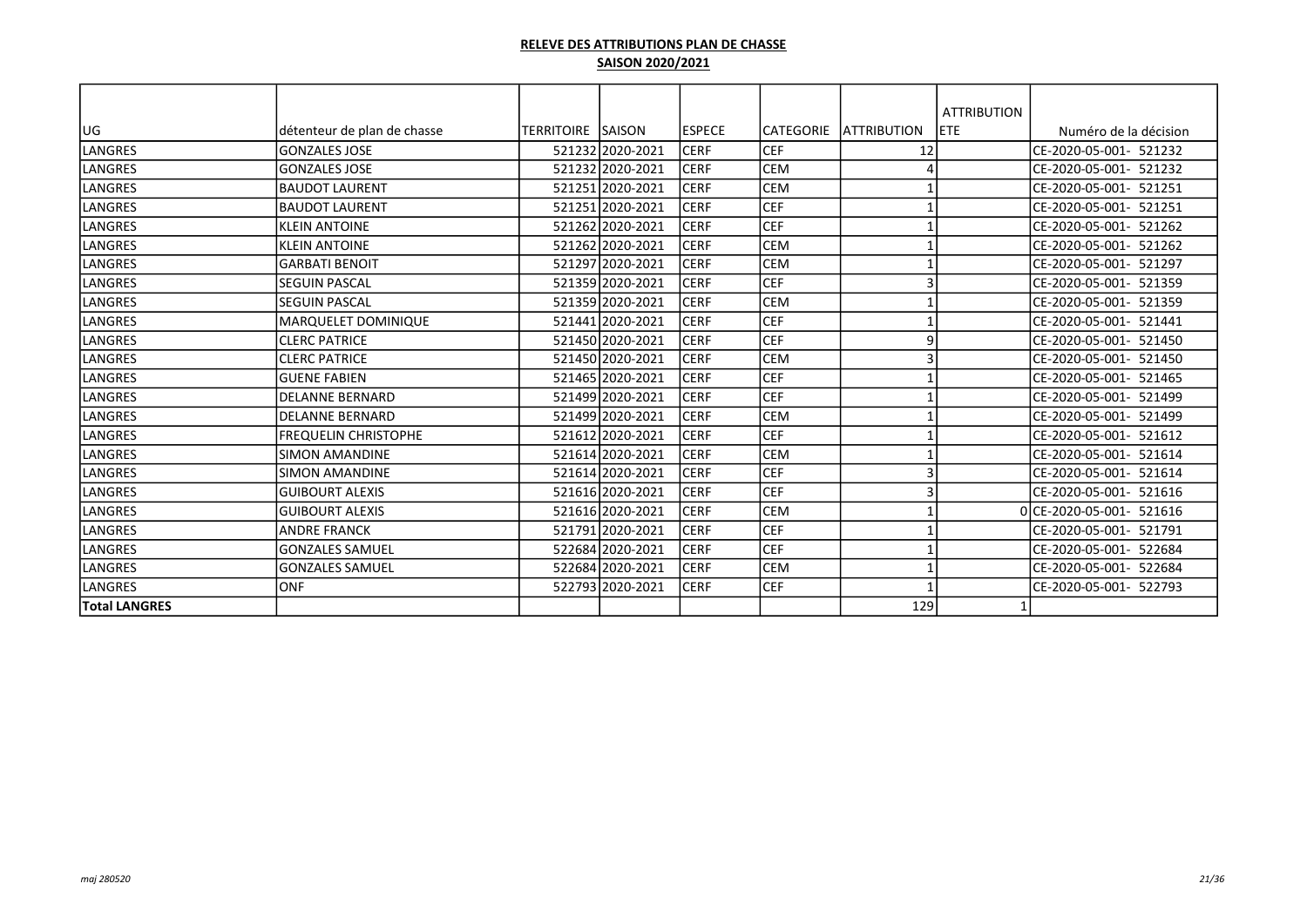|                            |                             |             |                  |               |             |                     | <b>ATTRIBUTION</b> |                           |
|----------------------------|-----------------------------|-------------|------------------|---------------|-------------|---------------------|--------------------|---------------------------|
| lug                        | détenteur de plan de chasse | ITERRITOIRE | <b>SAISON</b>    | <b>ESPECE</b> | ICATEGORIE  | <b>LATTRIBUTION</b> | IETE.              | Numéro de la décision     |
| lLE DER-ANGLUS             | lgeoffrin Patrick           |             | 520229 2020-2021 | <b>CERF</b>   | <b>CEIJ</b> |                     |                    | ICE-2020-05-001- 520229   |
| lle DER-ANGLUS             | <b>ONF</b>                  |             | 520238 2020-2021 | <b>CERF</b>   | <b>CEF</b>  |                     |                    | CE-2020-05-001- 520238    |
| lLE DER-ANGLUS             | <b>LANQUETUIT MICHEL</b>    |             | 520248 2020-2021 | <b>CERF</b>   | CEIJ        |                     |                    | CE-2020-05-001- 520248    |
| lLE DER-ANGLUS             | <b>ADAM CHRISTIAN</b>       |             | 520251 2020-2021 | <b>CERF</b>   | CEM1        |                     |                    | CE-2020-05-001- 520251    |
| lLE DER-ANGLUS             | <b>ADAM CHRISTIAN</b>       |             | 520251 2020-2021 | <b>CERF</b>   | <b>CEIJ</b> |                     |                    | CE-2020-05-001- 520251    |
| lLE DER-ANGLUS             | <b>ADAM CHRISTIAN</b>       |             | 520251 2020-2021 | <b>CERF</b>   | <b>CEF</b>  |                     |                    | CE-2020-05-001-<br>520251 |
| lle DER-ANGLUS             | PETIT CLAUDE                |             | 520287 2020-2021 | <b>CERF</b>   | CEIJ        |                     |                    | CE-2020-05-001- 520287    |
| lLE DER-ANGLUS             | PETIT CLAUDE                |             | 520287 2020-2021 | <b>CERF</b>   | CEM1        |                     |                    | CE-2020-05-001- 520287    |
| lLE DER-ANGLUS             | BOUSSEL CEDRIC              |             | 520320 2020-2021 | <b>CERF</b>   | CEM1        |                     |                    | CE-2020-05-001- 520320    |
| lLE DER-ANGLUS             | <b>CHEVAILLIER FRANCOIS</b> |             | 520366 2020-2021 | <b>CERF</b>   | <b>CEIJ</b> |                     |                    | CE-2020-05-001- 520366    |
| <b>LE DER-ANGLUS</b>       | <b>CHEVAILLIER FRANCOIS</b> |             | 520366 2020-2021 | <b>CERF</b>   | <b>CEF</b>  |                     |                    | CE-2020-05-001- 520366    |
| lle DER-ANGLUS             | <b>KUNTZ CHRISTIAN</b>      |             | 520383 2020-2021 | <b>CERF</b>   | <b>CEIJ</b> |                     |                    | CE-2020-05-001- 520383    |
| lLE DER-ANGLUS             | lbOUSSEL GERARD             |             | 520407 2020-2021 | <b>CERF</b>   | <b>CEF</b>  |                     |                    | CE-2020-05-001-<br>520407 |
| lLE DER-ANGLUS             | lgeoffrin Patrick           |             | 520606 2020-2021 | <b>CERF</b>   | CEM1        |                     |                    | CE-2020-05-001- 520606    |
| lLE DER-ANGLUS             | <b>GEOFFRIN PATRICK</b>     |             | 520606 2020-2021 | <b>CERF</b>   | <b>CEIJ</b> |                     |                    | CE-2020-05-001-<br>520606 |
| lle DER-ANGLUS             | <b>DUROY MICKAEL</b>        |             | 520757 2020-2021 | <b>CERF</b>   | CEM2        |                     |                    | CE-2020-05-001- 520757    |
| lLE DER-ANGLUS             | <b>DENERT ROGER</b>         |             | 520835 2020-2021 | <b>CERF</b>   | <b>CEF</b>  |                     |                    | ICE-2020-05-001- 520835   |
| lLE DER-ANGLUS             | lgeoffrin Patrick           |             | 522051 2020-2021 | <b>CERF</b>   | CEIJ        |                     |                    | ICE-2020-05-001- 522051   |
| lLE DER-ANGLUS             | IDUROY MICKAEL              |             | 523094 2020-2021 | <b>CERF</b>   | <b>CEF</b>  |                     |                    | CE-2020-05-001- 523094    |
| <b>Total LE DER-ANGLUS</b> |                             |             |                  |               |             | 20                  |                    |                           |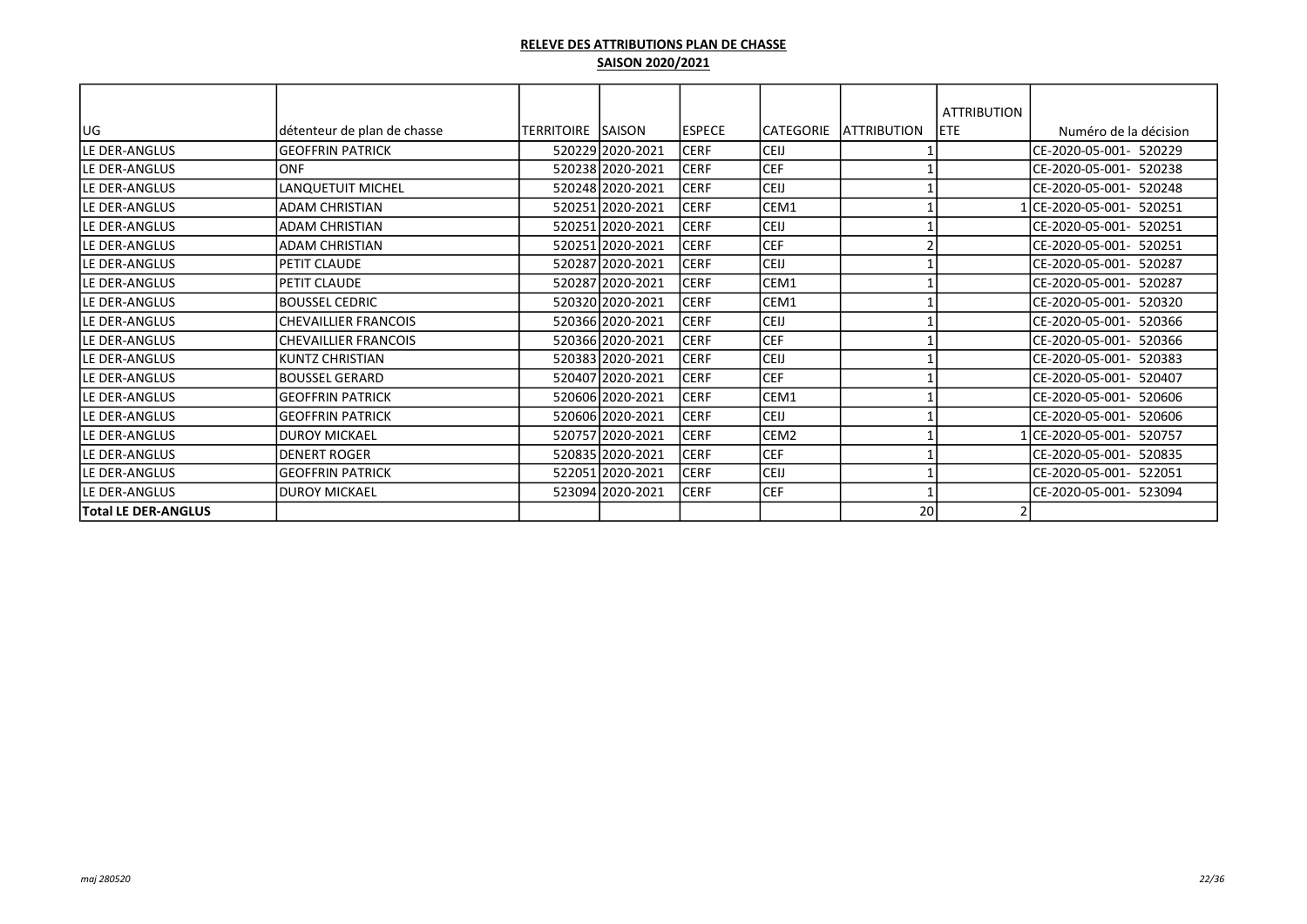|                             |                             |                     |                  |                |            |                     | ATTRIBUTION |                         |
|-----------------------------|-----------------------------|---------------------|------------------|----------------|------------|---------------------|-------------|-------------------------|
| lug                         | détenteur de plan de chasse | ITERRITOIRE ISAISON |                  | <b>IESPECE</b> | ICATEGORIE | <b>LATTRIBUTION</b> | <b>IETE</b> | Numéro de la décision   |
| <b>ILE DER-HERONNE</b>      | <b>IMERAT STEPHANE</b>      |                     | 52039512020-2021 | <b>ICERF</b>   | ICEM       |                     |             | ICE-2020-05-001- 520395 |
| <b>ILE DER-HERONNE</b>      | <b>LAHEU GERARD</b>         |                     | 52083412020-2021 | <b>ICERF</b>   | ICEF       |                     |             | ICE-2020-05-001- 520834 |
| <b>ILE DER-HERONNE</b>      | <b>JJEANNIN DOMINIQUE</b>   |                     | 521861 2020-2021 | <b>ICERF</b>   | ICEF       |                     |             | ICE-2020-05-001- 521861 |
| <b>ILE DER-HERONNE</b>      | <b>IMERAT STEPHANE</b>      |                     | 52294712020-2021 | <b>ICERF</b>   | ICEF       |                     |             | ICE-2020-05-001- 522947 |
| <b>Total LE DER-HERONNE</b> |                             |                     |                  |                |            |                     |             |                         |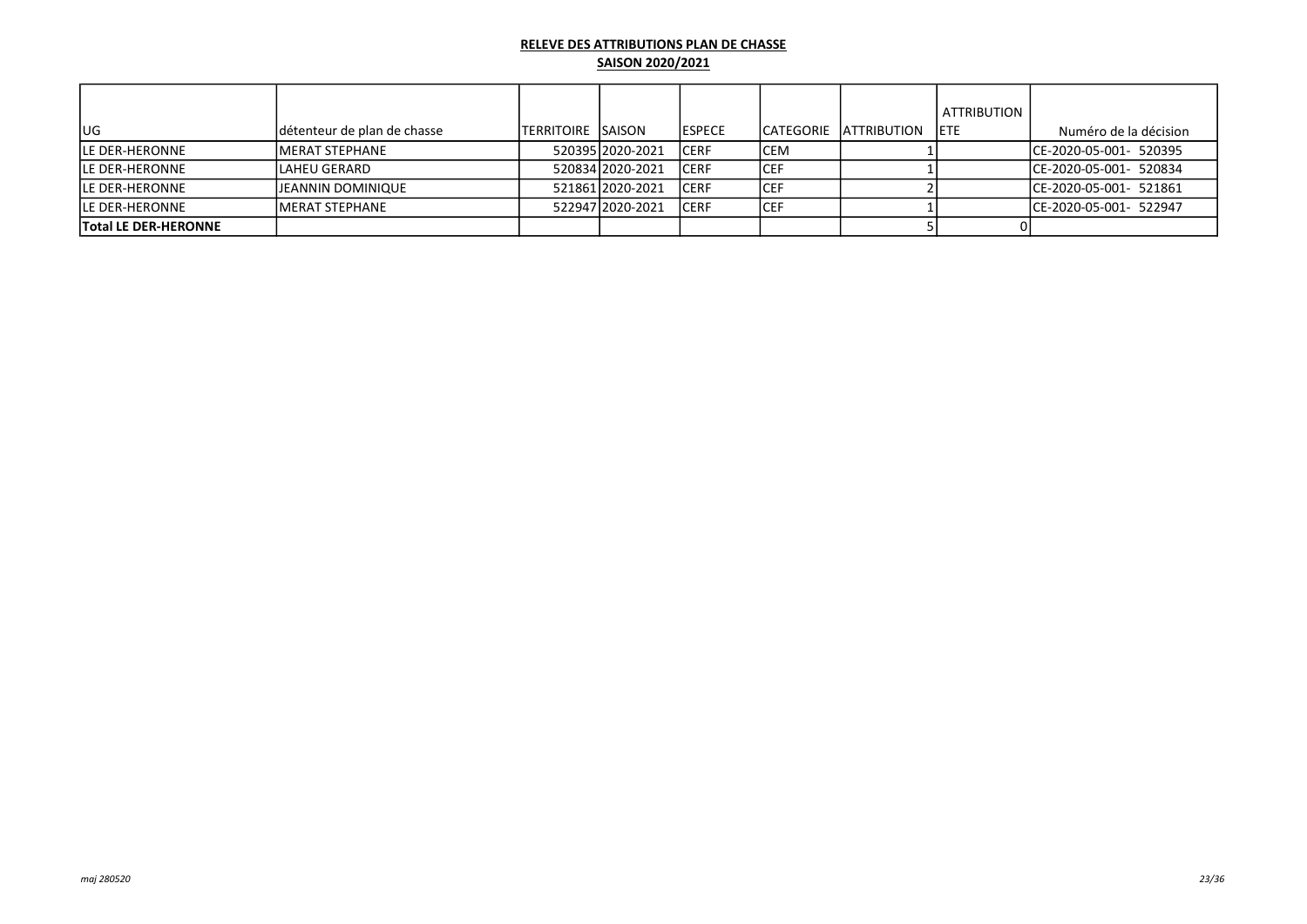|                           |                              |                            |                  |                |      |                         | ATTRIBUTION |                         |
|---------------------------|------------------------------|----------------------------|------------------|----------------|------|-------------------------|-------------|-------------------------|
| lug.                      | Idétenteur de plan de chasse | <b>ITERRITOIRE ISAISON</b> |                  | <b>IESPECE</b> |      | ICATEGORIE IATTRIBUTION | <b>IETE</b> | Numéro de la décision   |
| lle der-horre             | <b>HUNIN GILBERT</b>         |                            | 52035012020-2021 | <b>ICERF</b>   | lCEM |                         |             | ICE-2020-05-001- 520350 |
| <b>ILE DER-HORRE</b>      | <b>IDULIEU HUBERT</b>        |                            | 521472 2020-2021 | <b>ICERF</b>   | ICEF |                         |             | ICE-2020-05-001- 521472 |
| <b>Total LE DER-HORRE</b> |                              |                            |                  |                |      |                         |             |                         |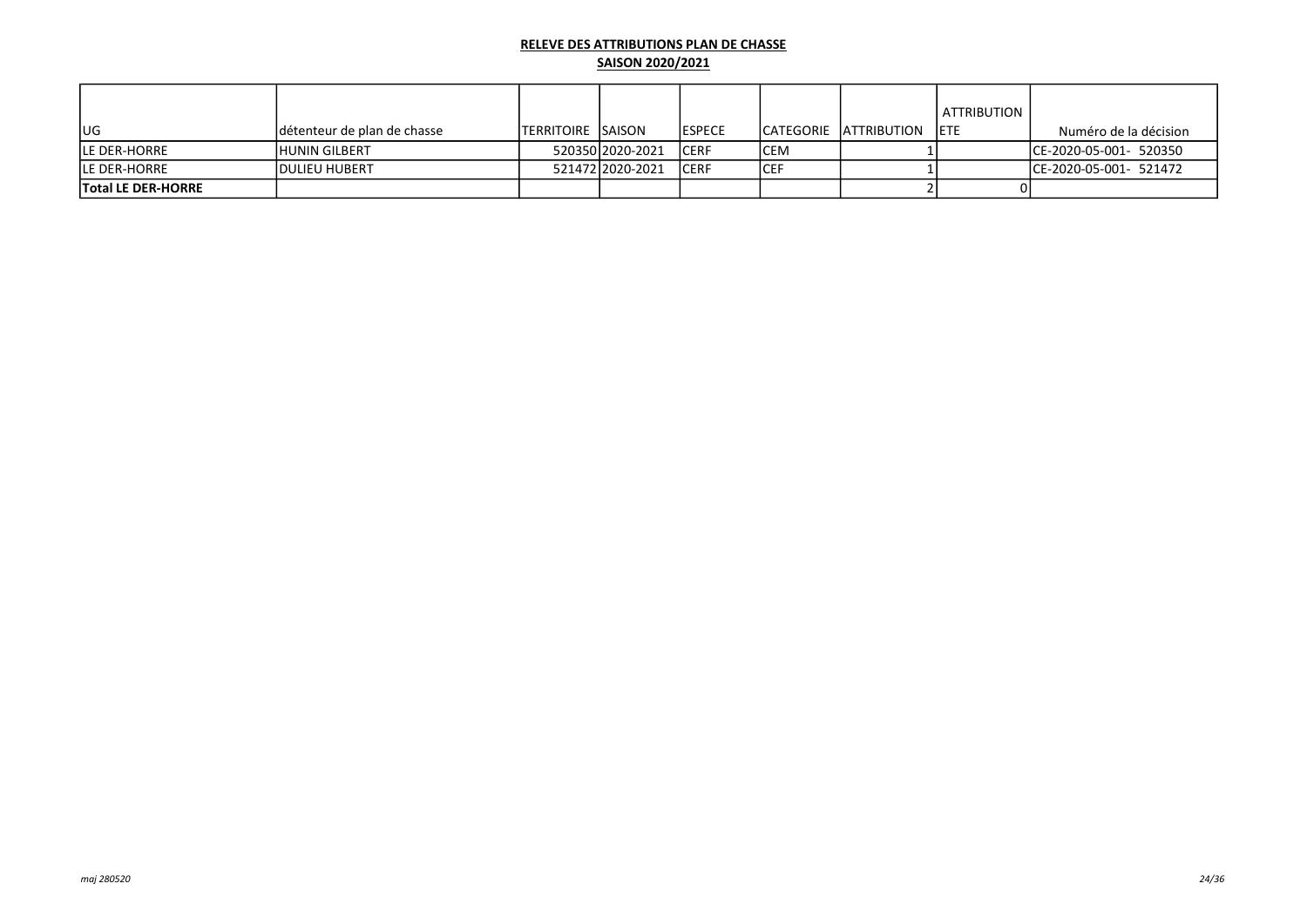| UG                             | détenteur de plan de chasse                    | TERRITOIRE SAISON |                                      | <b>ESPECE</b> | <b>CATEGORIE</b> | <b>ATTRIBUTION</b>      | <b>ATTRIBUTION</b><br>ETE | Numéro de la décision     |
|--------------------------------|------------------------------------------------|-------------------|--------------------------------------|---------------|------------------|-------------------------|---------------------------|---------------------------|
| LES DHUITS-31                  | <b>FABRE DOMINIQUE</b>                         |                   | 520052 2020-2021                     | <b>CERF</b>   | CEIJ             | $\mathbf{1}$            |                           | CE-2020-05-001- 520052    |
| LES DHUITS-31                  | <b>FABRE DOMINIQUE</b>                         |                   | 520052 2020-2021                     | <b>CERF</b>   | <b>CEF</b>       | $\overline{2}$          |                           | CE-2020-05-001- 520052    |
| LES DHUITS-31                  | <b>SLANGEN DANIEL</b>                          |                   | 520074 2020-2021                     | <b>CERF</b>   | CEF              | $\mathbf{1}$            |                           | CE-2020-05-001- 520074    |
| LES DHUITS-31                  | <b>ANDREY CYRIL</b>                            |                   | 520269 2020-2021                     | CERF          | <b>CEF</b>       | $\mathbf{1}$            |                           | CE-2020-05-001- 520269    |
| LES DHUITS-31                  | <b>FRANCOIS ERIC</b>                           |                   | 520334 2020-2021                     | <b>CERF</b>   | CEM1             | $\overline{2}$          |                           | 2 CE-2020-05-001- 520334  |
| LES DHUITS-31                  | <b>FRANCOIS ERIC</b>                           |                   | 520334 2020-2021                     | <b>CERF</b>   | CEIJ             | $\overline{3}$          |                           | CE-2020-05-001- 520334    |
| LES DHUITS-31                  | <b>FRANCOIS ERIC</b>                           |                   | 520334 2020-2021                     | <b>CERF</b>   | <b>CEF</b>       | $\overline{2}$          |                           | CE-2020-05-001- 520334    |
| LES DHUITS-31                  | PELIGRI CHRISTIAN                              |                   | 520418 2020-2021                     | <b>CERF</b>   | <b>CEF</b>       | $\overline{\mathbf{3}}$ |                           | CE-2020-05-001- 520418    |
| LES DHUITS-31                  | PELIGRI CHRISTIAN                              |                   | 520418 2020-2021                     | CERF          | CEIJ             | $\overline{3}$          |                           | CE-2020-05-001- 520418    |
| LES DHUITS-31                  | PELIGRI CHRISTIAN                              |                   | 520418 2020-2021                     | <b>CERF</b>   | CEM1             | $\overline{2}$          |                           | 1 CE-2020-05-001- 520418  |
| <b>LES DHUITS-31</b>           | <b>MOUGEOT HERVE</b>                           |                   | 520453 2020-2021                     | <b>CERF</b>   | CEF              | $\mathbf{1}$            |                           | CE-2020-05-001- 520453    |
| LES DHUITS-31                  | <b>MOUGEOT HERVE</b>                           |                   | 520453 2020-2021                     | <b>CERF</b>   | CEIJ             | $\mathbf{1}$            |                           | CE-2020-05-001- 520453    |
| LES DHUITS-31                  | <b>BEDEE MARC</b>                              |                   | 520461 2020-2021                     | <b>CERF</b>   | CEIJ             | $\mathbf{1}$            |                           | CE-2020-05-001- 520461    |
| LES DHUITS-31                  | <b>BEDEE MARC</b>                              |                   | 520461 2020-2021                     | <b>CERF</b>   | <b>CEF</b>       | $\mathbf{1}$            |                           | CE-2020-05-001- 520461    |
| LES DHUITS-31                  | <b>OLIVIER FREDERIC</b>                        |                   | 520660 2020-2021                     | <b>CERF</b>   | <b>CEF</b>       | $\mathbf{1}$            |                           | CE-2020-05-001- 520660    |
| LES DHUITS-31                  | <b>OLIVIER FREDERIC</b>                        |                   | 520660 2020-2021                     | <b>CERF</b>   | CEIJ             | $\mathbf{1}$            |                           | CE-2020-05-001- 520660    |
| <b>LES DHUITS-31</b>           | <b>ONF</b>                                     |                   | 520736 2020-2021                     | <b>CERF</b>   | CEIJ             | 27                      |                           | CE-2020-05-001- 520736    |
| LES DHUITS-31                  | <b>ONF</b>                                     |                   | 520736 2020-2021                     | <b>CERF</b>   | CEM1             | 13                      |                           | 13 CE-2020-05-001- 520736 |
| LES DHUITS-31                  | <b>ONF</b>                                     |                   | 520736 2020-2021                     | <b>CERF</b>   | CEM <sub>2</sub> | $\overline{\mathbf{3}}$ |                           | 3 CE-2020-05-001- 520736  |
| LES DHUITS-31                  | <b>ONF</b>                                     |                   | 520736 2020-2021                     | CERF          | <b>CEF</b>       | 28                      |                           | CE-2020-05-001- 520736    |
| LES DHUITS-31                  | <b>CANGI MARIANO</b>                           |                   | 520862 2020-2021                     | CERF          | CEIJ             | $\mathbf{1}$            |                           | CE-2020-05-001- 520862    |
| LES DHUITS-31                  | <b>SLANGEN DANIEL</b>                          |                   | 520910 2020-2021                     | <b>CERF</b>   | CEF              | $\mathbf{1}$            |                           | CE-2020-05-001- 520910    |
| <b>LES DHUITS-31</b>           | <b>SLANGEN DANIEL</b>                          |                   | 520910 2020-2021                     | <b>CERF</b>   | CEIJ             | $\overline{1}$          |                           | CE-2020-05-001- 520910    |
| LES DHUITS-31                  | <b>FRANCOIS ERIC</b>                           |                   | 521155 2020-2021                     | CERF          | CEM <sub>2</sub> | $\mathbf{1}$            |                           | 1 CE-2020-05-001- 521155  |
| LES DHUITS-31                  | <b>FRANCOIS ERIC</b>                           |                   | 521155 2020-2021                     | <b>CERF</b>   | CEIJ             | $\overline{2}$          |                           | CE-2020-05-001- 521155    |
| LES DHUITS-31                  | <b>FRANCOIS ERIC</b>                           |                   | 521155 2020-2021                     | <b>CERF</b>   | <b>CEF</b>       | $\overline{\mathbf{3}}$ |                           | CE-2020-05-001- 521155    |
|                                |                                                |                   | 521210 2020-2021                     | <b>CERF</b>   | <b>CEF</b>       | $\mathbf{1}$            |                           | CE-2020-05-001- 521210    |
| LES DHUITS-31<br>LES DHUITS-31 | <b>SLANGEN DANIEL</b><br><b>SLANGEN DANIEL</b> |                   | 521210 2020-2021                     | <b>CERF</b>   | CEIJ             | $\mathbf{1}$            |                           | CE-2020-05-001- 521210    |
|                                |                                                |                   |                                      | <b>CERF</b>   | CEM1             | $\mathbf{1}$            |                           | CE-2020-05-001- 521210    |
| LES DHUITS-31<br>LES DHUITS-31 | <b>SLANGEN DANIEL</b>                          |                   | 521210 2020-2021<br>521249 2020-2021 | <b>CERF</b>   | CEM1             | $\overline{\mathbf{3}}$ |                           | CE-2020-05-001- 521249    |
|                                | DE BUCY JOSEPH                                 |                   | 521249 2020-2021                     | CERF          | CEIJ             | 6                       |                           | CE-2020-05-001- 521249    |
| LES DHUITS-31                  | DE BUCY JOSEPH                                 |                   |                                      | CERF          | <b>CEF</b>       | 6                       |                           |                           |
| LES DHUITS-31                  | DE BUCY JOSEPH                                 |                   | 521249 2020-2021                     |               |                  |                         |                           | CE-2020-05-001- 521249    |
| LES DHUITS-31                  | <b>ONF TROYES</b>                              |                   | 521263 2020-2021                     | <b>CERF</b>   | CEIJ             | $\mathbf{1}$            |                           | CE-2020-05-001- 521263    |
| LES DHUITS-31                  | <b>ONF TROYES</b>                              |                   | 521263 2020-2021                     | <b>CERF</b>   | CEM1             | $\mathbf{1}$            |                           | CE-2020-05-001- 521263    |
| LES DHUITS-31                  | <b>ONF TROYES</b>                              |                   | 521263 2020-2021                     | <b>CERF</b>   | <b>CEF</b>       | $\mathbf{1}$            |                           | CE-2020-05-001- 521263    |
| LES DHUITS-31                  | NICOLO CHRISTOPHE                              |                   | 521391 2020-2021                     | <b>CERF</b>   | CEM1             | $\overline{4}$          |                           | CE-2020-05-001- 521391    |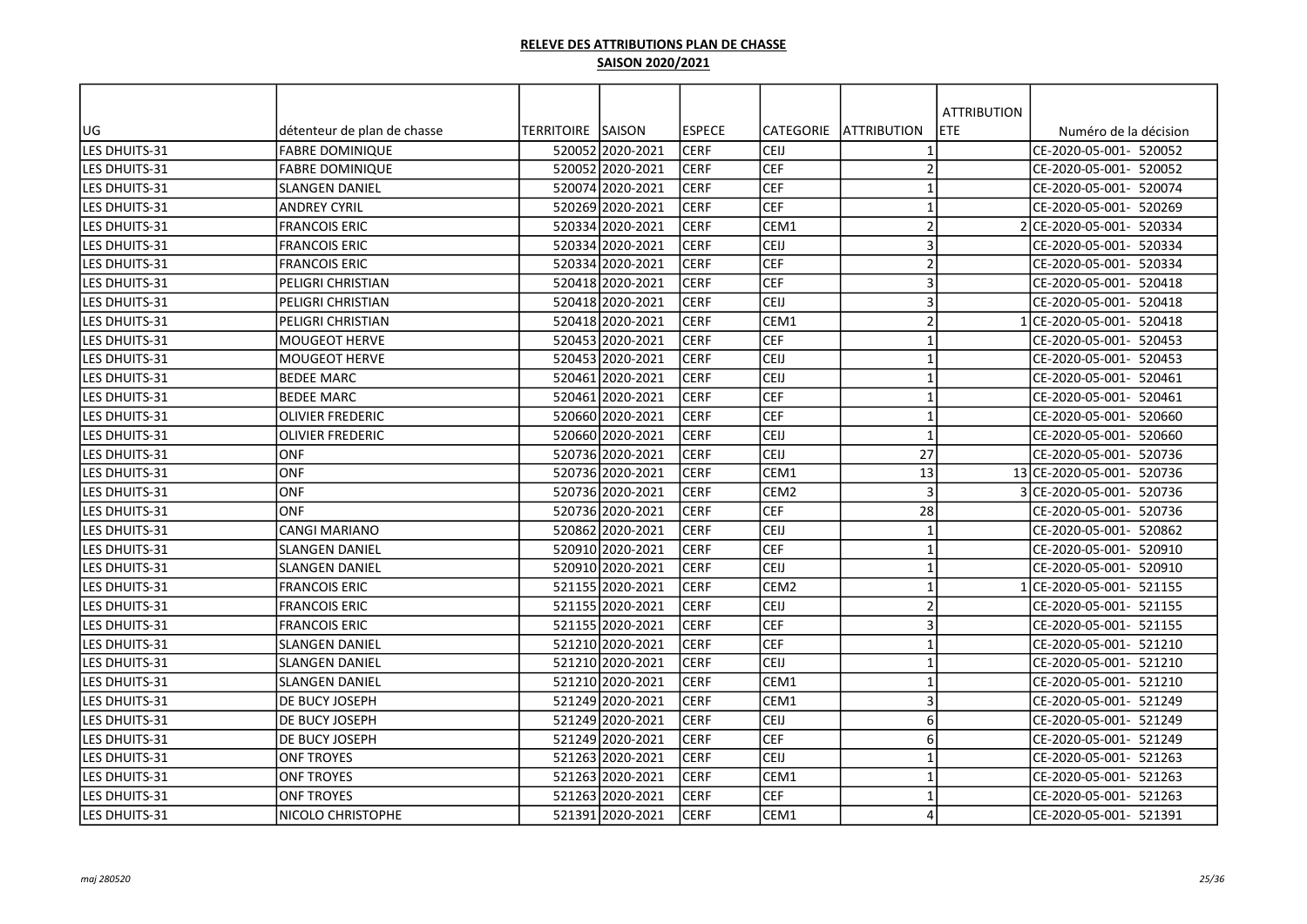| lug                 | Idétenteur de plan de chasse | ITERRITOIRE ISAISON |                  | <b>IESPECE</b> |       | ICATEGORIE IATTRIBUTION | ATTRIBUTION<br><b>IETE</b> | Numéro de la décision   |
|---------------------|------------------------------|---------------------|------------------|----------------|-------|-------------------------|----------------------------|-------------------------|
| LES DHUITS-31       | INICOLO CHRISTOPHE           |                     | 521391 2020-2021 | <b>ICERF</b>   | ICEM2 |                         |                            | ICE-2020-05-001- 521391 |
| LES DHUITS-31       | INICOLO CHRISTOPHE           |                     | 52139112020-2021 | ICERF          | ICEIJ |                         |                            | ICE-2020-05-001- 521391 |
| lLES DHUITS-31      | INICOLO CHRISTOPHE           |                     | 52139112020-2021 | ICERF          | ICEF  |                         |                            | ICE-2020-05-001- 521391 |
| LES DHUITS-31       | <b>IBELATECHE DAVID</b>      |                     | 52152212020-2021 | ICERF          | ICEIJ |                         |                            | ICE-2020-05-001- 521522 |
| LES DHUITS-31       | <b>IBELATECHE DAVID</b>      |                     | 52152212020-2021 | ICERF          | ICEF  |                         |                            | ICE-2020-05-001- 521522 |
| Total LES DHUITS-31 |                              |                     |                  |                |       | 150                     | 20I                        |                         |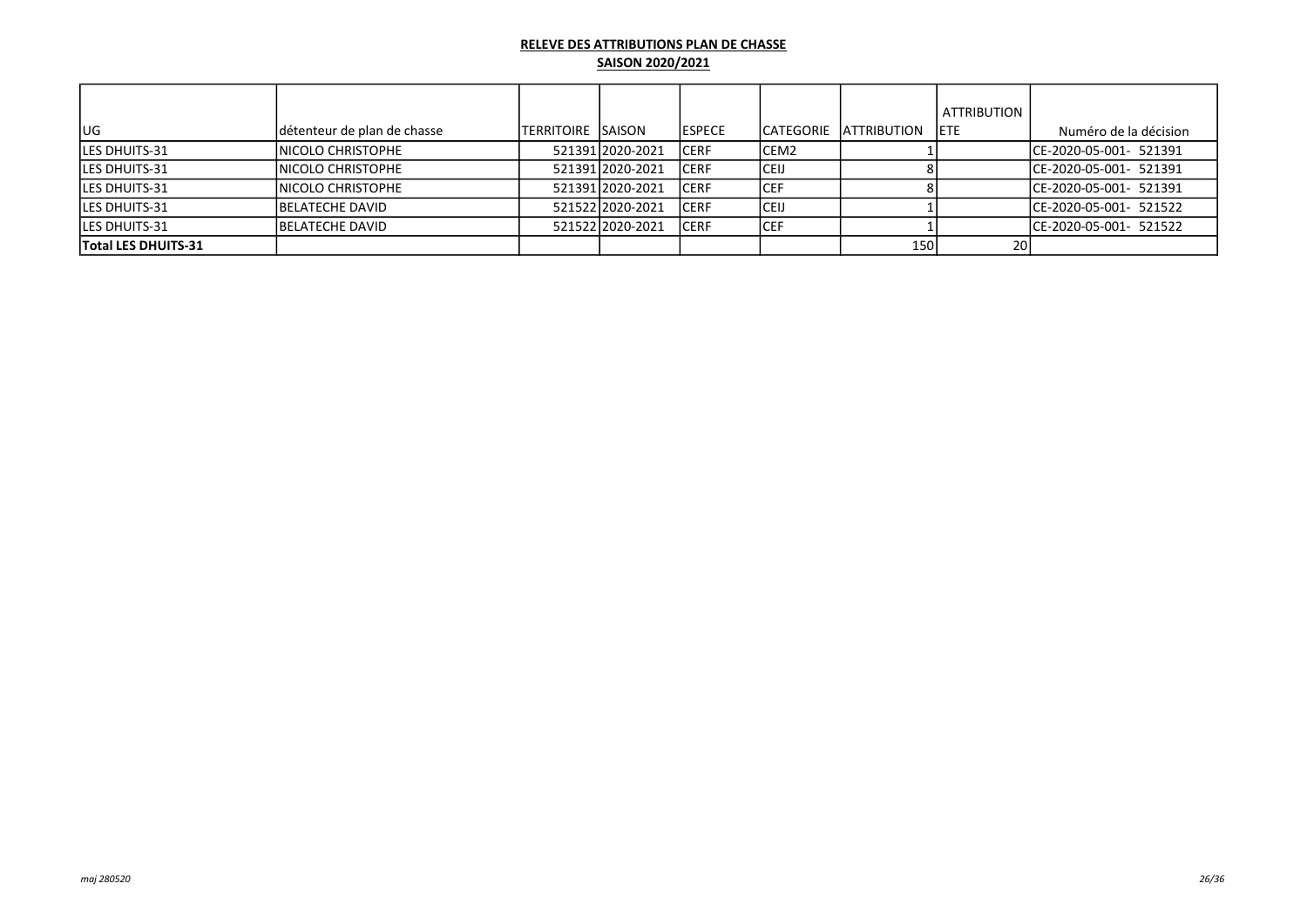|                                          |                             |                           |                  |                |                   |                                | <b>ATTRIBUTION</b> |                          |
|------------------------------------------|-----------------------------|---------------------------|------------------|----------------|-------------------|--------------------------------|--------------------|--------------------------|
| lug                                      | détenteur de plan de chasse | <b>TERRITOIRE ISAISON</b> |                  | <b>IESPECE</b> |                   | <b>ICATEGORIE IATTRIBUTION</b> | IETE.              | Numéro de la décision    |
| <b>LES DHUITS-BOIS DU TEMPLIER</b>       | <b>IMORETTI BERTRAND</b>    |                           | 520899 2020-2021 | ICERF          | ICEF              |                                |                    | ICE-2020-05-001- 520899  |
| <b>ILES DHUITS-BOIS DU TEMPLIER</b>      | <b>IMORETTI BERTRAND</b>    |                           | 52089912020-2021 | ICERF          | ICEIJ             |                                |                    | ICE-2020-05-001- 520899  |
| <b>ILES DHUITS-BOIS DU TEMPLIER</b>      | <b>ILECLERE FRANCK</b>      |                           | 521002 2020-2021 | ICERF          | ICEM1             |                                |                    | ICE-2020-05-001- 521002  |
| <b>ILES DHUITS-BOIS DU TEMPLIER</b>      | <b>IMORETTI DANIEL</b>      |                           | 521178 2020-2021 | ICERF          | ICEM1             |                                |                    | ICE-2020-05-001- 521178  |
| <b>ILES DHUITS-BOIS DU TEMPLIER</b>      | <b>IMORETTI DANIEL</b>      |                           | 521178 2020-2021 | ICERF          | <b>ICEIJ</b>      |                                |                    | ICE-2020-05-001- 521178  |
| <b>ILES DHUITS-BOIS DU TEMPLIER</b>      | <b>TILLAND PATRICK</b>      |                           | 521198 2020-2021 | ICERF          | <b>CEIJ</b>       |                                |                    | ICE-2020-05-001- 521198  |
| <b>LES DHUITS-BOIS DU TEMPLIER</b>       | <b>IFRANCOIS PHILIPPE</b>   |                           | 521241 2020-2021 | ICERF          | <b>ICEF</b>       |                                |                    | ICE-2020-05-001- 521241  |
| <b>ILES DHUITS-BOIS DU TEMPLIER</b>      | <b>IFRANCOIS PHILIPPE</b>   |                           | 521241 2020-2021 | <b>CERF</b>    | <b>ICEIJ</b>      |                                |                    | ICE-2020-05-001- 521241  |
| <b>ILES DHUITS-BOIS DU TEMPLIER</b>      | <b>IFRANCOIS PHILIPPE</b>   |                           | 521241 2020-2021 | ICERF          | ICEM <sub>2</sub> |                                |                    | 1lCE-2020-05-001- 521241 |
| <b>Total LES DHUITS-BOIS DU TEMPLIER</b> |                             |                           |                  |                |                   |                                |                    |                          |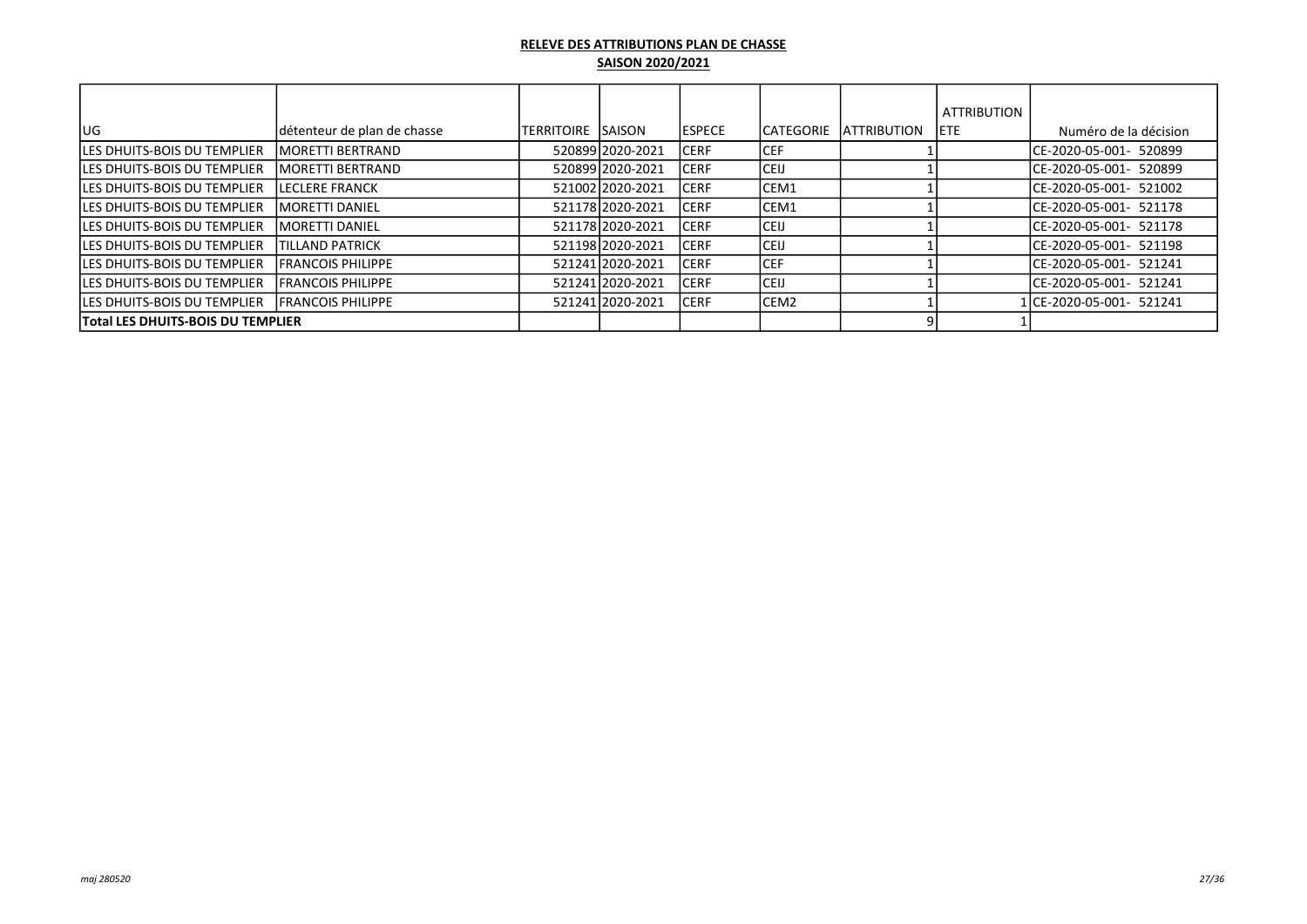|                                |                             |            |                  |               |                  |                    | <b>ATTRIBUTION</b> |                           |
|--------------------------------|-----------------------------|------------|------------------|---------------|------------------|--------------------|--------------------|---------------------------|
| lug                            | détenteur de plan de chasse | TERRITOIRE | <b>SAISON</b>    | <b>ESPECE</b> | <b>CATEGORIE</b> | <b>ATTRIBUTION</b> | lete.              | Numéro de la décision     |
| lLES DHUITS-BOIS GENARD        | lGUERBER JEAN-MICHEL        |            | 520161 2020-2021 | ICERF         | CEM1             |                    |                    | ICE-2020-05-001- 520161   |
| LES DHUITS-BOIS GENARD         | <b>ONF</b>                  |            | 520297 2020-2021 | ICERF         | <b>CEIJ</b>      |                    |                    | ICE-2020-05-001- 520297   |
| <b>ILES DHUITS-BOIS GENARD</b> | <b>ONF</b>                  |            | 520297 2020-2021 | <b>CERF</b>   | <b>CEF</b>       |                    |                    | CE-2020-05-001- 520297    |
| <b>ILES DHUITS-BOIS GENARD</b> | <b>ONF</b>                  |            | 520297 2020-2021 | <b>CERF</b>   | CEM <sub>2</sub> |                    |                    | 1lCE-2020-05-001- 520297  |
| <b>ILES DHUITS-BOIS GENARD</b> | WOJTOWICZ DAVID             |            | 520890 2020-2021 | <b>CERF</b>   | CEM2             |                    |                    | 1 CE-2020-05-001- 520890  |
| <b>ILES DHUITS-BOIS GENARD</b> | IWOJTOWICZ DAVID            |            | 520890 2020-2021 | <b>CERF</b>   | CEM1             |                    |                    | 1 ICE-2020-05-001- 520890 |
| <b>ILES DHUITS-BOIS GENARD</b> | IWOJTOWICZ DAVID            |            | 520890 2020-2021 | <b>CERF</b>   | CEF              |                    |                    | ICE-2020-05-001- 520890   |
| <b>ILES DHUITS-BOIS GENARD</b> | IWOJTOWICZ DAVID            |            | 520890 2020-2021 | <b>CERF</b>   | <b>CEIJ</b>      |                    |                    | ICE-2020-05-001- 520890   |
| <b>ILES DHUITS-BOIS GENARD</b> | HAUDIQUET EDOUARD           |            | 520994 2020-2021 | ICERF         | <b>CEF</b>       |                    |                    | ICE-2020-05-001- 520994   |
| <b>ILES DHUITS-BOIS GENARD</b> | DECHANET GERARD             |            | 521406 2020-2021 | <b>CERF</b>   | <b>CEIJ</b>      |                    |                    | ICE-2020-05-001- 521406   |
| <b>ILES DHUITS-BOIS GENARD</b> | <b>TREMA DANIEL</b>         |            | 521507 2020-2021 | <b>CERF</b>   | CEM1             |                    |                    | 3lCE-2020-05-001- 521507  |
| <b>ILES DHUITS-BOIS GENARD</b> | ITREMA DANIEL               |            | 521507 2020-2021 | <b>CERF</b>   | <b>CEIJ</b>      |                    |                    | ICE-2020-05-001- 521507   |
| lLES DHUITS-BOIS GENARD        | <b>TREMA DANIEL</b>         |            | 521507 2020-2021 | <b>CERF</b>   | <b>CEF</b>       |                    |                    | ICE-2020-05-001- 521507   |
| Total LES DHUITS-BOIS GENARD   |                             |            |                  |               |                  | 28                 |                    |                           |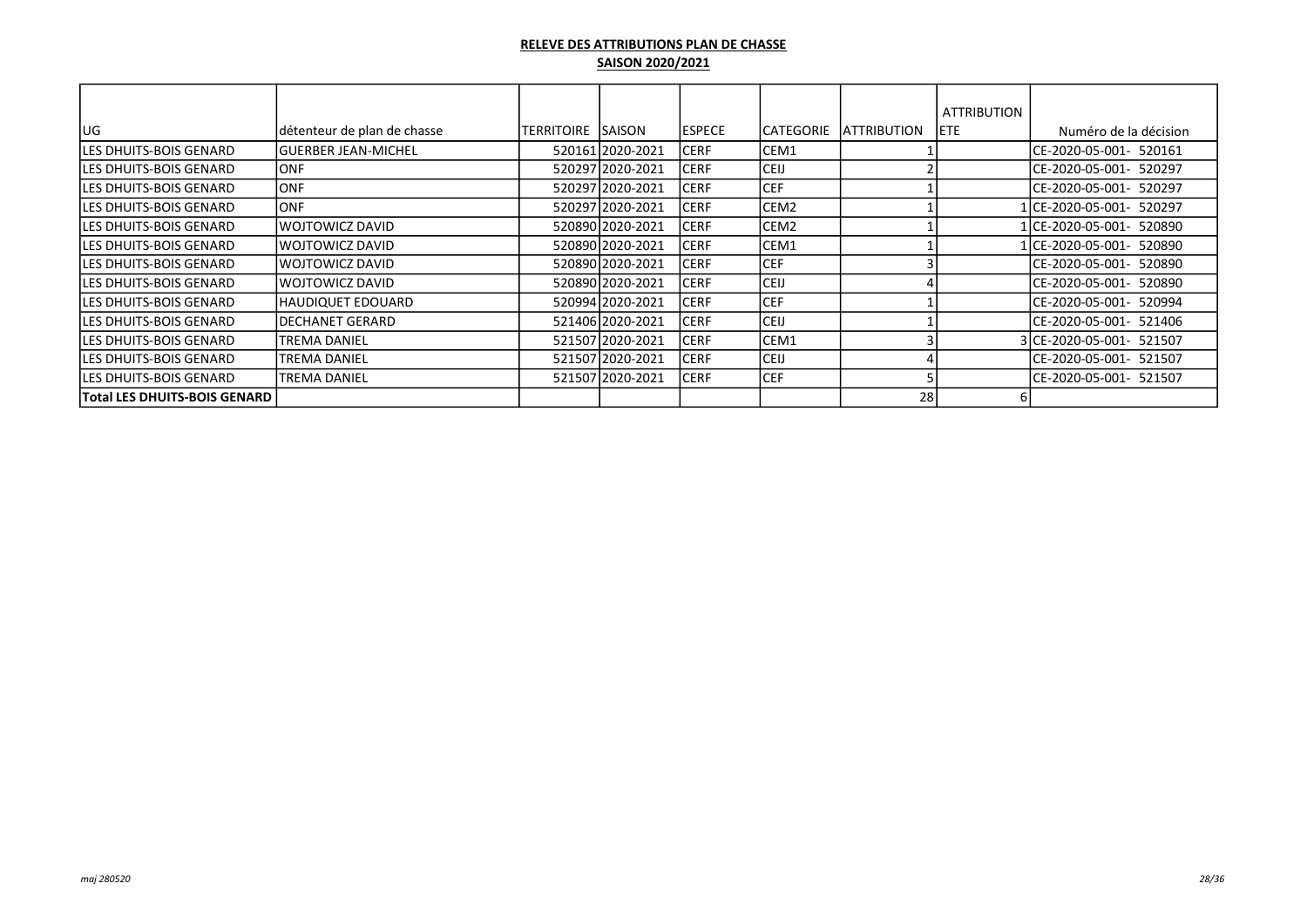|                                      |                             |                    |                  |                |                  |                     | <b>ATTRIBUTION</b> |                            |
|--------------------------------------|-----------------------------|--------------------|------------------|----------------|------------------|---------------------|--------------------|----------------------------|
| lug                                  | détenteur de plan de chasse | TERRITOIRE  SAISON |                  | <b>IESPECE</b> | CATEGORIE        | <b>LATTRIBUTION</b> | IETE.              | Numéro de la décision      |
| LES DHUITS-CIRFONTAINES              | <b>BIMBERT PATRICE</b>      |                    | 520483 2020-2021 | <b>CERF</b>    | CEM <sub>2</sub> |                     |                    | LCE-2020-05-001- 520483    |
| LES DHUITS-CIRFONTAINES              | <b>BIMBERT PATRICE</b>      |                    | 520483 2020-2021 | <b>CERF</b>    | <b>CEIJ</b>      |                     |                    | CE-2020-05-001- 520483     |
| <b>LES DHUITS-CIRFONTAINES</b>       | <b>PINEL MICHEL</b>         |                    | 520535 2020-2021 | <b>CERF</b>    | CEM1             |                     |                    | ICE-2020-05-001- 520535    |
| <b>LES DHUITS-CIRFONTAINES</b>       | <b>PINEL MICHEL</b>         |                    | 520535 2020-2021 | <b>CERF</b>    | <b>CEIJ</b>      |                     |                    | CE-2020-05-001- 520535     |
| <b>LES DHUITS-CIRFONTAINES</b>       | IPINEL MICHEL               |                    | 520535 2020-2021 | <b>CERF</b>    | lcef             |                     |                    | ICE-2020-05-001- 520535    |
| <b>LES DHUITS-CIRFONTAINES</b>       | <b>BRETON JACKY</b>         |                    | 520581 2020-2021 | ICERF          | <b>CEIJ</b>      |                     |                    | ICE-2020-05-001-<br>520581 |
| <b>LES DHUITS-CIRFONTAINES</b>       | <b>BRETON JACKY</b>         |                    | 520581 2020-2021 | <b>CERF</b>    | ICEM1            |                     |                    | ICE-2020-05-001-<br>520581 |
| <b>LES DHUITS-CIRFONTAINES</b>       | <b>BRETON JACKY</b>         |                    | 520581 2020-2021 | <b>CERF</b>    | <b>CEF</b>       |                     |                    | CE-2020-05-001-<br>520581  |
| LES DHUITS-CIRFONTAINES              | İMARASI CHRISTIAN           |                    | 520693 2020-2021 | <b>CERF</b>    | CEIJ             |                     |                    | ICE-2020-05-001-<br>520693 |
| LES DHUITS-CIRFONTAINES              | MARASI CHRISTIAN            |                    | 520693 2020-2021 | <b>CERF</b>    | <b>CEF</b>       |                     |                    | CE-2020-05-001-<br>520693  |
| LES DHUITS-CIRFONTAINES              | <b>COLLIN PATRICK</b>       |                    | 520803 2020-2021 | <b>CERF</b>    | <b>CEIJ</b>      |                     |                    | CE-2020-05-001-<br>520803  |
| <b>LES DHUITS-CIRFONTAINES</b>       | <b>COLLIN PATRICK</b>       |                    | 520803 2020-2021 | <b>CERF</b>    | CEM1             |                     |                    | CE-2020-05-001-<br>520803  |
| LES DHUITS-CIRFONTAINES              | PROTIN XAVIER               |                    | 520938 2020-2021 | <b>CERF</b>    | CEM1             |                     |                    | CE-2020-05-001-<br>520938  |
| LES DHUITS-CIRFONTAINES              | JOUS PASCAL                 |                    | 520944 2020-2021 | <b>CERF</b>    | <b>CEIJ</b>      |                     |                    | CE-2020-05-001-<br>520944  |
| LES DHUITS-CIRFONTAINES              | JOUS PASCAL                 |                    | 520944 2020-2021 | <b>CERF</b>    | <b>CEF</b>       |                     |                    | CE-2020-05-001-<br>520944  |
| <b>LES DHUITS-CIRFONTAINES</b>       | <b>DUCHE DENIS</b>          |                    | 521326 2020-2021 | <b>CERF</b>    | CEF              |                     |                    | CE-2020-05-001- 521326     |
| LES DHUITS-CIRFONTAINES              | MICHAUX PIERRE              |                    | 521785 2020-2021 | <b>CERF</b>    | CEM1             |                     |                    | ICE-2020-05-001- 521785    |
| <b>Total LES DHUITS-CIRFONTAINES</b> |                             |                    |                  |                |                  | 23                  |                    |                            |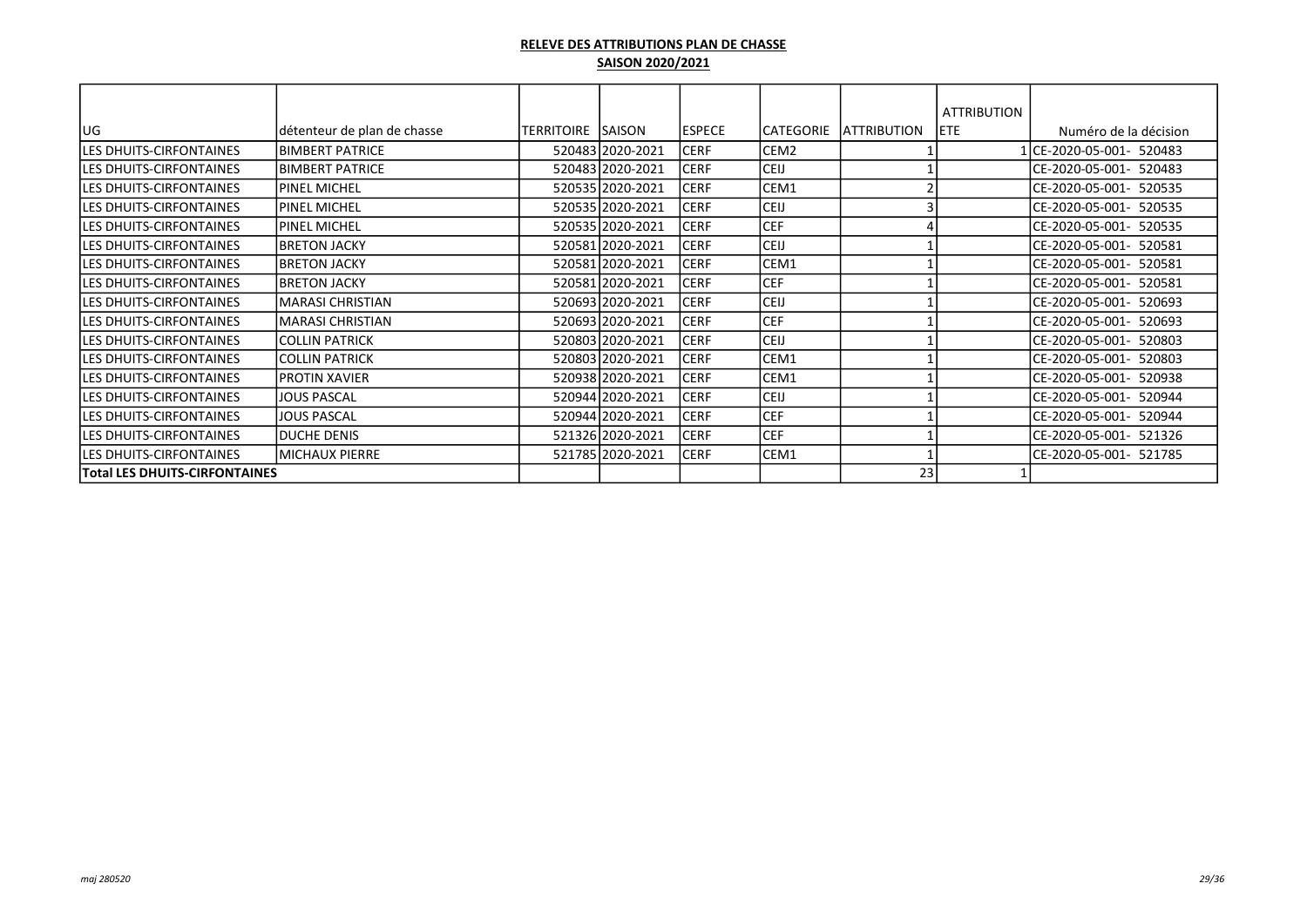|                    |                              |                   |                  |               |                  |                    | <b>ATTRIBUTION</b> |                           |
|--------------------|------------------------------|-------------------|------------------|---------------|------------------|--------------------|--------------------|---------------------------|
| lug                | détenteur de plan de chasse  | TERRITOIRE SAISON |                  | <b>ESPECE</b> | CATEGORIE        | <b>ATTRIBUTION</b> | <b>IETE</b>        | Numéro de la décision     |
| L'ETOILE-27        | <b>MARNAT FREDERIC</b>       |                   | 520006 2020-2021 | <b>CERF</b>   | CEM <sub>2</sub> |                    |                    | CE-2020-05-001- 520006    |
| L'ETOILE-27        | <b>MARNAT FREDERIC</b>       |                   | 520006 2020-2021 | <b>CERF</b>   | CEM1             |                    |                    | CE-2020-05-001- 520006    |
| L'ETOILE-27        | <b>MARNAT FREDERIC</b>       |                   | 520006 2020-2021 | <b>CERF</b>   | <b>CEIJ</b>      |                    |                    | ICE-2020-05-001- 520006   |
| L'ETOILE-27        | <b>MARNAT FREDERIC</b>       |                   | 520006 2020-2021 | <b>CERF</b>   | <b>CEF</b>       |                    |                    | CE-2020-05-001- 520006    |
| L'ETOILE-27        | <b>SCHOLLER JACKY</b>        |                   | 520020 2020-2021 | <b>CERF</b>   | <b>CEF</b>       |                    |                    | ICE-2020-05-001- 520020   |
| L'ETOILE-27        | <b>ONF</b>                   |                   | 520237 2020-2021 | <b>CERF</b>   | <b>CEF</b>       |                    |                    | ICE-2020-05-001- 520237   |
| <b>L'ETOILE-27</b> | <b>STARK JACKY</b>           |                   | 520289 2020-2021 | <b>CERF</b>   | <b>CEF</b>       |                    |                    | ICE-2020-05-001- 520289   |
| L'ETOILE-27        | <b>STARK JACKY</b>           |                   | 520289 2020-2021 | <b>CERF</b>   | <b>CEIJ</b>      |                    |                    | CE-2020-05-001- 520289    |
| L'ETOILE-27        | <b>NEMARD ERIC</b>           |                   | 520342 2020-2021 | <b>CERF</b>   | <b>CEIJ</b>      |                    |                    | ICE-2020-05-001- 520342   |
| L'ETOILE-27        | <b>NEMARD ERIC</b>           |                   | 520342 2020-2021 | <b>CERF</b>   | <b>CEF</b>       |                    |                    | CE-2020-05-001- 520342    |
| <b>L'ETOILE-27</b> | <b>LESEURRE MICHEL</b>       |                   | 520401 2020-2021 | <b>CERF</b>   | <b>CEIJ</b>      |                    |                    | ICE-2020-05-001- 520401   |
| L'ETOILE-27        | <b>LESEURRE MICHEL</b>       |                   | 520401 2020-2021 | <b>CERF</b>   | CEM1             |                    |                    | CE-2020-05-001- 520401    |
| L'ETOILE-27        | <b>LESEURRE MICHEL</b>       |                   | 520401 2020-2021 | <b>CERF</b>   | <b>CEF</b>       |                    |                    | ICE-2020-05-001- 520401   |
| L'ETOILE-27        | <b>IBODENHEIMER FREDERIC</b> |                   | 520942 2020-2021 | <b>CERF</b>   | <b>CEF</b>       |                    |                    | CE-2020-05-001-<br>520942 |
| L'ETOILE-27        | <b>IBODENHEIMER FREDERIC</b> |                   | 520942 2020-2021 | <b>CERF</b>   | <b>CEIJ</b>      |                    |                    | CE-2020-05-001- 520942    |
| L'ETOILE-27        | BODENHEIMER FREDERIC         |                   | 520942 2020-2021 | <b>CERF</b>   | CEM1             |                    |                    | CE-2020-05-001- 520942    |
| L'ETOILE-27        | <b>SCHNEIDER PATRICK</b>     |                   | 521854 2020-2021 | <b>CERF</b>   | CEM1             |                    |                    | L CE-2020-05-001- 521854  |
| Total L'ETOILE-27  |                              |                   |                  |               |                  | 23                 |                    |                           |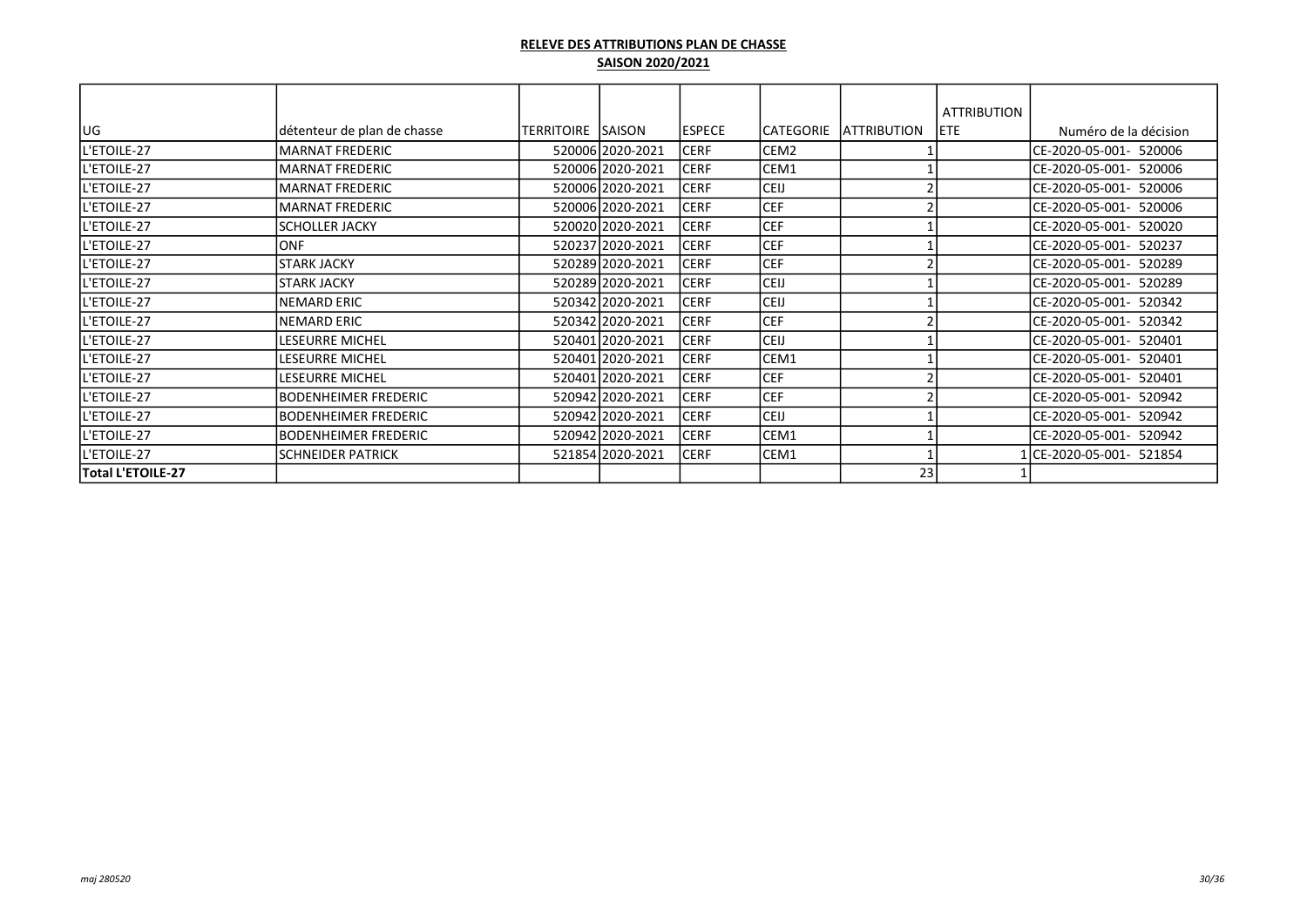|                     |                             |                    |                  |                |            |                     | <b>ATTRIBUTION</b> |                          |
|---------------------|-----------------------------|--------------------|------------------|----------------|------------|---------------------|--------------------|--------------------------|
| lug                 | détenteur de plan de chasse | TERRITOIRE  SAISON |                  | <b>IESPECE</b> | ICATEGORIE | <b>IATTRIBUTION</b> | <b>IETE</b>        | Numéro de la décision    |
| <b>LIFFOL</b>       | <b>THEVENY DANIEL</b>       |                    | 520088 2020-2021 | <b>CERF</b>    | <b>CEF</b> |                     |                    | CE-2020-05-001- 520088   |
| <b>LIFFOL</b>       | THEVENY DANIEL              |                    | 520088 2020-2021 | <b>CERF</b>    | <b>CEM</b> |                     |                    | CE-2020-05-001- 520088   |
| <b>LIFFOL</b>       | TOUSSAINT VIRGILE           |                    | 520128 2020-2021 | <b>CERF</b>    | <b>CEF</b> | 15                  |                    | CE-2020-05-001- 520128   |
| <b>LIFFOL</b>       | TOUSSAINT VIRGILE           |                    | 520128 2020-2021 | <b>CERF</b>    | <b>CEM</b> |                     |                    | 5CE-2020-05-001- 520128  |
| <b>LIFFOL</b>       | <b>FOMBERTEAU ALAIN</b>     |                    | 520492 2020-2021 | <b>CERF</b>    | <b>CEF</b> |                     |                    | ICE-2020-05-001- 520492  |
| <b>LIFFOL</b>       | <b>FOMBERTEAU ALAIN</b>     |                    | 520492 2020-2021 | <b>CERF</b>    | CEM        |                     |                    | LlCE-2020-05-001- 520492 |
| <b>LIFFOL</b>       | lcourteaux Johan            |                    | 520598 2020-2021 | <b>CERF</b>    | <b>CEM</b> |                     |                    | ICE-2020-05-001- 520598  |
| <b>LIFFOL</b>       | lcourteaux Johan            |                    | 520598 2020-2021 | <b>CERF</b>    | <b>CEF</b> |                     |                    | ICE-2020-05-001- 520598  |
| <b>LIFFOL</b>       | lcosson sebastien           |                    | 520599 2020-2021 | <b>CERF</b>    | <b>CEF</b> |                     |                    | CE-2020-05-001- 520599   |
| <b>LIFFOL</b>       | <b>CHRETIEN THIERRY</b>     |                    | 520669 2020-2021 | <b>CERF</b>    | <b>CEF</b> |                     |                    | CE-2020-05-001- 520669   |
| <b>LIFFOL</b>       | <b>CHRETIEN THIERRY</b>     |                    | 520669 2020-2021 | <b>CERF</b>    | <b>CEM</b> |                     |                    | CE-2020-05-001- 520669   |
| <b>LIFFOL</b>       | <b>IDUPONT HENDRICK</b>     |                    | 520950 2020-2021 | <b>CERF</b>    | <b>CEM</b> |                     |                    | lCE-2020-05-001- 520950  |
| <b>LIFFOL</b>       | <b>DUPONT HENDRICK</b>      |                    | 520950 2020-2021 | <b>CERF</b>    | <b>CEF</b> |                     |                    | CE-2020-05-001- 520950   |
| <b>LIFFOL</b>       | THEVENY DANIEL              |                    | 521012 2020-2021 | <b>CERF</b>    | <b>CEM</b> |                     |                    | CE-2020-05-001- 521012   |
| <b>LIFFOL</b>       | THEVENY DANIEL              |                    | 521012 2020-2021 | <b>CERF</b>    | <b>CEF</b> |                     |                    | CE-2020-05-001- 521012   |
| <b>LIFFOL</b>       | THEVENY DANIEL              |                    | 522456 2020-2021 | <b>CERF</b>    | <b>CEM</b> |                     |                    | CE-2020-05-001- 522456   |
| <b>Total LIFFOL</b> |                             |                    |                  |                |            | 46                  |                    |                          |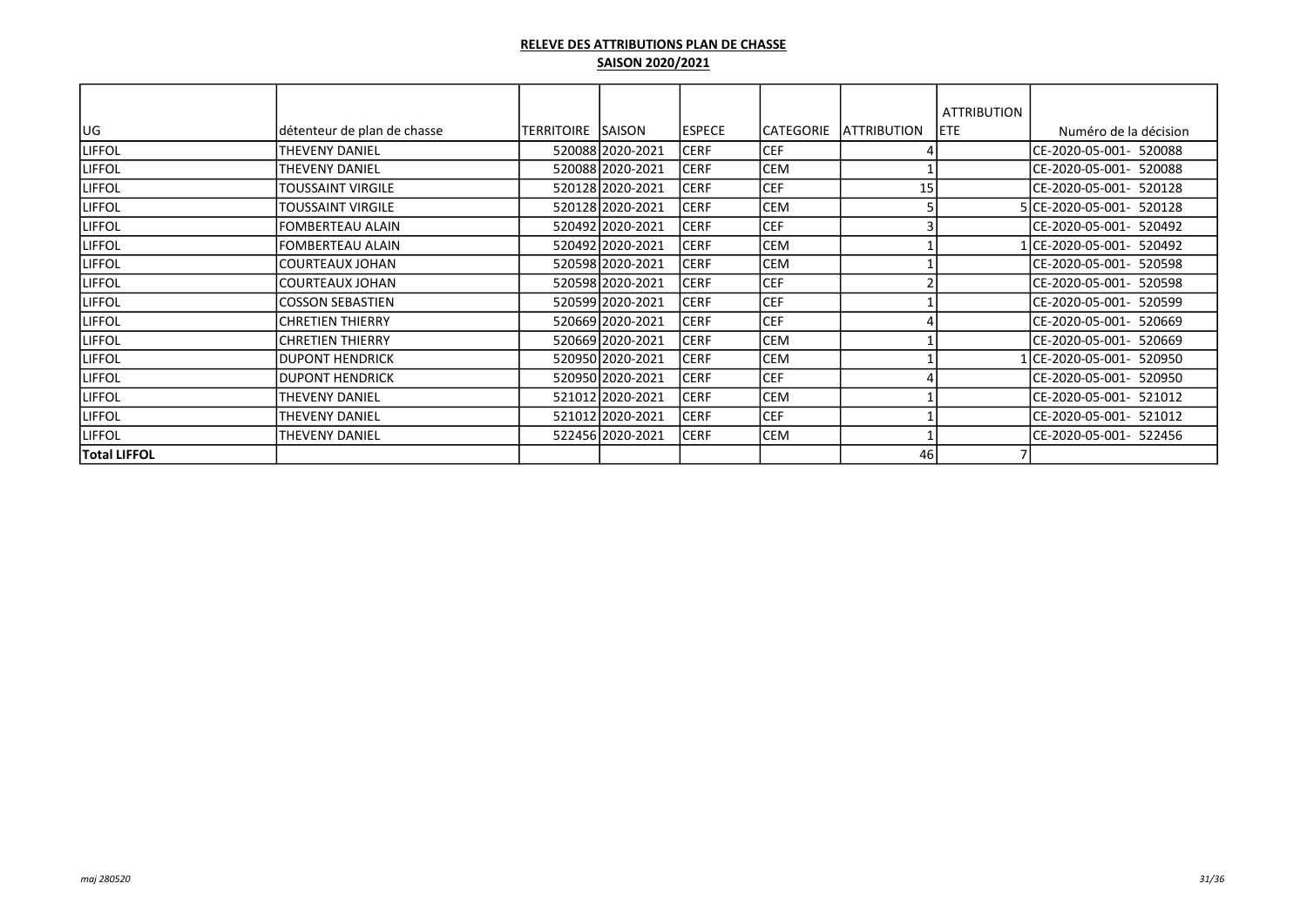|                            |                             |                     |                    |                |             |                     | ATTRIBUTION |                          |
|----------------------------|-----------------------------|---------------------|--------------------|----------------|-------------|---------------------|-------------|--------------------------|
| lug.                       | détenteur de plan de chasse | ITERRITOIRE ISAISON |                    | <b>IESPECE</b> | ICATEGORIE  | <b>IATTRIBUTION</b> | <b>IETE</b> | Numéro de la décision    |
| <b>LIFFOL-ILLOUD</b>       | <b>IKLEIN JEAN-CLAUDE</b>   |                     | 52004212020-2021   | <b>CERF</b>    | <b>CEM</b>  |                     |             | 1 CE-2020-05-001- 520042 |
| ILIFFOL-ILLOUD             | <b>KLEIN JEAN-CLAUDE</b>    |                     | 52004212020-2021   | <b>CERF</b>    | ICEF        |                     |             | CE-2020-05-001- 520042   |
| <b>LIFFOL-ILLOUD</b>       | IZUCCALI PASCAL             |                     | 52098412020-2021   | <b>CERF</b>    | ICEF        |                     |             | ICE-2020-05-001- 520984  |
| <b>LIFFOL-ILLOUD</b>       | <b>IVALENTI EMMANUEL</b>    |                     | 521170 2020 - 2021 | <b>CERF</b>    | <b>CEM</b>  |                     |             | ICE-2020-05-001- 521170  |
| <b>LIFFOL-ILLOUD</b>       | <b>IVALENTI EMMANUEL</b>    |                     | 521170 2020 - 2021 | <b>CERF</b>    | <b>ICEF</b> |                     |             | ICE-2020-05-001- 521170  |
| <b>LIFFOL-ILLOUD</b>       | <b>IFEUTRY PATRICE</b>      |                     | 521746 2020-2021   | <b>CERF</b>    | <b>ICEF</b> |                     |             | ICE-2020-05-001- 521746  |
| <b>Total LIFFOL-ILLOUD</b> |                             |                     |                    |                |             |                     |             |                          |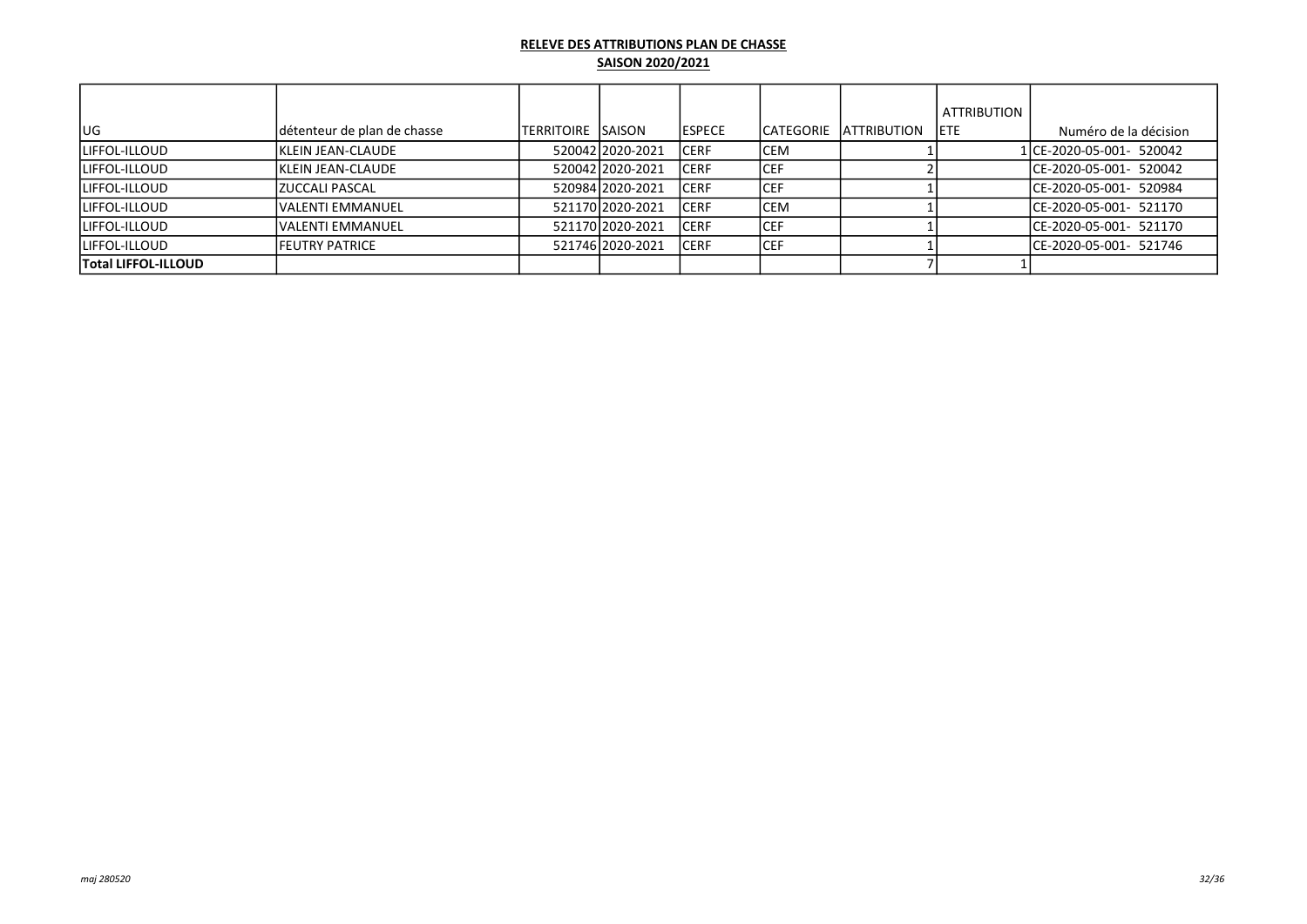| lug                | détenteur de plan de chasse   | ITERRITOIRE ISAISON |                  | <b>IESPECE</b> | <b>CATEGORIE</b> | <b>LATTRIBUTION</b> | <b>ATTRIBUTION</b><br>IETE. | Numéro de la décision   |
|--------------------|-------------------------------|---------------------|------------------|----------------|------------------|---------------------|-----------------------------|-------------------------|
| <b>IORMOY</b>      | IDINANT THIERRY               |                     | 520177 2020-2021 | ICERF          | <b>CEF</b>       |                     |                             | ICE-2020-05-001- 520177 |
| <b>IORMOY</b>      | <b>IPOINSOT SERGE</b>         |                     | 520567 2020-2021 | <b>CERF</b>    | <b>CEF</b>       |                     |                             | CE-2020-05-001- 520567  |
| <b>IORMOY</b>      | <b>IPOINSOT SERGE</b>         |                     | 520567 2020-2021 | <b>CERF</b>    | CEM1             |                     |                             | ICE-2020-05-001- 520567 |
| <b>IORMOY</b>      | <b>IMAROILLEY JEAN-CLAUDE</b> |                     | 520913 2020-2021 | <b>CERF</b>    | <b>CEF</b>       |                     |                             | CE-2020-05-001- 520913  |
| <b>IORMOY</b>      | IMAROILLEY JEAN-CLAUDE        |                     | 52091312020-2021 | <b>CERF</b>    | <b>CEIJ</b>      |                     |                             | ICE-2020-05-001- 520913 |
| <b>IORMOY</b>      | <b>IMAROILLEY JEAN-CLAUDE</b> |                     | 520913 2020-2021 | <b>CERF</b>    | ICEM1            |                     |                             | ICE-2020-05-001- 520913 |
| <b>ORMOY</b>       | THEVENEZ LAURENT              |                     | 521125 2020-2021 | <b>CERF</b>    | <b>CEF</b>       |                     |                             | ICE-2020-05-001- 521125 |
| <b>ORMOY</b>       | <b>THEVENEZ LAURENT</b>       |                     | 521125 2020-2021 | <b>CERF</b>    | <b>CEIJ</b>      |                     |                             | CE-2020-05-001- 521125  |
| <b>ORMOY</b>       | <b>IRIGOLLOT THIERRY</b>      |                     | 521272 2020-2021 | <b>CERF</b>    | <b>CEIJ</b>      |                     |                             | CE-2020-05-001- 521272  |
| <b>IORMOY</b>      | <b>IRIGOLLOT THIERRY</b>      |                     | 521272 2020-2021 | <b>CERF</b>    | ICEF.            |                     |                             | ICE-2020-05-001- 521272 |
| <b>IORMOY</b>      | IPLANZER JEAN-MAURICE         |                     | 521383 2020-2021 | <b>CERF</b>    | ICEM1            |                     |                             | 1CE-2020-05-001- 521383 |
| <b>Total ORMOY</b> |                               |                     |                  |                |                  | 13                  |                             |                         |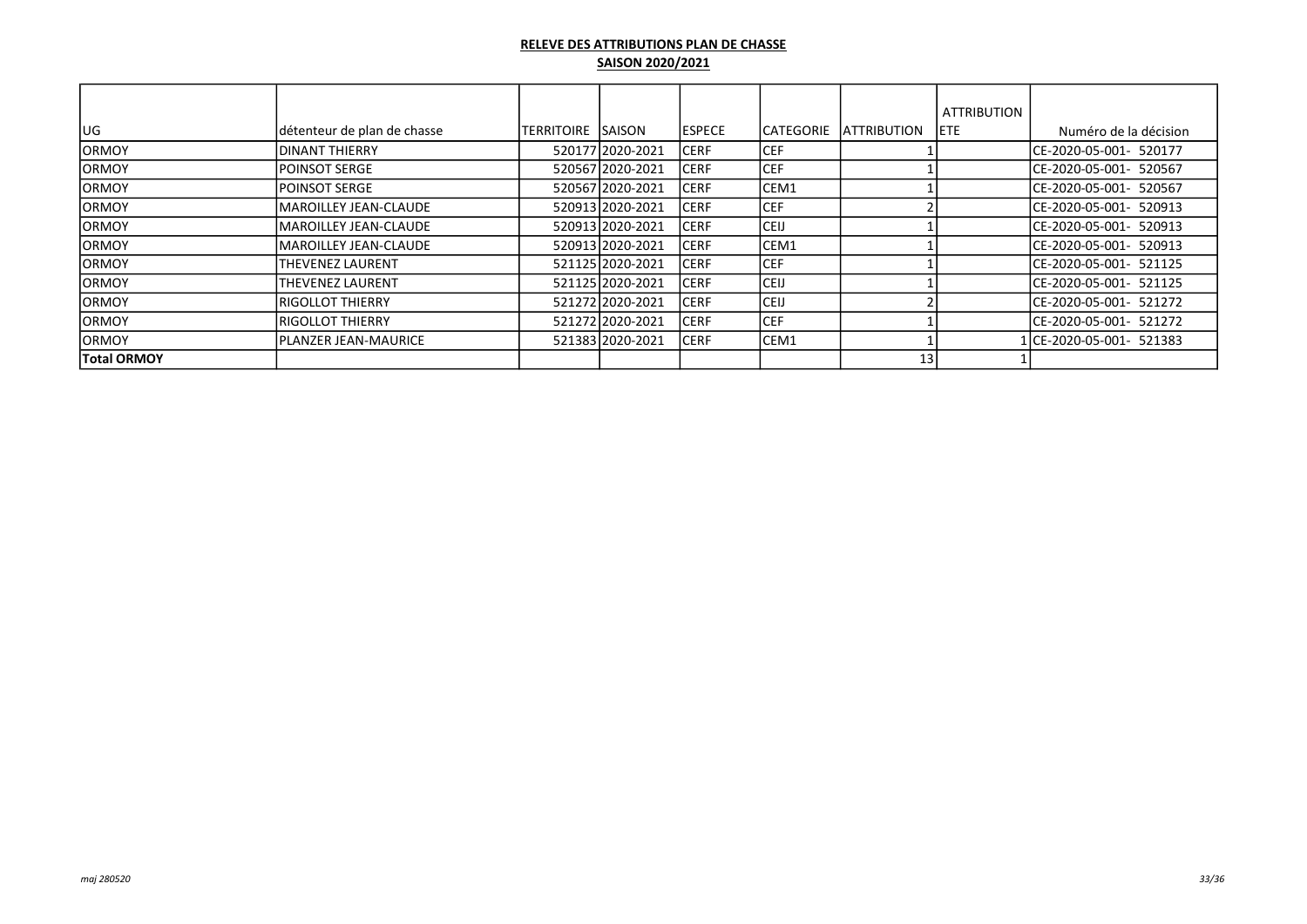|                             |                             |                     |                  |                |                   |                     | <b>ATTRIBUTION</b> |                         |
|-----------------------------|-----------------------------|---------------------|------------------|----------------|-------------------|---------------------|--------------------|-------------------------|
| UG                          | détenteur de plan de chasse | ITERRITOIRE ISAISON |                  | <b>IESPECE</b> | <b>ICATEGORIE</b> | <b>LATTRIBUTION</b> | <b>IETE</b>        | Numéro de la décision   |
| POISSONS-CUL DU CERF        | <b>ONF</b>                  |                     | 520471 2020-2021 | ICERF          | lcem              |                     |                    | ICE-2020-05-001- 520471 |
| POISSONS-CUL DU CERF        | <b>IONF</b>                 |                     | 520471 2020-2021 | <b>CERF</b>    | lcei              |                     |                    | ICE-2020-05-001- 520471 |
| <b>POISSONS-CUL DU CERF</b> | <b>ICOURTEAUX GUY</b>       |                     | 52094312020-2021 | ICERF          | ICEF              |                     |                    | ICE-2020-05-001- 520943 |
| lpoissons-cul du cerf       | <b>IPOILPRE DIDIER</b>      |                     | 52097712020-2021 | ICERF          | lcei              |                     |                    | ICE-2020-05-001- 520977 |
| POISSONS-CUL DU CERF        | ILEBERT JEAN-MARIE          |                     | 52105312020-2021 | <b>ICERF</b>   | lcei              |                     |                    | ICE-2020-05-001- 521053 |
| POISSONS-CUL DU CERF        | lJACQUIEZ JEAN              |                     | 521159 2020-2021 | <b>CERF</b>    | lcei              |                     |                    | ICE-2020-05-001- 521159 |
| POISSONS-CUL DU CERF        | ITROMMENSCHLAGER SYLVAIN    |                     | 52128212020-2021 | <b>CERF</b>    | lcei              |                     |                    | ICE-2020-05-001- 521282 |
| Total POISSONS-CUL DU CERF  |                             |                     |                  |                |                   |                     |                    |                         |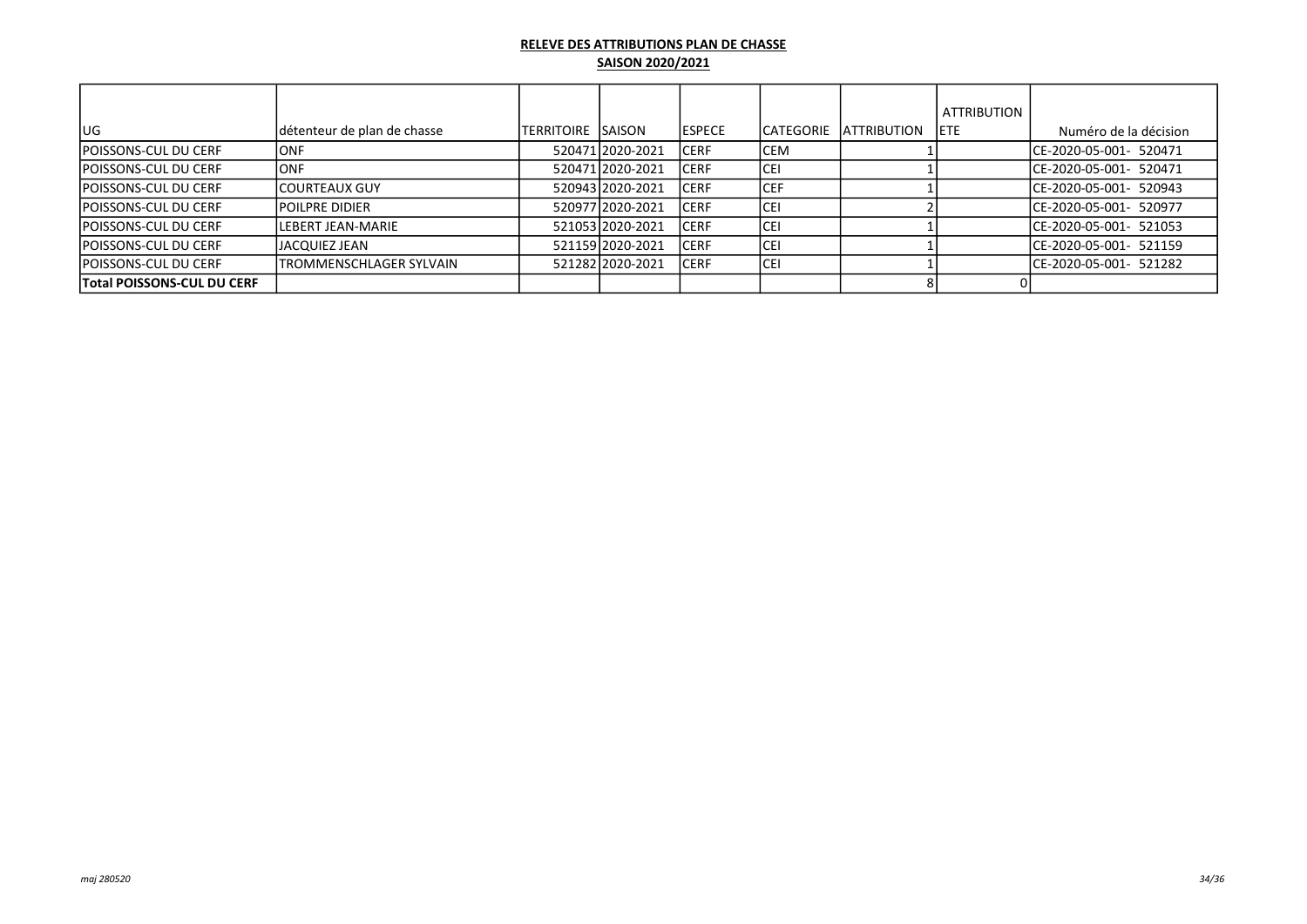| lug                       | détenteur de plan de chasse | <b>ITERRITOIRE SAISON</b> |                  | <b>IESPECE</b> |      | ICATEGORIE IATTRIBUTION | ATTRIBUTION<br><b>IETE</b> | Numéro de la décision   |
|---------------------------|-----------------------------|---------------------------|------------------|----------------|------|-------------------------|----------------------------|-------------------------|
| <b>IPOISSONS-GIC</b>      | <b>IDAOUZE GILLES</b>       |                           | 52011812020-2021 | <b>ICERF</b>   | ICEI |                         |                            | ICE-2020-05-001- 520118 |
| <b>Total POISSONS-GIC</b> |                             |                           |                  |                |      |                         |                            |                         |